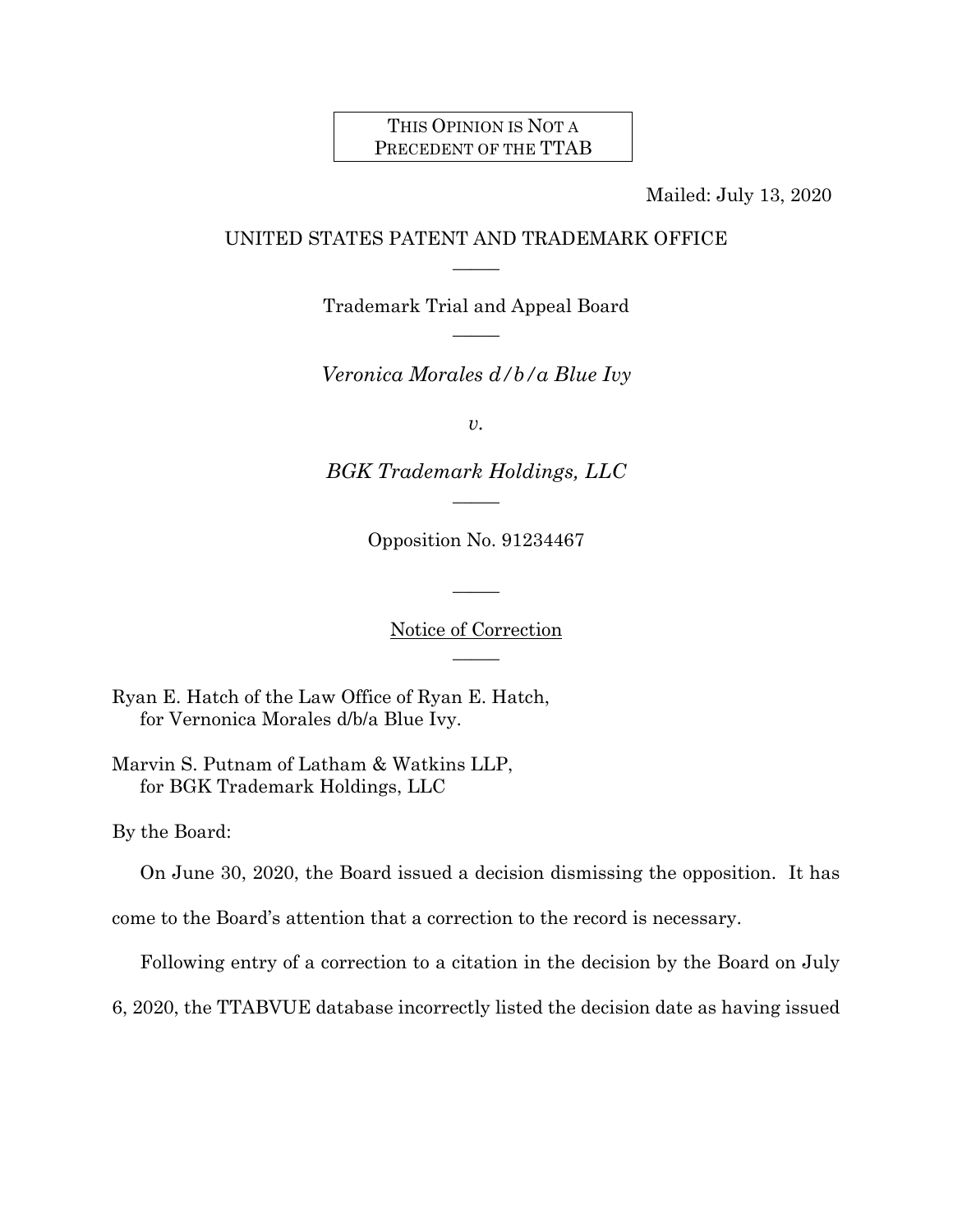$\overline{a}$ 

on July 6, 2020 (54 TTABVUE),<sup>1</sup> which was incorrect.

A copy of the corrected decision is attached to this order. The time for filing an appeal or commencing a civil action regarding the final decision continues to run from the June 30, 2020 mailing date of the final decision. Trademark Rule 2.145(d)(1), 37 C.F.R. § 2.145(d)(1).

<sup>&</sup>lt;sup>1</sup> "Fed. R. Evid. 802" was identified as "Fed. 4. Evid. 802," which is now corrected.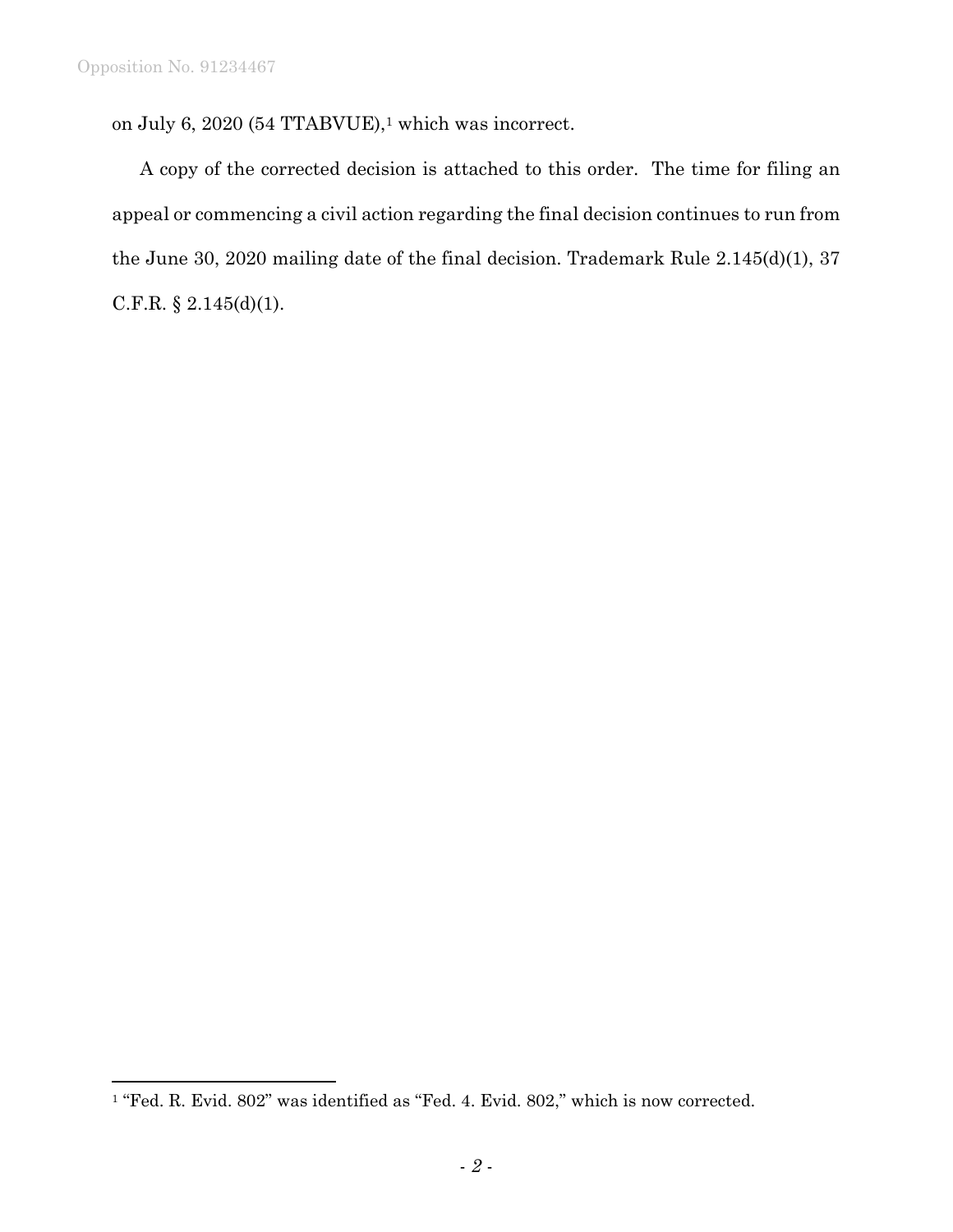## THIS OPINION IS NOT A PRECEDENT OF THE TTAB

Mailed: June 30, 2020

UNITED STATES PATENT AND TRADEMARK OFFICE  $\overline{\phantom{a}}$ 

> Trademark Trial and Appeal Board  $\overline{\phantom{a}}$

*Veronica Morales d/b/a Blue Ivy*

*v.*

*BGK Trademark Holdings, LLC*  $\overline{\phantom{a}}$ 

> Opposition No. 91234467  $\overline{\phantom{a}}$

> > $\overline{\phantom{a}}$

Ryan E. Hatch of the Law Office of Ryan E. Hatch, for Veronica Morales d/b/a Blue Ivy.

Marvin S. Putnam of Latham & Watkins LLP, for BGK Trademark Holdings, LLC.

Before Cataldo, Greenbaum, and Lebow, Administrative Trademark Judges.

l

Opinion by Lebow, Administrative Trademark Judge:

BGK Trademark Holdings, LLC ("Applicant"), is a Delaware limited liability company that is wholly owned by singer, songwriter, and actress Beyoncé Giselle Knowles-Carter, its sole member.<sup>2</sup> Applicant seeks registration on the Principal

<sup>2</sup> 7 TTABVUE 13 (Applicant's Answer). Citations to the record reference TTABVUE, the Board's online docketing system. The number preceding "TTABVUE" corresponds to the docket entry number(s), and any number(s) following "TTABVUE" refer(s) to the page number(s) of the docket entry where the cited materials appear.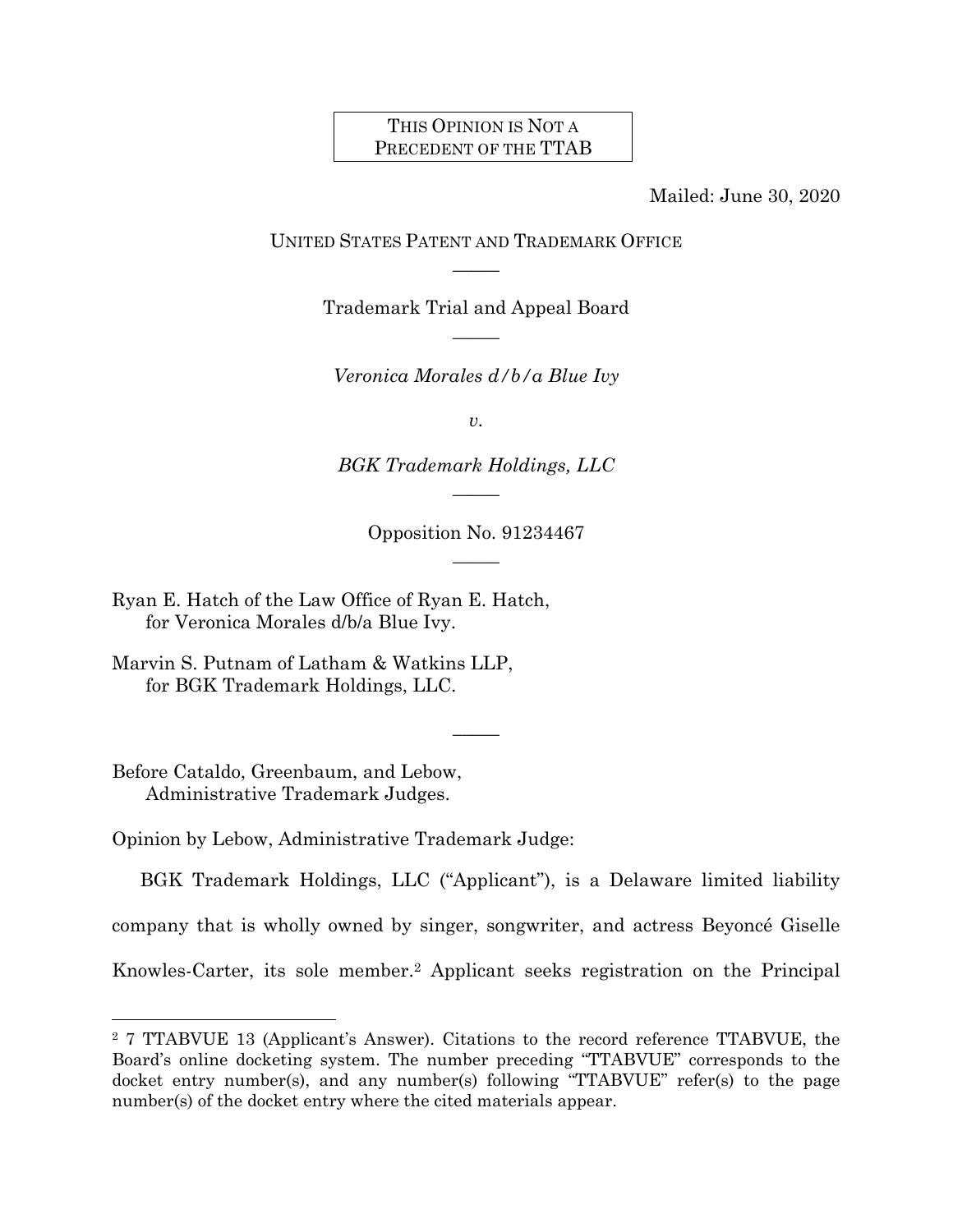Register of the mark BLUE IVY CARTER, the namesake of Mrs. Carter's daughter,

in standard characters, for a variety of goods and services in fourteen international

classes including:

Fragrances, cosmetics, skin care products, namely, non-medicated skin care preparations, non-medicated skin care creams and lotions, namely, body cream, hand cream, skin lotion, body lotions, skin moisturizers, skin emollient, skin cleansing creams, skin cleansing lotions, all for adults and infants; hair care products, namely, non-medicated hair care preparations, non-medicated hair gel, shampoo, conditioner, hair mousse, hair oils, hair pomades, hair spray, in International Class 3;

Metal key chains and metal key rings, in International Class 6;

DVDs, CDs, and audio and visual sound recordings featuring musical performances; musical sound recordings; computer application software for mobile phones, portable media players, and handheld computers for use in downloading music, ring tones and video games; handheld and mobile digital electronic devices, namely, tablet PCs, cellular phones, laptops, portable media players, handheld computers; cases and covers for mobile phones and mobile digital electronic devices, namely, laptops, cell phones, radio pagers, mobile computers; downloadable web-based application software in the nature of a mobile application downloadable to handheld and mobile digital electronic devices for use in downloading music, ring tones and video games; decorative magnets, eyewear, eyeglass cases; computer bags; graduated glassware, in International Class 9;

Baby teething rings, in International Class 10;

Baby carriages, baby strollers, in International Class 12;

Books in the field of music, motion pictures, musical performers; photographs; posters; baby books; stickers; print materials, namely, art prints, color prints, concert programs, calendars, pens, post cards; gift bags; paper flags; trading cards; paper baby bibs, in International Class 16;

Bags, namely, tote bags, beach bags, handbags, diaper bags, baby carriers worn on the body, pouch baby carriers, luggage; small leather goods, namely, leather cases, leather bags and wallets, leather purses, leather billfolds, leather key chains, leather key cases, in International Class 18;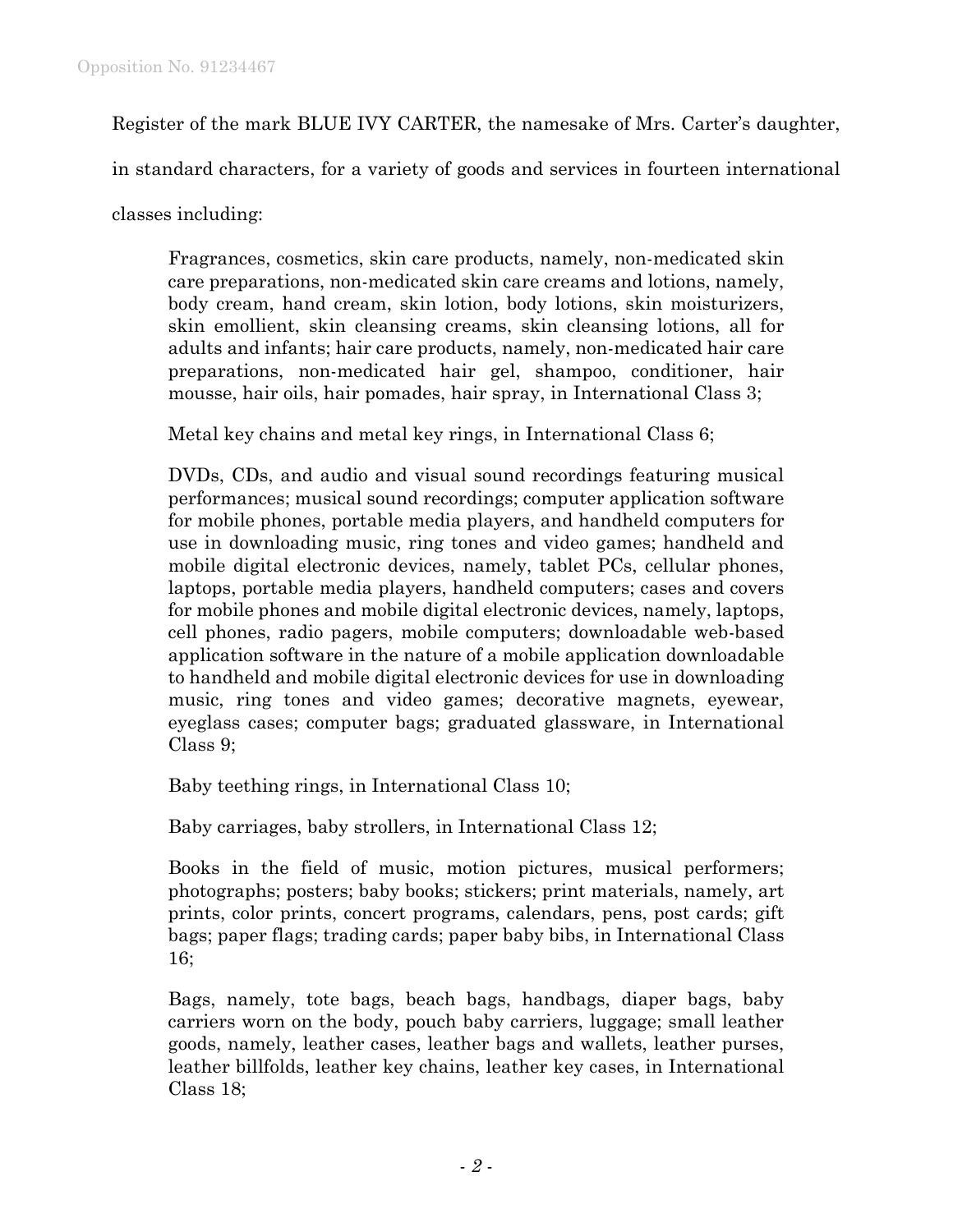l

Plastic key chains and plastic key rings; small leather goods, namely, leather picture frames, leather key fobs, and leather key holders; plastic flags; vinyl banners, baby bouncers, baby changing mats, baby changing tables, high chairs for babies, playpens for babies, in International Class 20;

Mugs; beverage glassware; plastic water bottles sold empty; hair accessories, namely, hair combs; baby bathtubs; drinking cups for babies, in International Class 21;

Banners of cloth, nylon; flags, namely, cloth flags, nylon flags; towels; baby bedding, namely, bundle bags, swaddling blankets, crib bumpers, fitted crib sheets, crib skirts, crib blankets; baby blankets, in International Class 24;

Hair accessories, namely, hair ties, hair scrunchies, barrettes, hair bands, hair bows, hair clips, hair pins, hair ribbons, ponytail holders; novelty button; hair accessories, namely, electric hair-curlers, other than hand implements, in International Class 26;

Playing cards, balls, namely, basketballs, baseballs, footballs, kick balls, rubber balls, beach balls, golf balls, hand balls, tennis balls, racquet balls, soccer balls, sport balls; dolls, baby multiple activity toys, baby rattles, baby swings, in International Class 28;

Product merchandising for others; online retail store services featuring music, musical recordings, motion pictures, clothing and clothing accessories, novelty items; Entertainment marketing services, namely, marketing, promotion and advertising for recording and performing artists, in International Class 35; and

Entertainment services, namely, providing online video games, dance events by a recording artist, multimedia production services; Entertainment services in the nature of live musical performances; production of motion picture films, fan clubs, in International Class 41.<sup>3</sup>

<sup>3</sup> Application Serial No. 86883293 was filed on January 2, 2016 under Section 1(b) of the Trademark Act, 15 U.S.C. § 1051(b), based on a bona fide intention to use the mark in commerce. The application includes the following statement: The name "BLUE IVY CARTER" identifies a living individual whose consent is of record.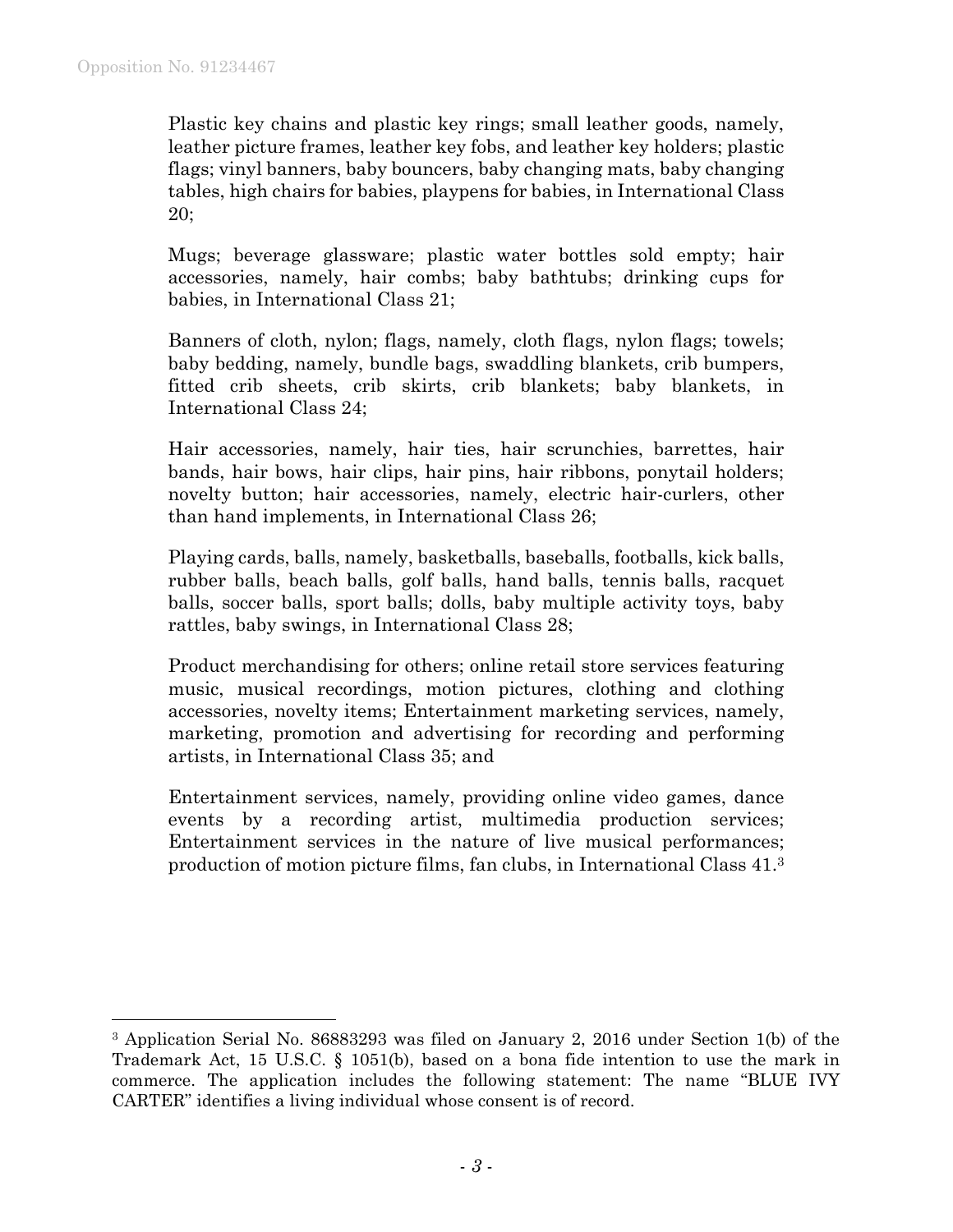$\overline{a}$ 

Veronica Morales ("Opposer") is the owner and founder of a lifestyle event planning company doing business under the name "Blue Ivy." <sup>4</sup> She has opposed registration of Applicant's mark BLUE IVY CARTER on three grounds: (1) that Applicant did not have a bona fide intention to use the mark in commerce on or in connection with the identified goods and services as of the filing date; (2) that the use and registration of Applicant's proposed mark will result in a likelihood of confusion with Opposer's previously registered mark BLUE IVY, in standard characters, for

Event planning and management for marketing, branding, promoting or advertising the goods and services of others; Special event planning for business purposes; Special event planning for commercial, promotional or advertising purposes; Online retail store services and retail store services featuring paintings, wedding portraits and invitations; Personal management services for promotional, corporate and party entertainers, in International Class 35; and

Consultation in the field of special event planning for social entertainment purposes; Special event planning for social entertainment purposes; Party and wedding planning and coordination services; Party and wedding planning consultation services; Providing information in the field of wedding party planning; Rental of party decorations and wedding decorations, in International Class 41;<sup>5</sup>

and (3) that Applicant committed fraud by knowingly submitting a false declaration

in support of its claimed bona fide intent to use the mark in commerce with an intent

to deceive the USPTO. <sup>6</sup> Applicant denied the salient allegations of the Notice of

<sup>4</sup> 1 TTABVUE 4 (Notice of Opposition); 43 TTABVUE 30 (Exhibit 3, Applicant's Notice of Reliance).

<sup>5</sup> Registration No. 4224833, issued October 16, 2012, based on a claim of first use in commerce of October 4, 2009; Section 8 Statement of Use filed on January 25, 2019 and accepted.

<sup>6</sup> Opposer also pleaded ownership of common law rights in the mark BLUE IVY for "entertainment-related services," but did not present any evidence or argument regarding the earliest common law use, or any use, of the BLUE IVY mark in her trial briefs. The common law claim is therefore waived, and the question of likelihood of confusion will be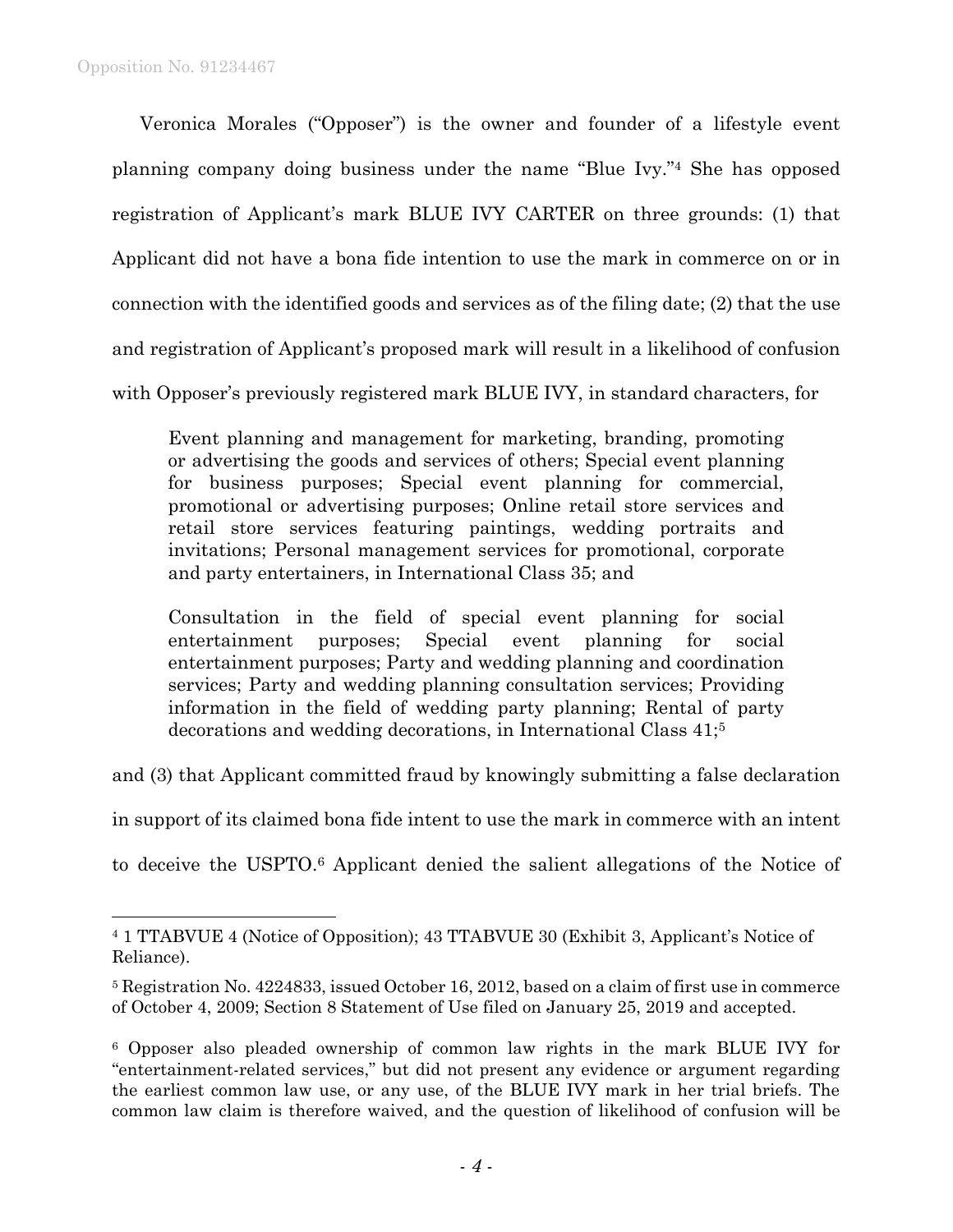Opposition. <sup>7</sup> The case is fully briefed.

Opposer bears the burden of establishing her claims by a preponderance of the evidence. *See Jansen Enters., Inc. v. Rind*, 85 USPQ2d 1104, 1107 (TTAB 2007). Having carefully considered the evidentiary record, the parties' arguments and applicable authorities, as explained below, we dismiss the Opposition.

I. The Record

The record includes the pleadings, the file of the opposed application pursuant to

Trademark Rule 2.122(b)(1), 37 C.F.R. § 2.122(b)(1), and the following submissions

by the parties:

l

- A. Opposer's Notices of Reliance on
- Opposer's first set of interrogatories to Applicant, and original and supplemental responses and objections thereto;<sup>8</sup>
- Opposer's first requests for production of documents and things to Applicant, and original and supplemental responses and objections thereto;<sup>9</sup>

<sup>8</sup> 38 TTABVUE; 34-35 TTABVUE.

decided solely on the basis of her pleaded registration. *See Swatch AG (Swatch SA) (Swatch Ltd.) v. M.Z. Berger & Co*., 108 USPQ2d at 1465 n.3; *Joel Gott Wines LLC v. Rehoboth Von Gott Inc*., 107 USPQ2d 1424, 1426 n.3 (TTAB 2013).

<sup>7</sup> 7 TTABVUE (Applicant's Answer). Applicant also asserted various affirmative defenses including failure to state a claim, laches, estoppel, acquiescence, and unclean hands in its answer but did not discuss them in its trial brief. Accordingly, they are waived. *See Harry Winston, Inc. v. Bruce Winston Gem Corp*., 111 USPQ2d 1419, 1422 (TTAB 2014); *Alcatraz Media, Inc. v. Chesapeake Marine Tours, Inc.*, 107 USPQ2d 1750, 1752 n.6 (TTAB 2013), *aff'd mem*, 565 Fed. Appx. 900 (Fed. Cir. 2014). The other listed affirmative defenses are mere amplifications of Applicant's denials in the opposition.

<sup>9</sup> 31-33, 39 TTABVUE. When documents are not produced in response to a propounding party's requests for documents, as is the case here, the responses to those requests are admissible solely for purposes of showing that the party stated that there are no responsive documents. *City National Bank v. OPGI Management GP Inc./Gestion OPGI Inc*., 106 USPQ2d 1668, 1674 n.10 (TTAB 2013). Since Applicant does not state that there are no responsive documents, the requests are not properly of record and we do not consider them.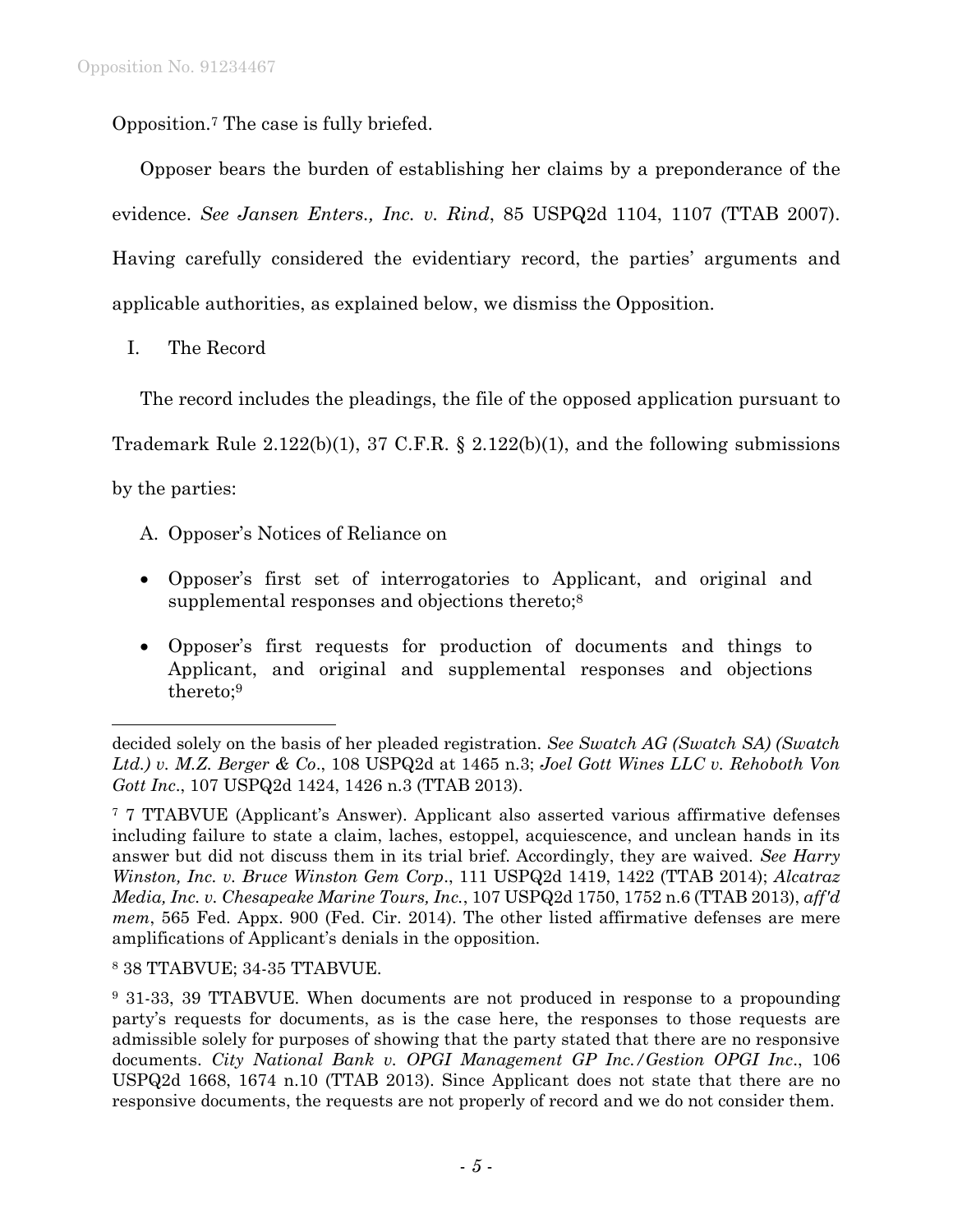- Internet materials consisting of an October 14, 2013 article, titled "Jay Z Has the Room," from the November 2013 online issue of Vanity Fair magazine; 10
- Official records consisting of a copy of the application and status of abandoned Application Serial No. 85526099 for the mark BLUE IVY CARTER in the name of Applicant; <sup>11</sup> and
- Official records consisting of a copy of the registration certificate and status of Registration No. 4224833 for the mark BLUE IVY in the name of Opposer. 12
- B. Applicant's Notice of Reliance on
- Screenshots of Opposer's website, Facebook and Twitter pages;<sup>13</sup>
- Opposer's advertising material, and a picture of her mark;<sup>14</sup>
- Audio recording of a portion of a radio show interview of Opposer;<sup>15</sup>
- Applicant's first set of requests for admission to Opposer, and Opposer's responses and objections thereto;<sup>16</sup>
- Applicant's first set of interrogatories to Opposer, and Opposer's responses and objections thereto;<sup>17</sup>
- Applicant's first set of requests for production of documents to Opposer, and Opposer's responses and objections thereto;<sup>18</sup>

<sup>12</sup> *Id*.

- <sup>15</sup> *Id*. at 70.
- <sup>16</sup> *Id*. at 232-261.

<sup>10</sup> 36 TTABVUE.

<sup>11</sup> 37 TTABVUE.

<sup>13</sup> 40 TTABVUE 9, 71-79, 121-125.

<sup>14</sup> *Id*. at 12-69, 178.

<sup>17</sup> *Id*. at 79-120.

<sup>&</sup>lt;sup>18</sup> *Id.* at 236-266. Documents produced in response to requests for production of documents are generally not admissible by notice of reliance alone. 37 C.F.R. § 2.120(k)(3)(ii). However, they are admissible through a notice of reliance if they are authenticated by an admission from the producing party. 37 C.F.R. § 2.120(k)(3)(ii); See MISCELLANEOUS CHANGES TO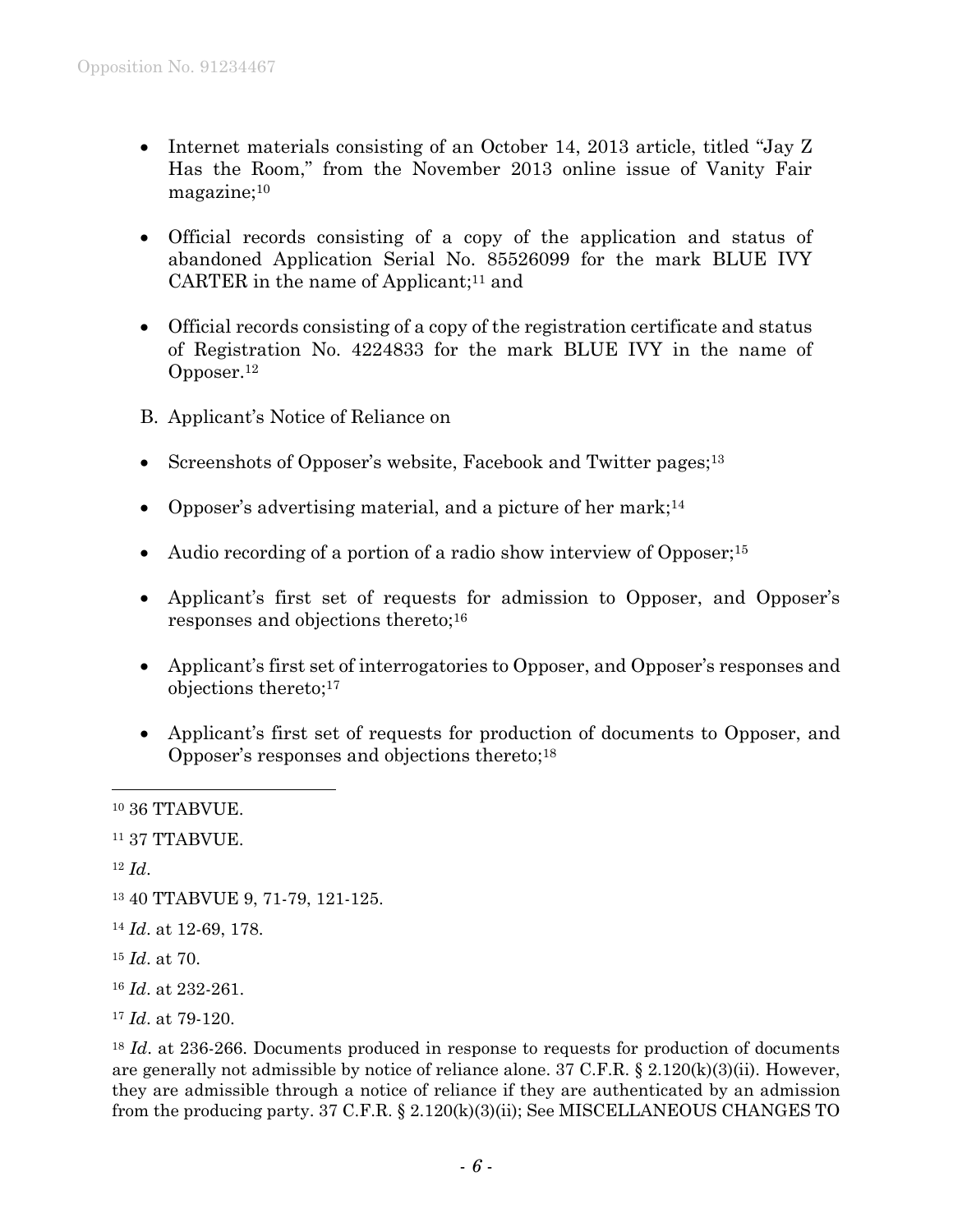- April 15, 2017 article from the website Essense.com titled "Blue Ivy's Most Precious Mini Style Moments";<sup>19</sup>
- Emails and letters from third parties to Opposer;<sup>20</sup>
- Screenshots of Google searches of the terms "blue ivy" and "blue ivy events"; $^{21}$ and
- Registration certificate and file history for Opposer's Registration No. 4224833 for the mark BLUE IVY.<sup>22</sup>
- C. Public and confidential declaration and report of Applicant's expert witness, Bruce G. Silverman.<sup>23</sup>
- II. Preliminary Issues
	- A. Opposer's Brief Exhibits and Citations to the Evidence

Opposer attached 191 pages of documents (Exhibits  $A - K$ ) to her main brief comprising duplicate copies of her discovery requests to Applicant, Applicant's responses thereto, and her registration certificate, which had already been made of record through notices of reliance filed during her testimony period. This was unnecessary and a waste of time. *See* TRADEMARK TRIAL AND APPEAL BOARD MANUAL OF PROCEDURE (TBMP) § 704.05(b) (timely filed evidence "need not and should not be

- <sup>20</sup> *Id*. at 151-173.
- <sup>21</sup> *Id*. at 174-176.
- <sup>22</sup> *Id*. at 179-235.
- <sup>23</sup> 41-42 TTABVUE.

TRADEMARK TRIAL AND APPEAL BOARD RULES, 81 Fed. Reg. 69950, 69962 (October 7, 2016). In response to a request for admission served by Applicant, Opposer admitted that the documents it produced were authentic. 43 TTABVUE 259. The documents produced by Opposer are therefore authenticated and properly of record.

<sup>19</sup> *Id*. at 125-148.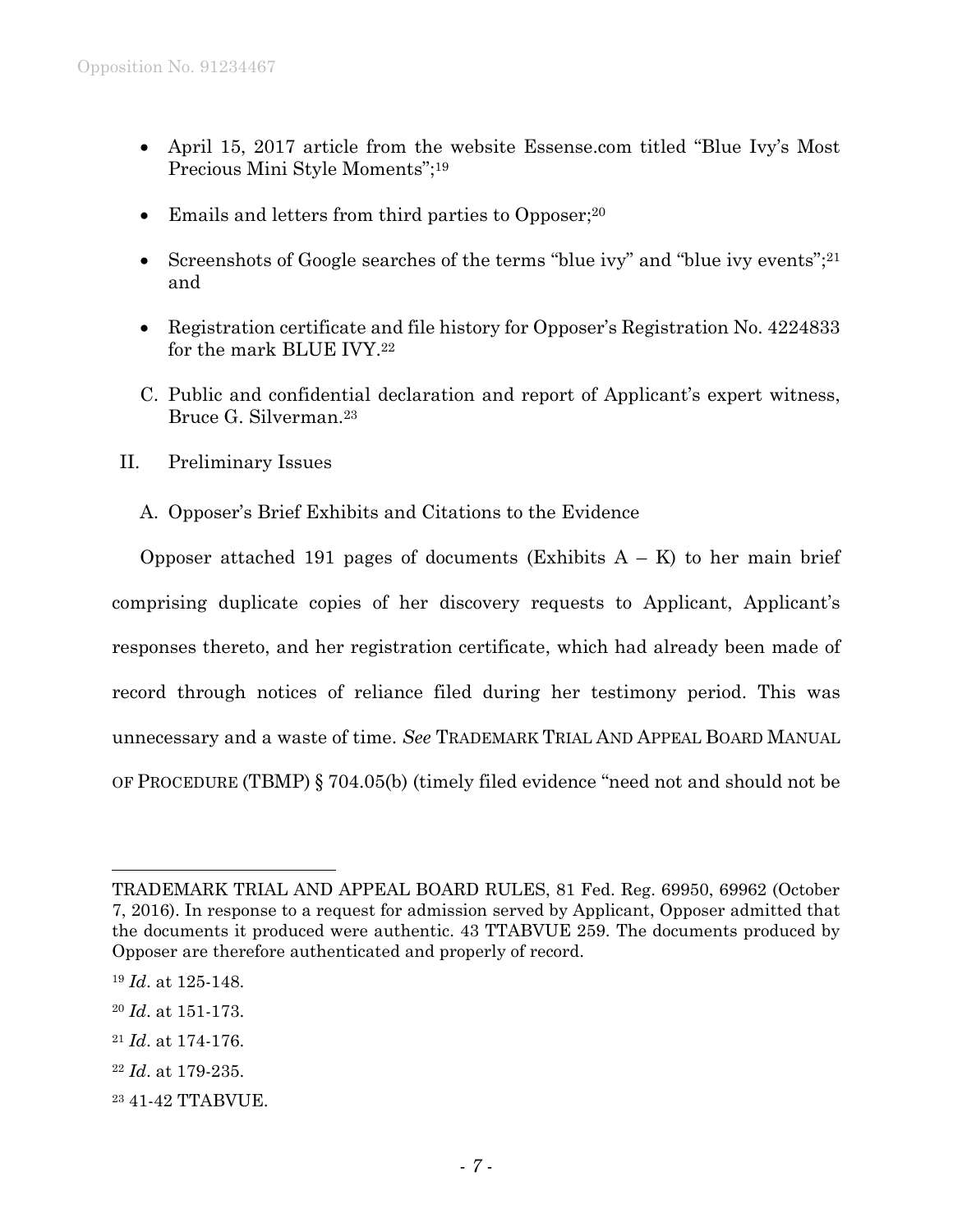resubmitted with a party's brief."); *ITC Entertainment Group Ltd. v. Nintendo of America Inc.,* 45 USPQ2d 2021, 2022-23 (TTAB 1998) (filing duplicative submissions is a waste of time and resources, and is a burden on the Board); *Life Zone, Inc. v. Middleman Group, Inc.*, 87 USPQ2d 1953, 1955 n.4 (TTAB 2008) (attaching previously-filed evidence to a brief is neither a courtesy nor a convenience to the Board). Opposer's attachment of a copy of the opposed application was also unnecessary because it was automatically of record. 37 C.F.R. § 2.122.

Exacerbating this problem, Opposer cites to her submitted evidence only by referencing the exhibits attached to her brief, generally by exhibit letter and without page reference, rather than to the trial record by referencing the TTABVUE entry and page number, as recommended by the Board's procedural rules. *Cf*. 37 C.F.R. § 2.142(b)(3); *RxD Media, LLC v. IP Application Development LLC*, 125 USPQ2d 1801, 1804 (TTAB 2018); *Turdin v. Trilobite, Ltd*., 109 USPQ2d 1473, 1476 n.6 (TTAB 2014); TBMP § 801.01 ("To allow readers to easily locate materials in the record, the parties should cite to the evidence in the trial record by referencing the TTABVUE entry and page number, and not attach previously-filed evidence to their briefs."). Opposer's failure to abide by the Board's standard trial procedures has made our review of her claims cumbersome.

B. Confidential Declaration of Applicant's Expert Witness

The testimonial declaration of Applicant's expert witness, Bruce G. Silverman, is marked "confidential" in its entirety and was submitted under seal.<sup>24</sup> Applicant's

<sup>24</sup> 41 TTABVUE.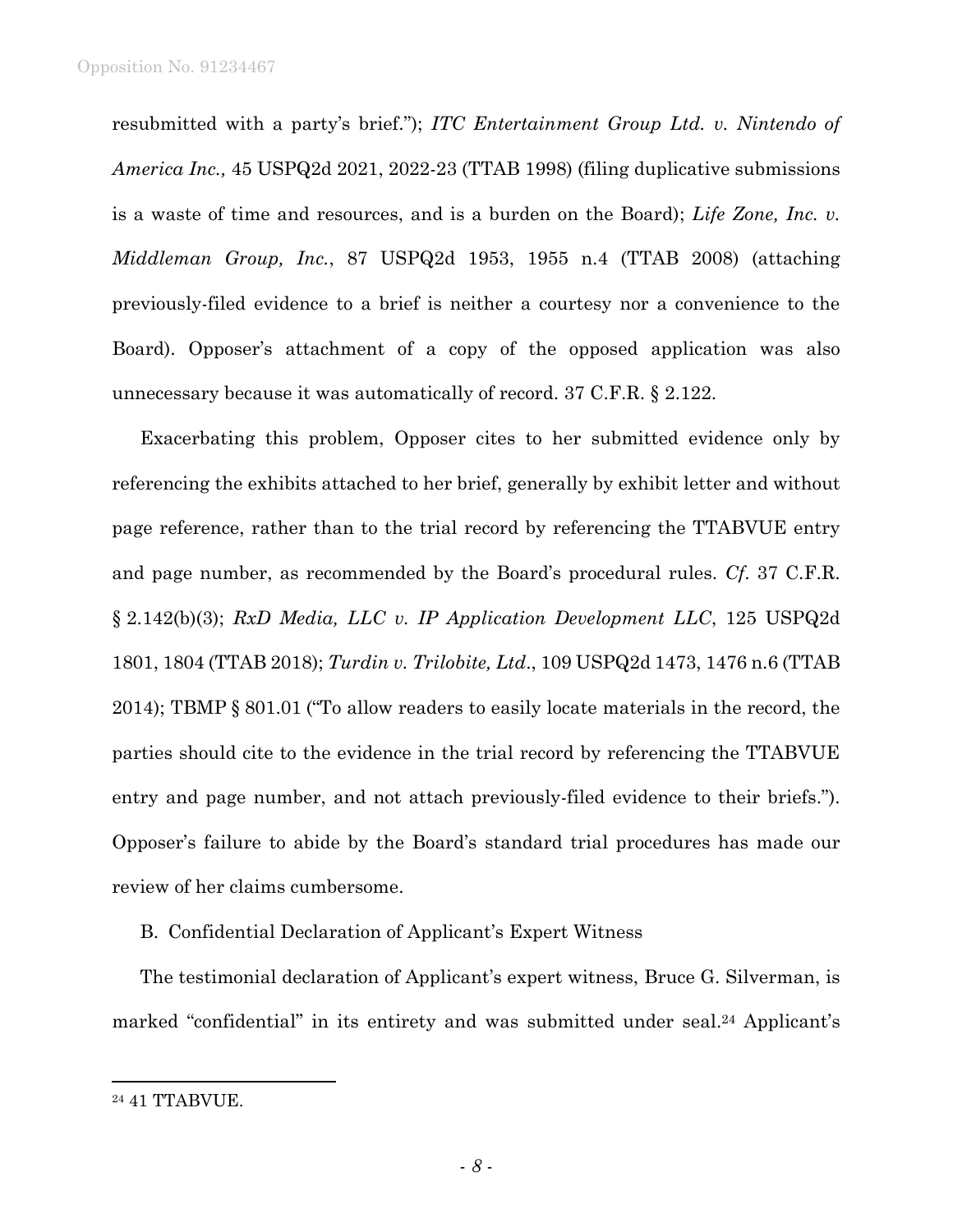separately filed "redacted" copy is entirely blank.<sup>25</sup> Since most of his testimony relates to evidence he reviewed and his opinions related thereto; does not contain sensitive information such as sales figures, advertising expenditures, or other similar information typically designated as confidential in Board proceedings; and Applicant openly refers to his testimony throughout its briefing; it is inconceivable that the entire declaration should be marked confidential. Because proceedings before the Board are public, all papers should be available to the public, except for information that is truly confidential. It is clear that not everything in Mr. Silverman's testimony fits that description. Accordingly, Applicant is allowed until thirty (30) days after the issue date of this decision to file a redacted version of Mr. Silverman's testimony, failing which the testimony in its entirety will become part of the public record. *Swiss Watch Int'l Inc. v. Fed'n of the Swiss Watch Indus.*, 101 USPQ2d 1731, 1745 (TTAB 2012).

## C. Objections to Evidence

Contemporaneous with the filing of its trial brief, Opposer filed a motion to strike certain evidence of Applicant, including Exhibit 8 in Applicant's notice of reliance consisting of an August 5, 2017 article from the website Essense.com, titled "Blue Ivy's Most Precious Mini Style Moments," on the basis that it was not produced in discovery. <sup>26</sup> The Board, in its Order of January 28, 2020, deferred action on this

<sup>25</sup> 42 TTABVUE.

<sup>26</sup> 46 TTABVUE (Opposer's Motion to Strike).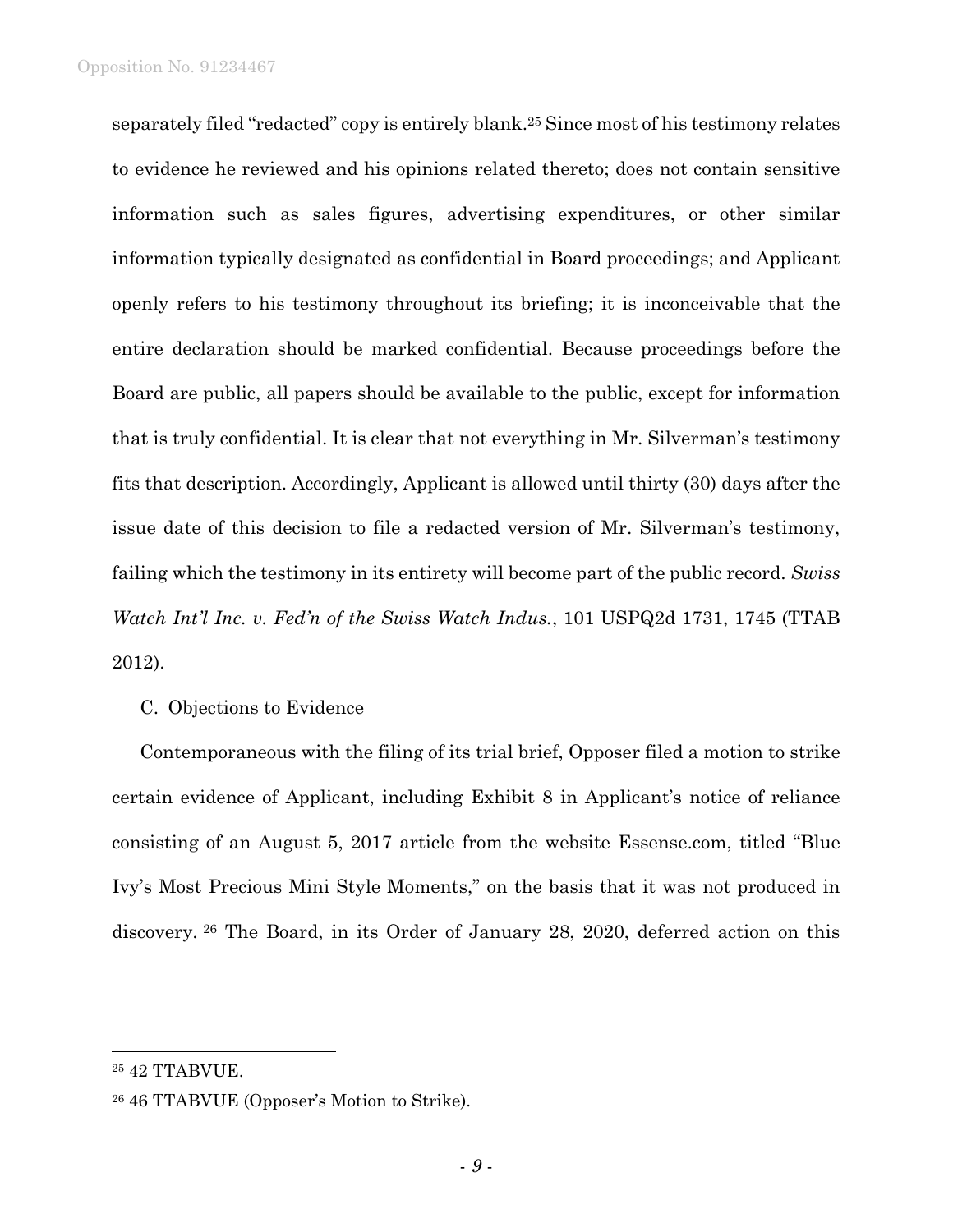objection until final decision.<sup>27</sup> Because this evidence is not outcome-determinative, we decline to address this objection. *See, e.g., Grote Industries, Inc. v. Truck-Lite Co., LLC f/k/a Truck-Lite Co., Inc.*, 126 USPQ2d 1197 (TTAB 2018) (declining to discuss objections not material to outcome-determinative findings of fact).

Separately, Applicant objects to the October 14, 2013 article, titled "Jay Z Has the Room," from the November 2013 online issue of Vanity Fair magazine submitted with Opposer's notice of reliance on the basis that the article "is entirely objectionable as hearsay and cannot be cited for the truth of the matter asserted."<sup>28</sup> We will discuss this objection within the context of Applicant's no bona fide intent claim.

#### III. Standing

Standing is a threshold issue in every inter partes case. *See Empresa Cubana Del Tabaco v. Gen. Cigar Co.*, 753 F.3d 1270, 111 USPQ2d 1058, 1062 (Fed. Cir. 2014); *John W. Carson Found. v. Toilets.com, Inc*., 94 USPQ2d at 1945. Two requirements must be met before an opposer can establish standing in a trademark opposition proceeding. *Ritchie v. Simpson*, 170 F.3d 1092, 50 USPQ2d 1023 (Fed. Cir. 1999). First, the opposer must have a "real interest," and not be a "mere intermeddler," in the proceeding. *Id*. at 1026-27. Second, the opposer must have a "reasonable basis" for its belief of damage. *Id.* at 1027. A showing of actual damage is not required, nor is it necessary that an opposer provide a guarantee of success on the merits. *Federated Foods, Inc. v. Fort Howard Paper Co.*, 544 F.2d 1098, 1100-1101, 192 USPQ 24, 27-

<sup>27</sup> 51 TTABVUE.

<sup>28</sup> 49 TTABVUE 34 (Applicant's Brief).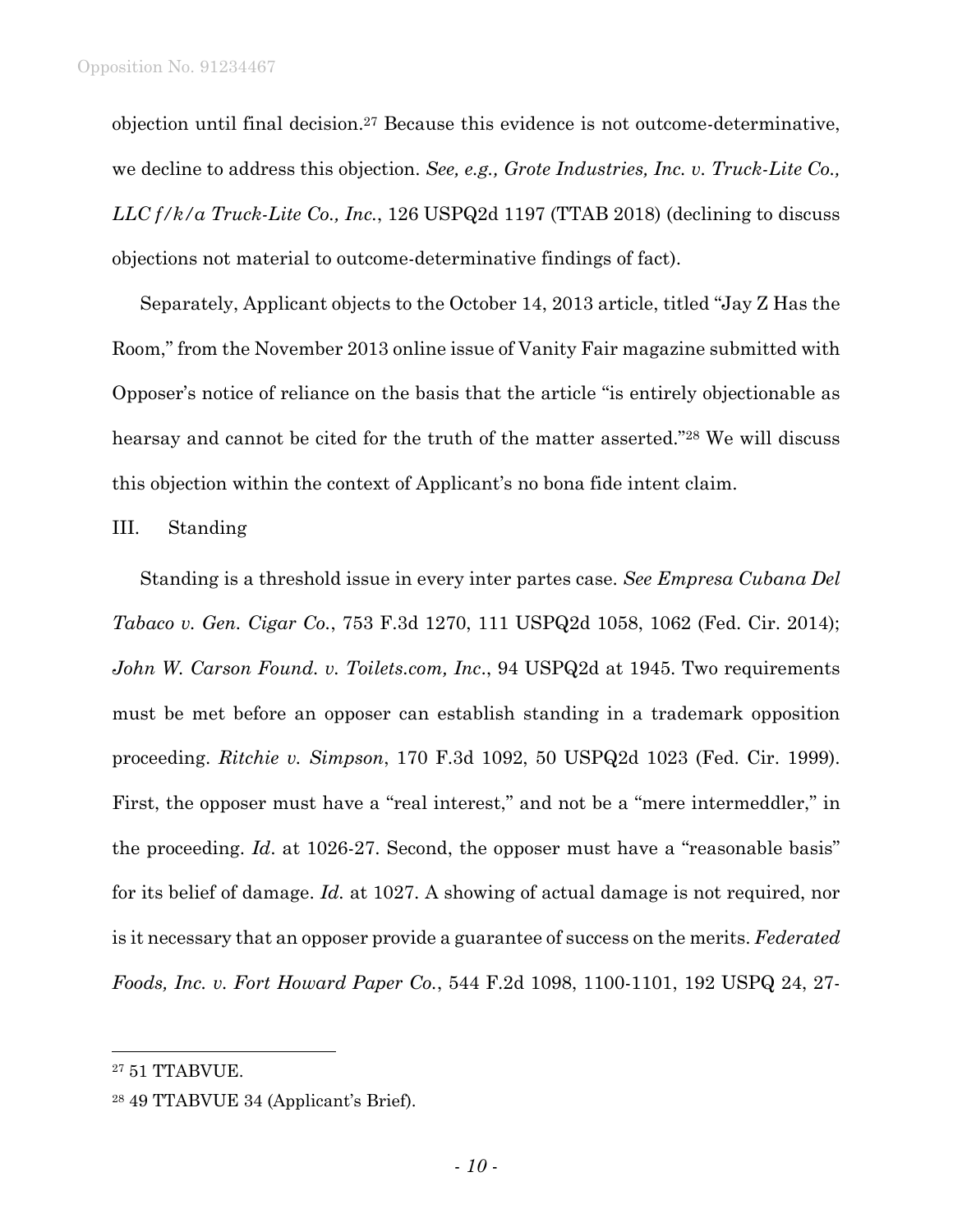28 (CCPA 1976). Once standing is established, an opposer may rely on any ground set forth in the Trademark Act that negates the applicant's right to registration. *Jewelers Vigilance Committee, Inc. v. Ullenberg Corp*., 823 F.2d 490, 493, 2 U.S.P.Q.2d 2021, 2024 (Fed. Cir. 1987); *Estate of Biro v. Bic Corp*., 18 USPQ2d 1382, 1385–86 (TTAB 1991) (Once the opposer shows "a personal interest in the outcome of the case ... the opposer may rely on any ground that negates applicant's right to the registration sought").

Applicant concedes that, as owner of the registered mark BLUE IVY, Opposer has a real interest in the proceeding. However, Applicant contests that Opposer's belief in damage is reasonable on the basis that (1) Opposer previously expressed "her belief that association of her BLUE IVY trademark with Applicant's BLUE IVY CARTER mark would **help** her business," and (2) because her "allegations of likelihood of confusion are baseless and entirely frivolous." <sup>29</sup> In reply, Opposer argues that her belief in damage is reasonable because there is "ample evidence supporting her belief of damage" and her claim of likelihood of confusion is "not wholly without merit."<sup>30</sup> We address each of these arguments in turn.

Regarding Applicant's first contention that Opposer's reasonable belief in damage is undercut by her "belief that an association of her BLUE IVY trademark with Applicant's BLUE IVY CARTER mark" would help her business, Applicant points to

<sup>29</sup> 49 TTABVUE 15 (Applicant's Brief, emphasis in original).

<sup>30</sup> 52 TTABVUE 6, 9-10 (Opposer's Reply Brief).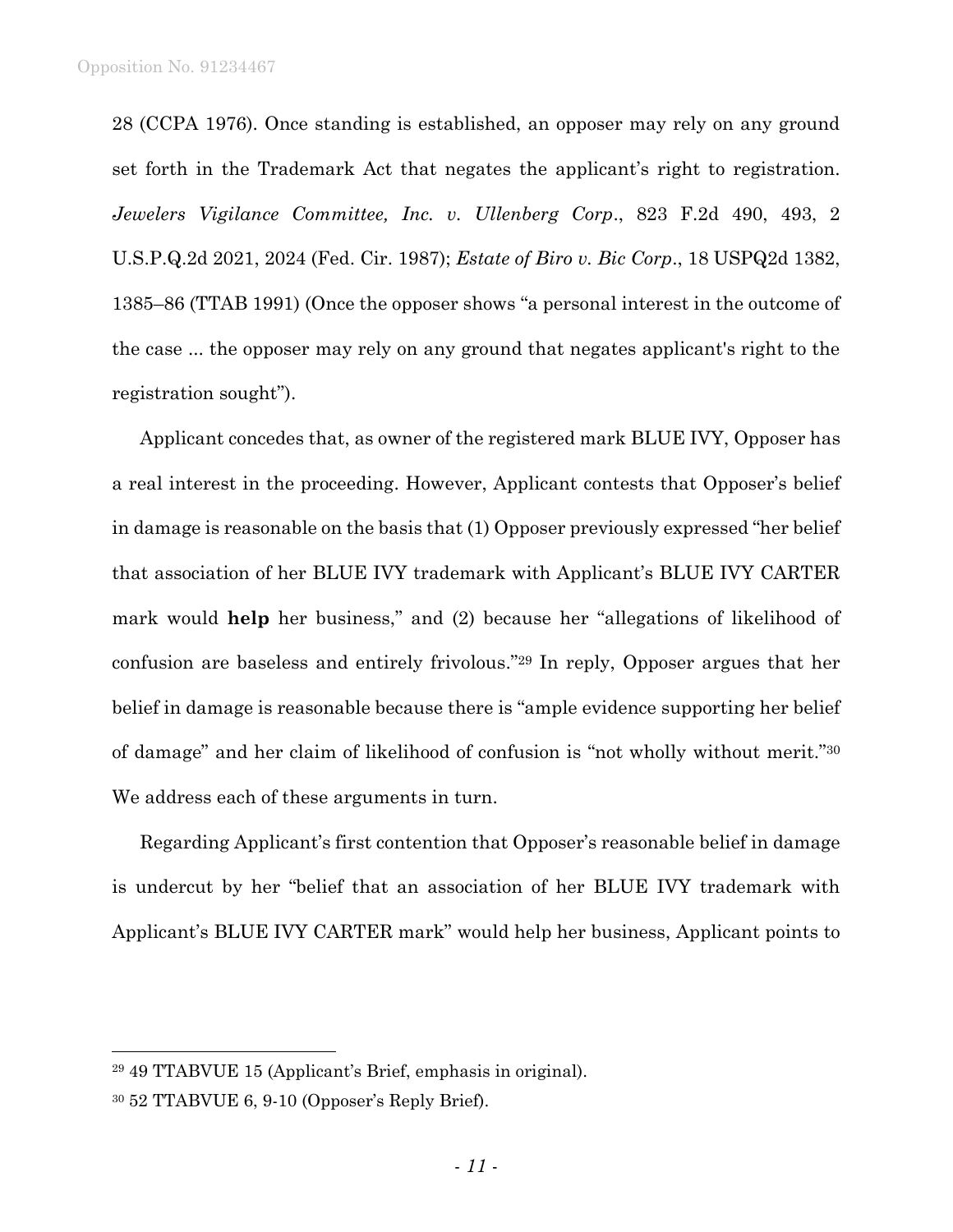an interview given by Opposer "[s]hortly after Blue Ivy Carter was born"<sup>31</sup> in which

she stated that she was "actually honestly very flattered" that Applicant's owner,

Mrs. Carter, gave her daughter the same name as Opposer's company, and that as

far as the effect on her business,

[I]t was pretty much immediate . . . I think that's kind of when it became really apparent, when suddenly we grew up, like you know, 10% in 5 seconds and then, you know, I'd get weird emails and funny phone calls, and people asking me if we're doing, you know, baby Blue Ivy birthdays and of course we were like, absolutely! You know first thing I thought of was, we might as well do, you know, Blue Ivy every event and on top of that I might have her be my spokes girl!

…

I'm definitely going to reach out to [Beyoncé's] agent, I actually called yesterday but her agent wasn't in, so we'll definitely be speaking with them this week and I'm definitely interested in doing something with her. I mean, I don't see why she wouldn't appreciate at least the fact that we have a type of artistic vision. …

I'll be honest with you, I mean, I dig Beyoncé. She's one of my biggest inspirations, but at the end of the day I would never call my daughter Blue Ivy but would damn well call my company Blue Ivy.<sup>32</sup>

Applicant states that Opposer "continued to flaunt" her connection with Applicant's

"Mark" by offering a "one-day discount" to her customers approximately one year

later in celebration of the Blue Ivy Carter's first birthday.<sup>33</sup> According to Applicant,

such statements by Opposer preclude her from establishing a reasonable belief of

damage from the registration of Applicant's proposed mark when she filed her Notice

of Opposition.<sup>34</sup>

<sup>34</sup> *Id*.

<sup>31</sup> 49 TTABVIE 14-15 (Applicant's Brief).

<sup>32</sup> 43 TTABVUE 70 (Applicant's Notice of Reliance (NOR), Exhibit 3, audio recording).

<sup>33</sup> 49 TTABVUE 16-17 (Applicant's Brief).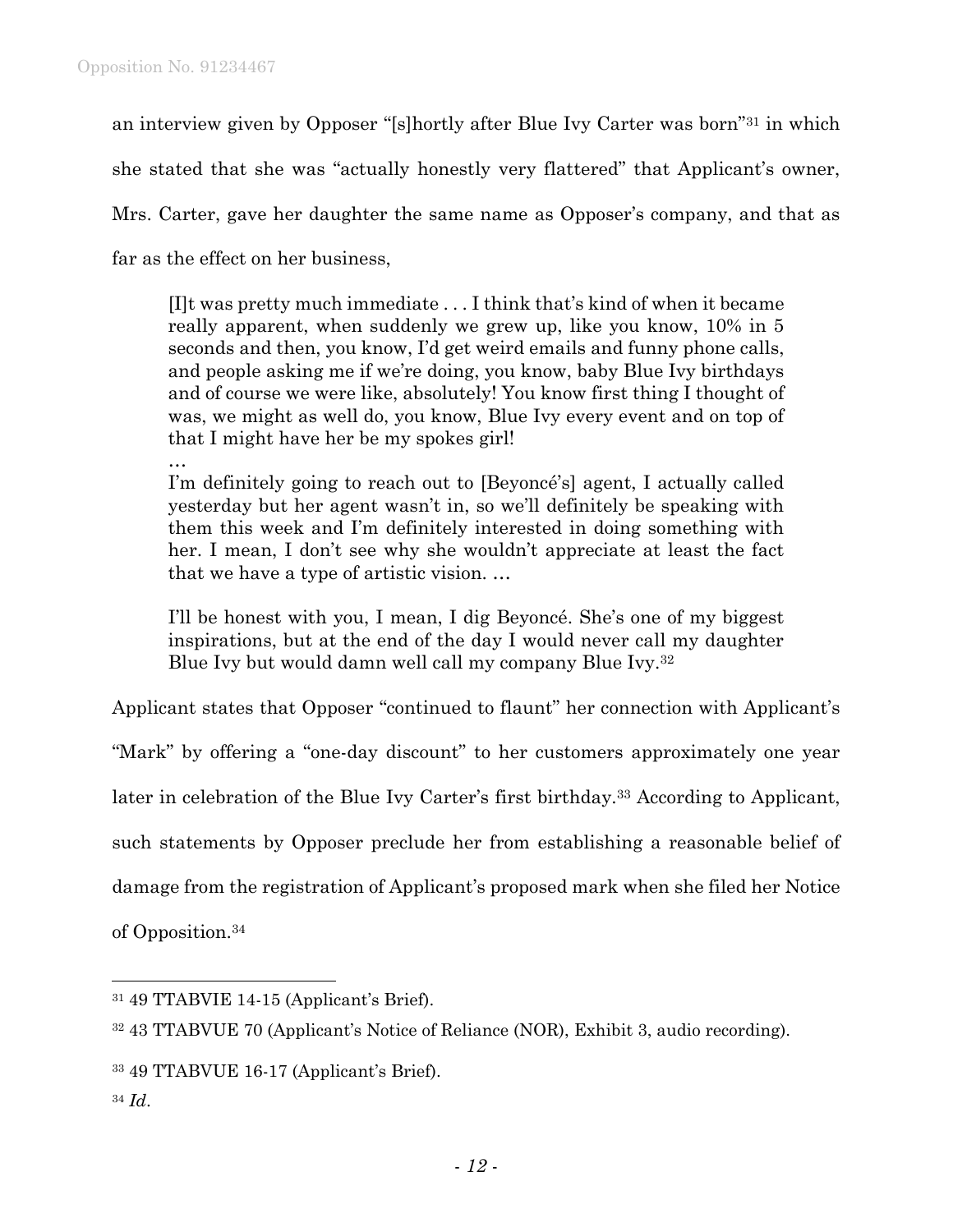In reply, Opposer argues that making "some favorable comments … around the time Blue Ivy Carter was born and the following year" does not undercut her reasonable belief in damage.<sup>35</sup> She asserts that her statements regarding her "initial feeling of being flattered many years ago," her "initial hope that Blue Ivy Carter the individual would end up being a spokesperson for her business, which never came to any fruition," and her offering of a one-day discount in January 2013, are "not relevant to whether [she] suffered harm many years later."<sup>36</sup>

Applicant's arguments regarding Opposer's pre-filing statements are unpersuasive. As a preliminary matter, it is axiomatic that "[w]ithout use, there is no 'trademark'." 3 MCCARTHY ON TRADEMARKS AND UNFAIR COMPETITION § 19:13 (5th ed. 2019); *JBLU, Inc. v. U.S.*, 813 F.3d 1377, 1381, 37 Int'l Trade Rep. (BNA) 2385 (Fed. Cir. 2016) ("[T]rademark rights stem from use, not registration."). Therefore, while Opposer's statements in an interview years ago may show that she perceived benefits to her business because a celebrity's child's given name was the namesake of her business, they have no bearing on whether she could form a reasonable belief of damage if Applicant were to use and register that name as a mark on or in connection with specific goods and services. There is no evidence suggesting that Opposer was even aware that Applicant intended to use or register the name BLUE IVY CARTER as a mark when those statements were made. Accordingly, Opposer's statements, made some years earlier and well prior to the filing of the opposed application, have

<sup>35</sup> 52 TTABVUE 10 (Opposer's Reply Brief).

<sup>36</sup> *Id*.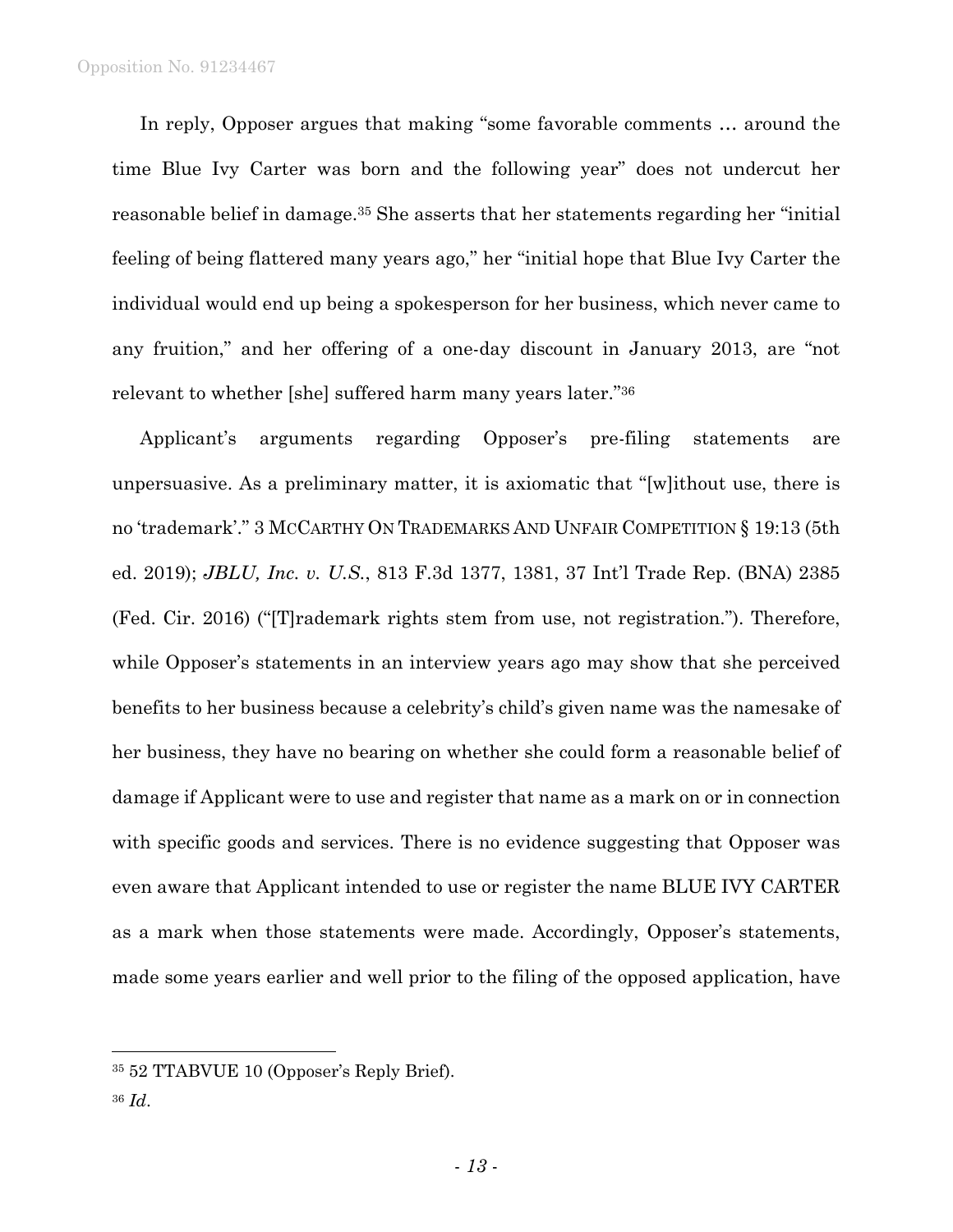little probative value in determining her belief in damage at the time the notice of opposition was filed.<sup>37</sup>

As to Applicant's second argument, we find that Opposer's standing to oppose registration of Applicant's mark is established by her pleaded registration, which the record shows to be valid and subsisting, and owned by Opposer. S*ee, e.g., Cunningham v. Laser Golf Corp*., 222 F.3d 943, 55 USPQ2d 1842, 1844 (Fed. Cir. 2000); *Otter Prods. LLC v. BaseOneLabs LLC*, 105 USPQ2d 1252, 1254 (TTAB 2012). While a claim that is wholly without merit would not support a reasonable basis for a belief in damage, *Lipton Indus., Inc. v. Ralston Purina Co*., 670 F.2d 1024, 213 USPQ 185, 189 (CCPA 1982), we do not find Opposer's claim to be wholly without merit and thus find standing.

# IV. Likelihood of Confusion

l

Trademark Act Section 2(d), 15 U.S.C. § 1052(d), prohibits the registration of a mark that

> [c]onsists of or comprises a mark which so resembles a mark registered in the Patent and Trademark Office, or a mark or trade name previously used in the United States by another and not abandoned, as to be likely, when used on or in connection with the goods of the applicant, to cause confusion, or to cause mistake, or to deceive.

To prevail on her § 2(d) claim, Opposer must prove by a preponderance of the evidence

that she has priority in the use of her mark and that Applicant's use of its mark is

<sup>&</sup>lt;sup>37</sup> Although the exact date of Blue Ivy's Carter's birth is not of record, it appears that Opposer's radio interview occurred before the filing of Applicant's first, now abandoned application was filed (discussed *infra*) and approximately five years before the filing of the current application was filed.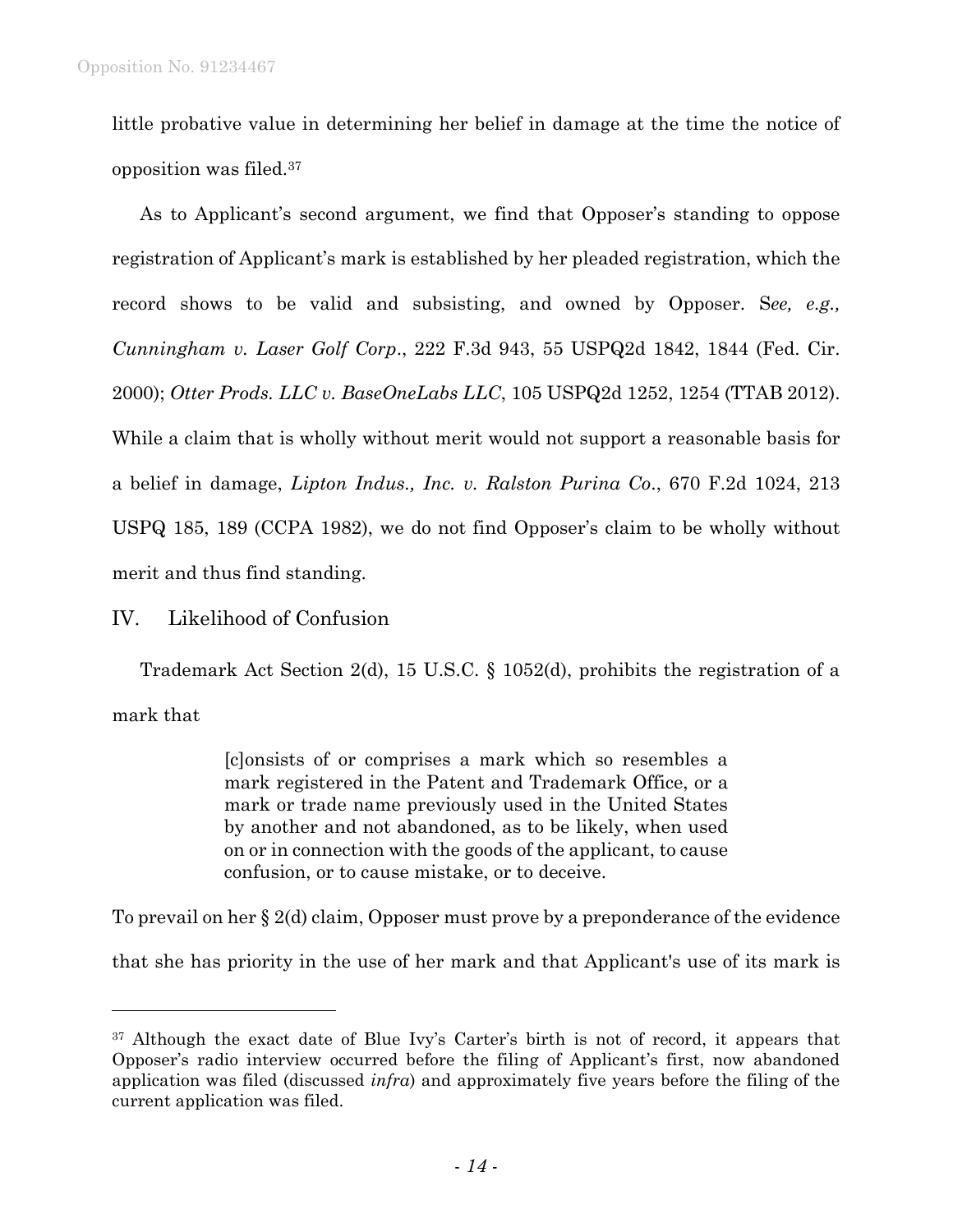likely to cause confusion, mistake, or deception as to the source or sponsorship of the goods and services identified in the application. *Cunningham*, 55 USPQ2d at 1848. Because Opposer's pleaded registration is of record, and Applicant has not counterclaimed to cancel it, priority is not at issue with respect to the mark and services identified in the registration. *Mini Melts, Inc. v. Reckitt Benckiser LLC*, 118 USPQ2d 1464, 1469 (TTAB 2016) (citing *King Candy Co. v. Eunice King's Kitchen, Inc*., 496 F.2d 1400, 182 USPQ 108, 110 (CCPA 1974)).

Our analysis is based on all of the probative evidence of record. *In re E. I. DuPont de Nemours & Co.*, 476 F.2d 1357, 177 USPQ 563, 567 (CCPA 1973) ("*DuPont"*). In making our determination, we consider each *DuPont* factor for which there is evidence and argument. *See In re Guild Mortg. Co.*, 912 F.3d 1376, 129 USPQ2d 1160, 1162-63 (Fed. Cir. 2019). Varying weights may be assigned to each *DuPont* factor depending on the evidence presented. *See Citigroup Inc. v. Capital City Bank Grp. Inc*., 637 F.3d 1344, 98 USPQ2d 1253, 1261 (Fed. Cir. 2011); *In re Shell Oil Co*., 992 F.2d 1204, 26 USPQ2d 1687, 1688 (Fed. Cir. 1993) ("[T]he various evidentiary factors may play more or less weighty roles in any particular determination").

In any likelihood of confusion analysis, two key considerations are the similarities between the marks and the similarities between the goods and services. *See In re Chatam Int'l Inc*., 380 F.3d 1340, 71 USPQ2d 1944, 1945-46 (Fed. Cir. 2004); *Federated Foods, Inc.*, 192 USPQ at 29 ("The fundamental inquiry mandated by § 2(d) goes to the cumulative effect of differences in the essential characteristics of the goods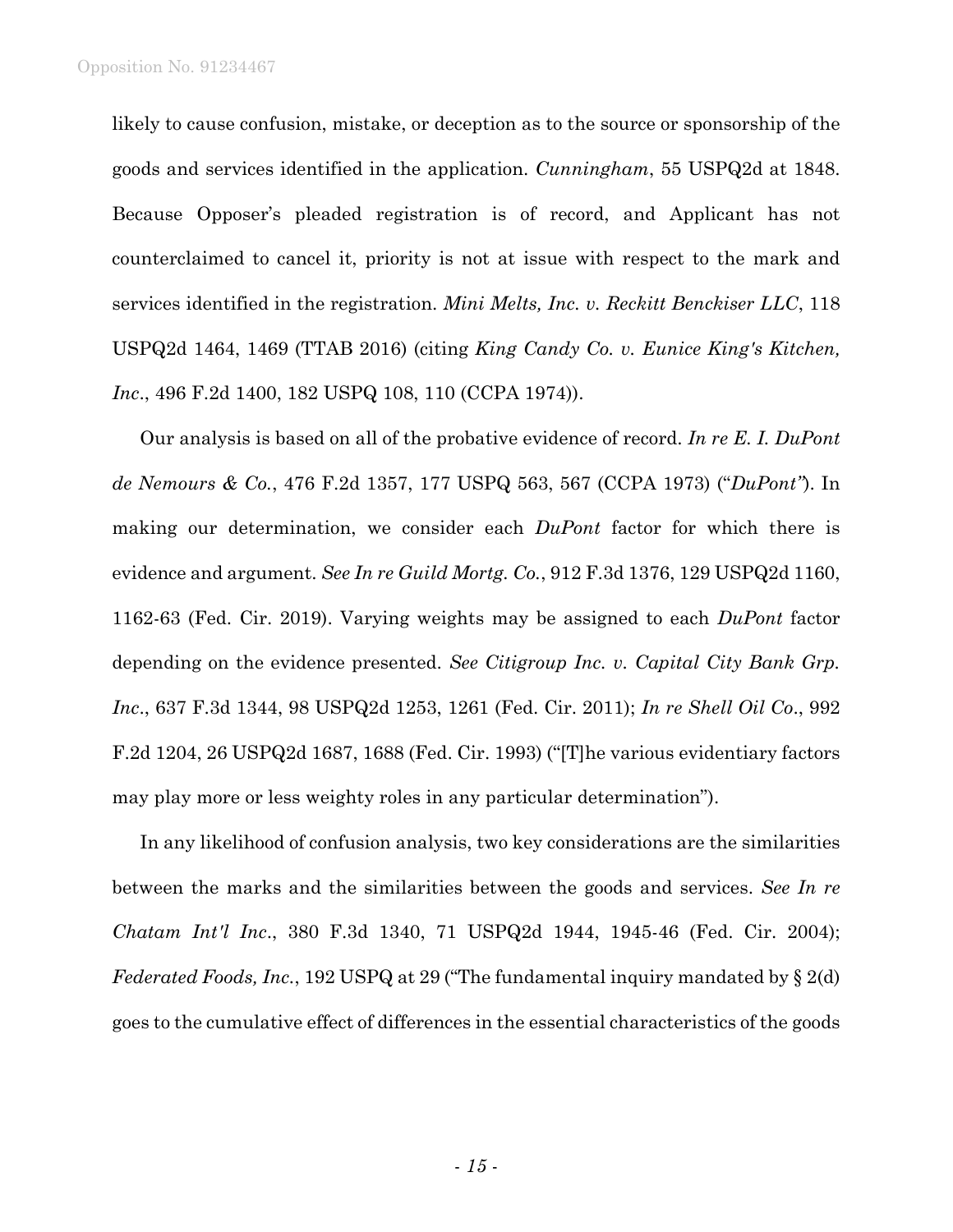and differences in the marks."). These factors, and the other *DuPont* factors argued by each party, are discussed below.

## A. The Similarity or Dissimilarity of the Marks

The first *DuPont* factor considers the "similarities or dissimilarities of the marks in their entireties as to appearance, sound, connotation and commercial impression." *In re Detroit Athletic Co.*, 903 F.3d 1297, 128 USPQ2d 1047, 1049 (Fed. Cir. 2018) (quoting *DuPont,* 476 F.2d at 1361*).* "Similarity in any one of these elements may be sufficient to find the marks confusingly similar." *In re Inn at St. John's*, 126 USPQ2d 1742, 1746 (TTAB 2018) (quoting *In re Davia*, 110 USPQ2d 1810, 1812 (TTAB 2014)), *aff'd mem*., 777 Fed. Appx. 516 (Fed. Cir. 2019). The test is not whether the marks can be distinguished in a side-by-side comparison, but rather whether their overall commercial impressions are so similar that confusion as to the source of the goods and services offered under the respective marks is likely to result. *See Cai v. Diamond Hong, Inc.,* 901 F.3d 1367, 127 USPQ2d 1797, 1801 (Fed. Cir. 2018) (citing *Coach Servs*. *v. Triumph Learning LLC*, 668 F.3d 1356, 101 USPQ2d 1713, 1721 (Fed. Cir. 2012). Our focus is on the recollection of the average purchaser, who normally retains a general rather than a specific impression of trademarks. *See Inter IKEA Sys. B.V. v. Akea, LLC*, 110 USPQ2d 1734, 1740 (TTAB 2014); *Neutrogena Corp. v. Bristol-Myers Co.,* 410 F.2d 1391, 161 USPQ 687, 688 (CCPA 1969) (many consumers "may have but dim recollections from having previously seen or heard one or the other of the involved marks.").

We begin our analysis by considering each of the elements of the marks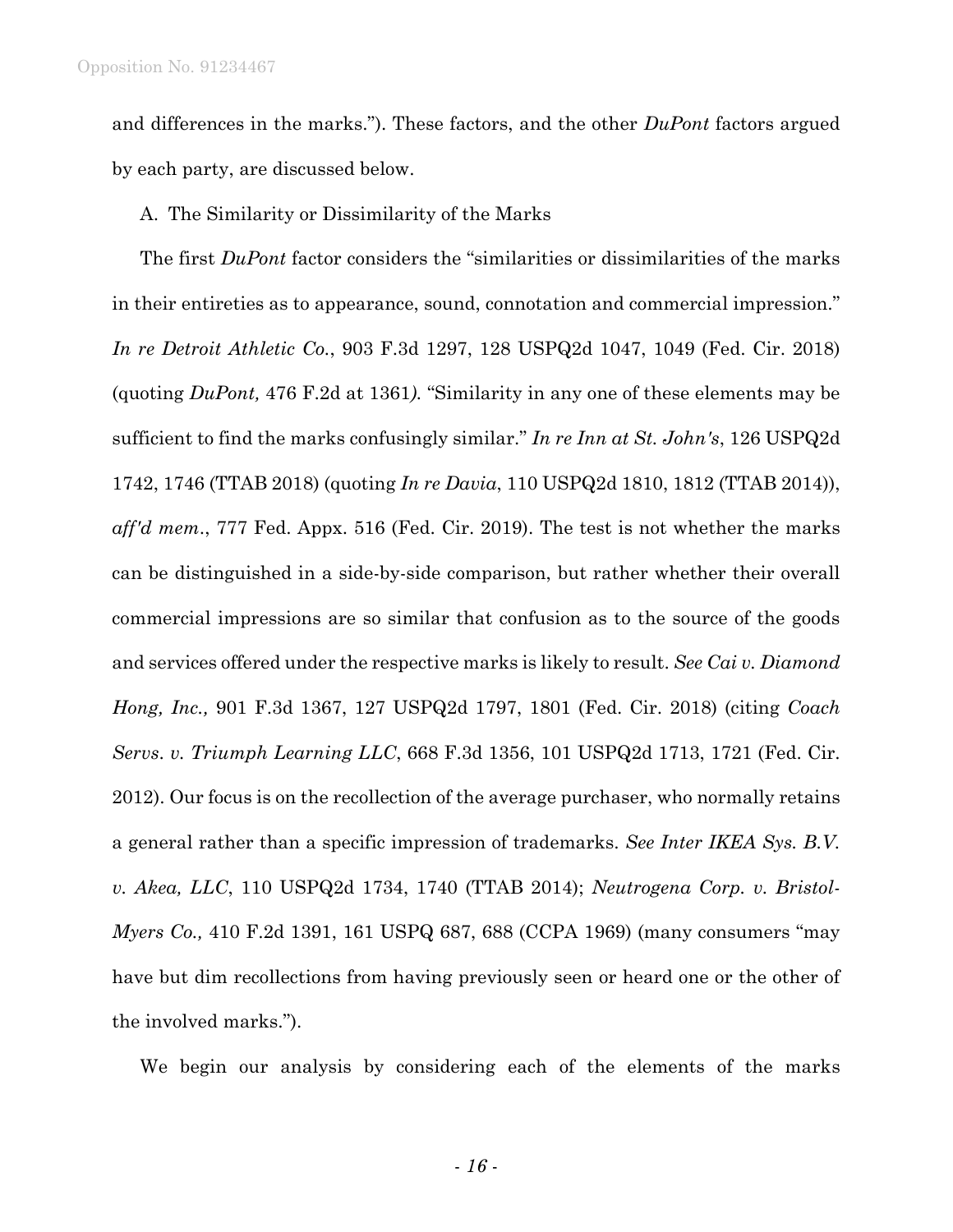individually before turning our consideration to the effect of their combination in the marks as a whole. As to appearance and sound, both marks include the words "BLUE" and "IVY," which Applicant notes are "common English words"; <sup>38</sup> they appear in the same order; and they are pronounced the same way. The term "BLUE IVY" comprises the entirety of Opposer's mark and the first two words of Applicant's proposed threeword mark. Likelihood of confusion is not necessarily avoided between otherwise confusingly similar marks merely by adding other distinctive matter. *See, e.g*., *Detroit Athletic*, 128 USPQ2d at 1051. Moreover, as Opposer observes, "it is often the first part of a mark that is likely to be impressed upon the mind of a purchaser and remembered" (quoting *Presto Prods. Inc. v. Nice-Pak Prods. Inc*., 9 USPQ2d 1895, 1897 (TTAB 1988)).<sup>39</sup> The addition of "CARTER" as the third word in Applicant's proposed mark BLUE IVY CARTER introduces a visual and aural difference between the two marks that must be considered. However, they are fairly similar in overall sound and appearance.

We next consider the connotation and commercial impression imparted by each mark. Because the words "BLUE" and "IVY" are common English words, we ascribe to them their ordinary meanings. "Blue" is a color that, in Opposer's mark BLUE IVY, acts as an adjective to modify the noun, "ivy," a type of climbing or creeping vine.<sup>40</sup>

<sup>38</sup> 49 TTABVUE 21 (Applicant's Brief).

<sup>39</sup> 45 TTABVUE 19 (Opposer's Brief).

<sup>40</sup> The American Heritage Dictionary defines "Ivy" inter alia as 1. a. "[a] widely cultivated evergreen climbing plant"; as "[a]ny of several other woody, climbing or trailing evergreen plants"; and as "[any of various creeping or trailing plants of other genera, such as Boston ivy, ground ivy, or Virginia creeper. (https://www.ahdictionary.com/word/search.html?q=ivy).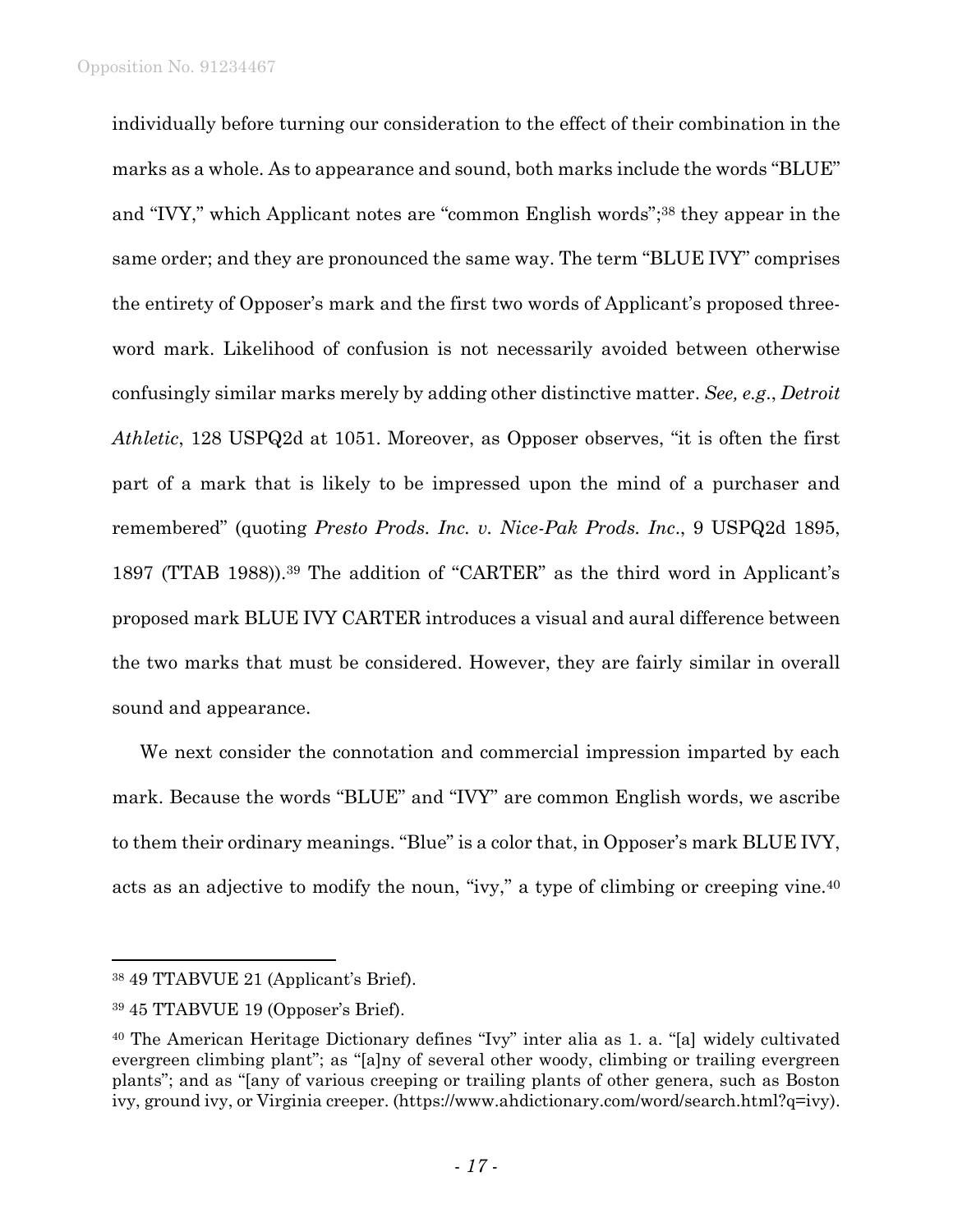Neither term is dominant in Opposer's mark because the term as a whole is a unitary expression, which appears arbitrary in relation to Opposer's services.

Applicant does not argue that any particular word or words are dominant in its proposed mark BLUE IVY CARTER. Rather, Applicant contends that the wording as a whole "denotes a particular human being, namely, the celebrity Blue Ivy Carter," and that this distinctive connotation not found in Opposer's mark, in turn, provides a distinct commercial impression.<sup>41</sup> Specifically, Applicant argues that the wording "brings to mind a famous child who is listed in the IMDb database,  $42$  reported on by popular press, and whose name generates millions of hits on a Google search. … The commercial impression of Opposer's Mark is not a human being. Instead, its commercial impression is an event planning business." 43

Applicant's argument is unavailing. Even if we were to accept Applicant's assertion that the relevant consumers would immediately associate the proposed mark BLUE IVY CARTER with the particular child, Blue Ivy Carter, due to her fame,

The Board may take judicial notice of dictionary definitions. *Univ. of Notre Dame du Lac v. J.C. Gourmet Food Imp*. Co., 213 USPQ 594 (TTAB 1982), *aff'd*, 703 F.2d 1372, 217 USPQ 505 (Fed. Cir. 1983), including online dictionaries that exist in printed format or have regular fixed editions.

<sup>41</sup> 49 TTABVUE 21 (Applicant's Brief).

<sup>&</sup>lt;sup>42</sup> Applicant's evidence relating to the IMDb database is simply a website link found in Exhibit 1 to Applicant's Confidential Declaration of its expert witness, Bruce G. Silverman, along with other such links. Applicant did not provide printouts of the web pages for that and other web pages referenced his declaration. Because information displayed at a website link's Internet address can be changed or deleted, merely providing a link to a website is insufficient to make information from that site of record. We therefore have not considered any evidence based on those links alone. *See, e.g., In re Powermat Inc.*, 105 USPQ2d 1789, 1791 (TTAB 2013); *In re HSB Solomon Assocs. LLC*, 102 USPQ2d 1269, 1274 (TTAB 2012).

<sup>43</sup> 49 TTABVUE 21 (Applicant's Brief).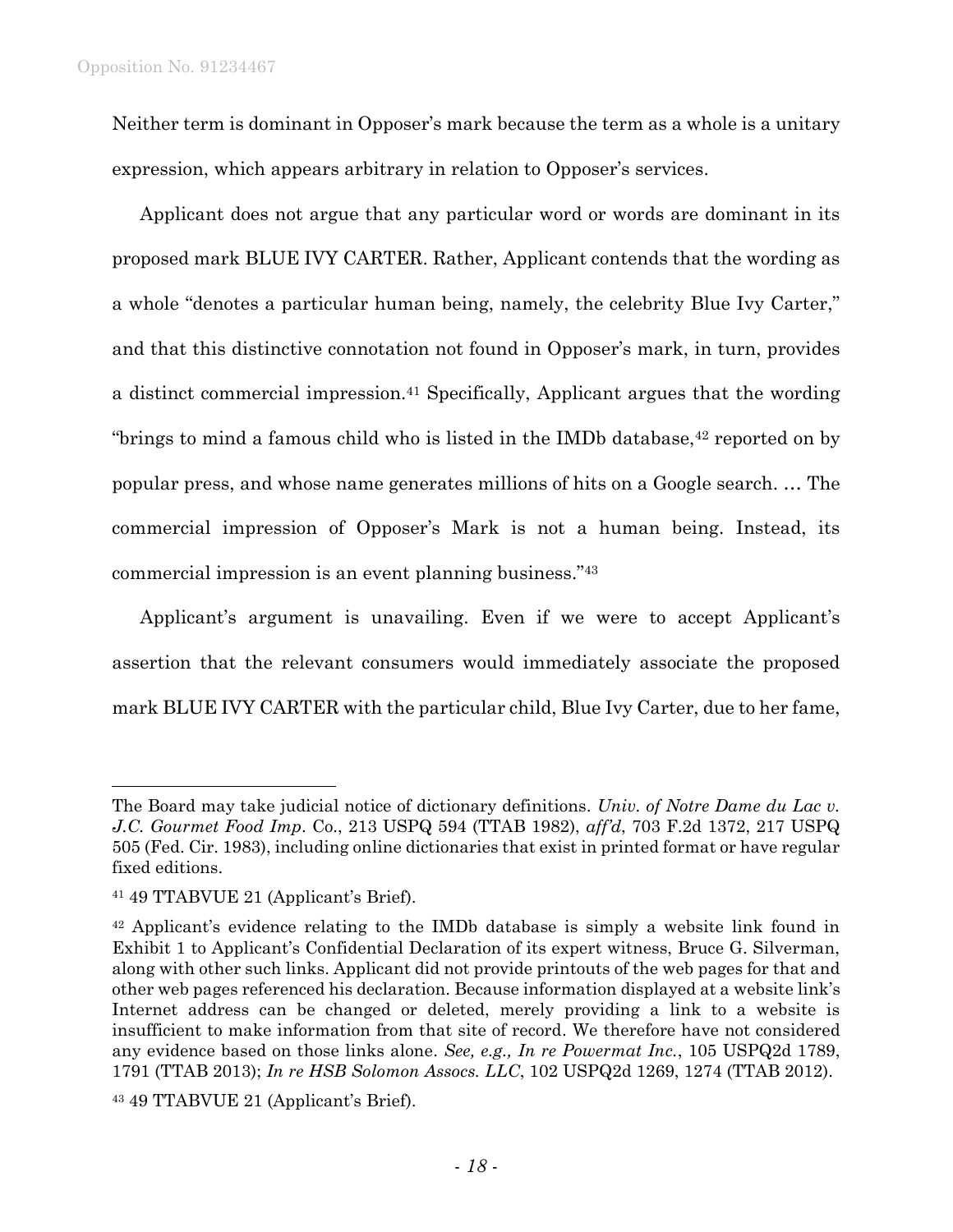l

it is common knowledge that people, including celebrities, are often known by their first names. Applicant's officer, Mrs. Carter ("Beyoncé") is but one example. Given that, it would be just as likely for consumers to presume that BLUE IVY connotes the first (or first and middle) name of "the" Blue Ivy Carter. Further, even acknowledging that Blue Ivy Carter is a well-known celebrity due to her parentage, there is no evidence to suggest that all potential consumers of Applicant's goods and services would be familiar with her; some may just like the products or services. Moreover, Applicant relies on the above-quoted opinions of its expert witness, whose testimony we find to have little probative value in this proceeding.<sup>44</sup>

Separately, Applicant points out that Opposer explained in a radio interview that the word "BLUE" in her mark "represents something blue in the wedding tradition," and the word "IVY" signifies that weddings are a "romantic experience" because ivy

<sup>44</sup> We give little weight to the testimony of Applicant's expert witness, Mr. Silverman, on factual or legal grounds beyond general statements about marketing or branding, the subjects of his purported expertise, to the extent they are relevant to the issues herein. "[T]he Board is responsible for determining whether ... marks are similar, and we will not substitute the opinion of a witness, even an expert witness, for our evaluation of the facts." *Edwards Lifesciences Corp. v. VigiLanz Corp.*, 94 USPQ2d 1399, 1401-02 (TTAB 2010). While Mr. Silverman may be an expert in marketing and branding, it is apparent from a review of his testimonial declaration that he is not an expert in trademark matters much less on the registrability of trademarks under the Lanham Act and the problems and considerations related thereto. This is apparent from his reference to "trademarked" brand names, willingness to offer opinions based on facts not in evidence and, in some cases, based on no evidence at all, such as his opinion that Applicant's mark is already famous (without evidence of use). As such, his opinions are, for the most part, akin to that of a lay witness. It is well established that the expressions of opinion by witnesses, including persons considered to be experts in a particular field on any question before the Board, is not binding upon the Board for "if such testimony were adopted without considering other aspects of the case, the effect would be to substitute the opinion of the witnesses for the ultimate decision to be reached by the Court and would therefore be improper." *The Quaker Oats Company v. St. Joe Processing Company, Inc.*, 109 USPQ 390 at 391 (CCPA, 1956); *Venetianaire Corporation of America v. A & P Import Co.*, 163 USPQ 412 (DC NY, 1969); and *Philip Morris Incorporated v. Rothmans of Pall Mall Limited*, 180 USPQ 592 (TTAB 1973).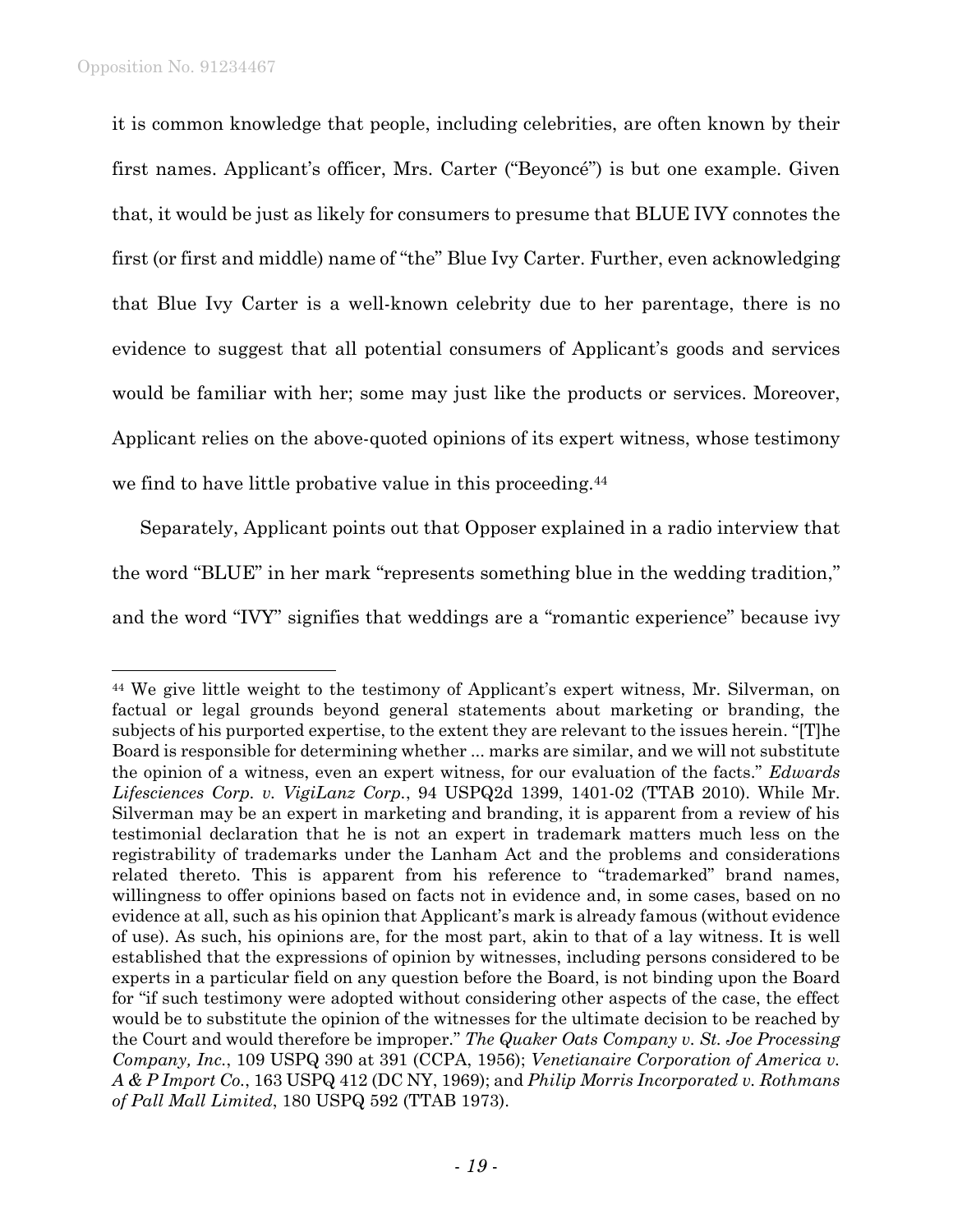l

"intertwine[s] when [it] grow[s] on buildings."<sup>45</sup> While those concepts may have informed Opposer's adoption of her mark, there is no evidence in the record suggesting that consumers perceive her mark in that way.

Applicant also emphasizes that "Opposer's Mark, when used in the course of Opposer's business, has a distinct appearance: the word "Ivy" is displayed directly below the word "Blue" with ivy appearing to grow out of the ends of some of the letters." According to Applicant, "the Board must consider 'illustrations of the mark as actually used' because 'such illustrations may assist the [Board] in visualizing other forms in which the mark might appear'" and that "such visualization is significant because 'the likelihood of confusion inquiry is viewed through the eyes of a consumer to determine the commercial impression of the mark,'" citing *Joseph Phelps Vineyards, LLC v. Fairmont Holdings*, LLC, 857 F.3d 1323, 1327 (Fed. Cir. 2017).

Applicant's argument is misplaced. The Court's statement in *Joseph Phelps Vineyards* was made in the context of a concurring opinion and involved a factual scenario concerning the actual use of the mark of each party, an issue that is not relevant here. The subject application is based on Applicant's proposed intention to use its mark in commerce, so there is no comparison to be made. Additionally, because Applicant has applied to register its mark in standard characters and that mark, if registered, "may be presented in any font, style, size or color," *In re Aquitaine Wine* 

<sup>45</sup> 49 TTABVUE 21 (Applicant's Brief, quoting from audio recording, Exhibit 3 of Applicant's NOR, 43 TTABVUE 70).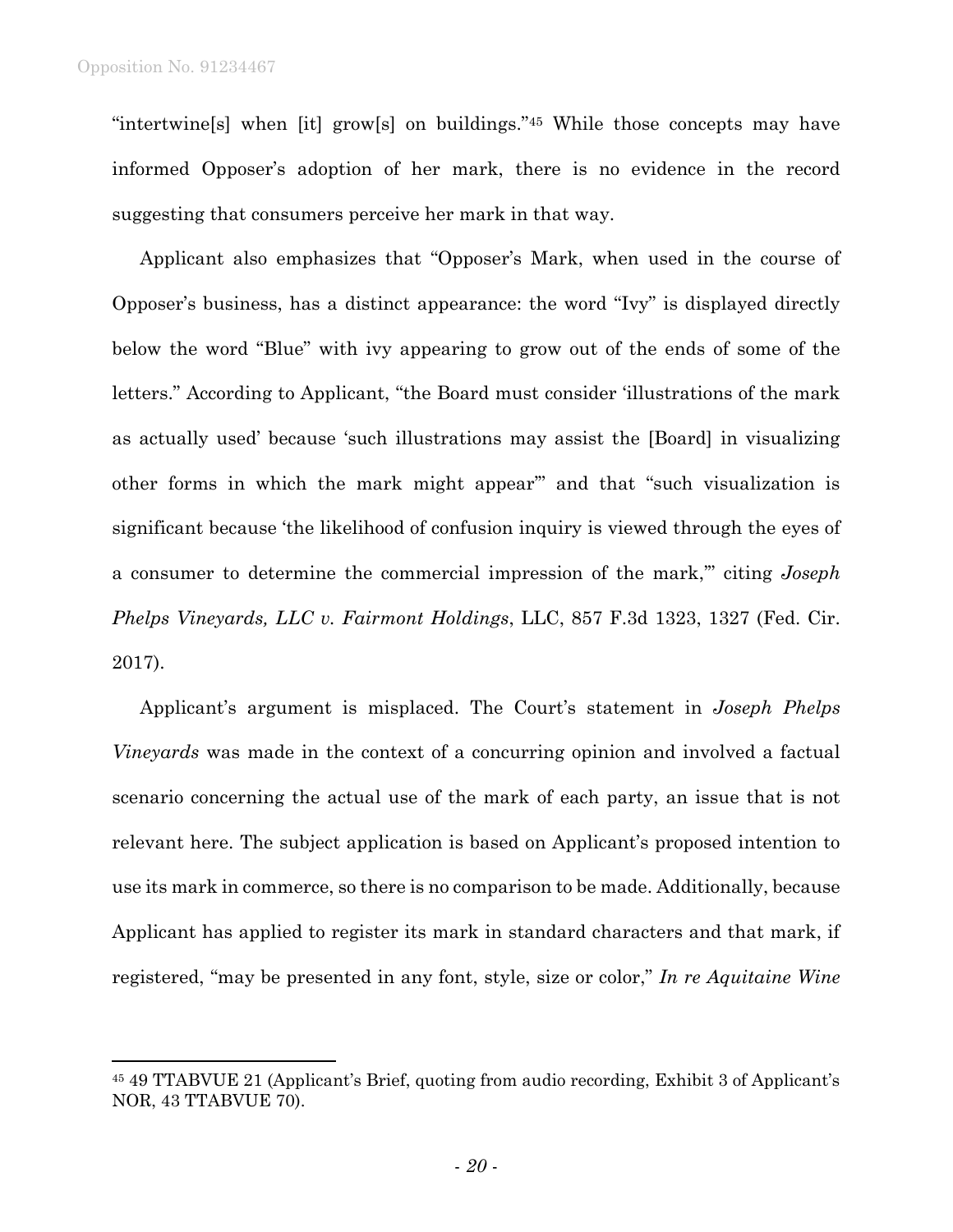*USA, LLC*, 126 USPQ2d 1181 (TTAB 2018), including the font, style, size or color used by Opposer, we must conceive that such use may be confusingly similar. Opposer's registration of the mark BLUE IVY is also for standard characters and thus may be used any font, style, size or color. The evidence of Opposer's use of its mark submitted by Applicant shows that Opposer uses BLUE IVY in various forms not limited to the stylized form mentioned by Applicant, such as with other colors, without the ivy design, and in text without any stylization.<sup>46</sup>

Overall, we find BLUE IVY and BLUE IVY CARTER to be more similar than dissimilar as to appearance, sound, connotation and commercial impression. The first *DuPont* factor weighs in favor of finding a likelihood of confusion.

B. The Similarity or Dissimilarity of the Goods and Services and Their Trade Channels

The second *DuPont* factor considers the "similarity or dissimilarity and nature of the goods or services as described in an application or registration," *In re Detroit Athletic Co*., 128 USPQ2d at 1047 (quoting *DuPont*, 476 F.2d at 1361), and the third *DuPont* factor considers the "similarity or dissimilarity of established, likely-tocontinue trade channels." *Id.* at 1052.

It is "not necessary that the goods [and services] be identical or even competitive to support a finding of a likelihood of confusion." *Coach Servs*., 101 USPQ2d at 1722 (quoting *7-Eleven, Inc. v. Wechsler*, 83 USPQ2d 1715, 1724 (TTAB 2007)). "[L]ikelihood of confusion can be found 'if the respective goods [and services] are

<sup>46</sup> 43 TTABVUE 12-56 (Applicant's NOR, Exhibit 2).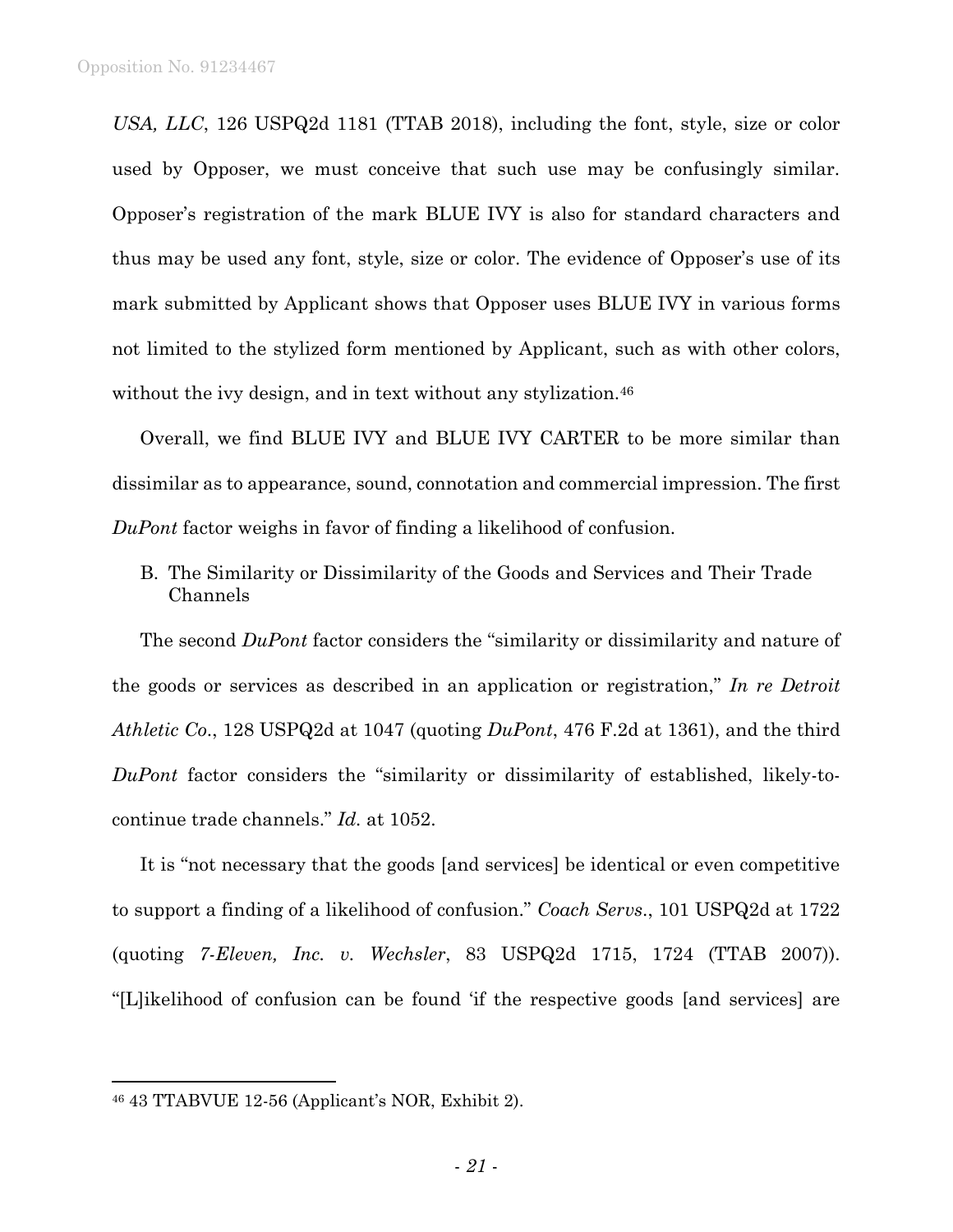related in some manner and/or if the circumstances surrounding their marketing are such that they could give rise to the mistaken belief that they emanate from the same source." *Id*. It is "well established that 'confusion may be likely to occur from the use of the same or similar marks for goods, on the one hand, and for services involving those goods, on the other.'" *Detroit Athletic*, 128 USPQ2d at 1051 (quoting TMEP §  $1207.01(a)(ii)$ ).

Opposer argues that "[t]here is substantial overlap between the classes of the BLUE IVY Mark and the Applicant's identified classes. For example, Applicant's broad designations – which include the broad category of party favors among other designations – overlap with registered goods and services." <sup>47</sup> Opposer cites random examples from each international class, such as "Applicant's international class 3 (e.g. fragrances, cosmetics, skin care products, or hair care products)" and class "10 (baby teething rings)."<sup>48</sup> However, "classification is wholly irrelevant to the issue of registrability under section 1052(d), which makes no reference to classification." *In re Detroit Athletic Co.,* 128 USPQ2d at 1047 (quoting *Jean Patou Inc. v. Theon Inc.,* 9 F.3d 971, 29 USPQ2d 1771, 1774 (Fed. Cir. 1993)*; Ricardo Media Inc. v. Inventive Software, LLC,* 2019 U.S.P.Q.2d (BNA) 311355, \*11 n. 16 (TTAB 2019); it is solely for the convenience of the Patent and Trademark Office. *Id*. Additionally, as Applicant observes, the opposed application does not include or even reference party favors.<sup>49</sup>

<sup>47</sup> 45 TTABVUE 21 (Opposer's Brief).

<sup>48</sup> *Id*.

<sup>49</sup> 49 TTABVUE 24 (Applicant's Brief).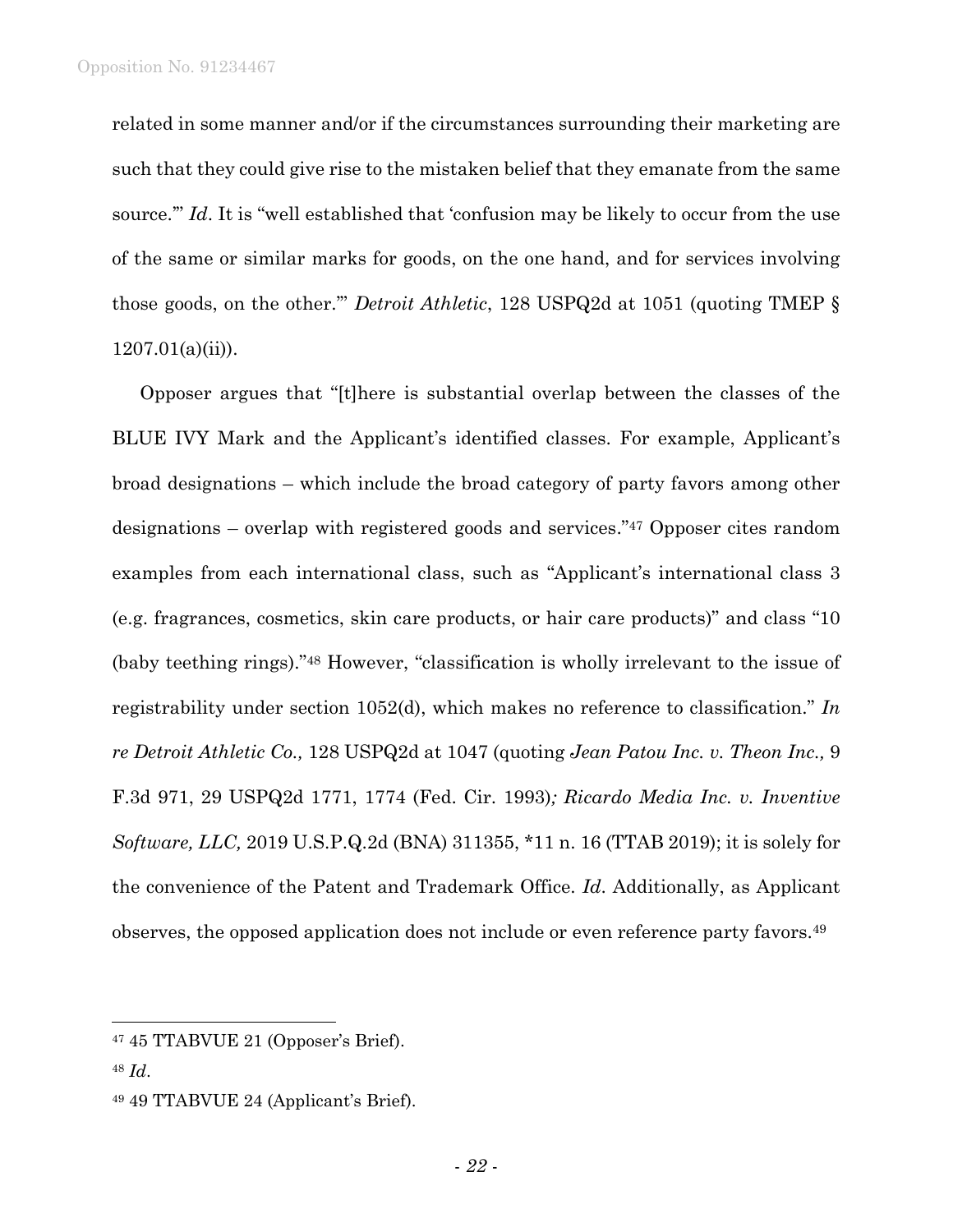Opposer contends that "Applicant's broad designations also overlap with registered goods and services, including event planning and management for marketing, branding, promoting or advertising the goods and services of others, special event planning for business purposes, special event planning for commercial, promotional or advertising purposes, party and wedding planning and coordination services; [p]arty and wedding planning consultation services; and with providing information in the field of wedding party planning," again listing random examples,

e.g. classes 35 (e.g., product merchandising for others; online retail store services featuring music, musical recordings, motion pictures, clothing and clothing accessories, novelty items; entertainment marketing services, namely, marketing, or promotion and advertising for recording and performing artists), and 41 (e.g., entertainment services, namely, providing online video games, dance events by a recording artist, multimedia production services; Entertainment services in the nature of live musical performances; production of motion picture films, or fan clubs).<sup>50</sup>

In response, Applicant states that "Opposer's argument regarding overlap between

the parties' goods and services is … absurd." <sup>51</sup> According to Applicant,

Opposer simply lists the identified goods in classes 3, 6, 10, 12, 16, 18, 20, 21, 24, 26, and 28 of the Application without any further analysis or argument. … It appears that Opposer is essentially suggesting that everything in the Application, from "portable media players," to "baby strollers," to "towels," is sufficiently similar to either "party favors," "retail services featuring paintings, wedding portraits, [and] invitations," or "party decorations and wedding decorations" to cause consumer confusion. This argument is simply irrational. Suggesting that such extremely unrelated goods and services "overlap" would make futile the practice of specifically listing out specific classes, goods, and services covered by a trademark application.

<sup>50</sup> 45 TTABVUE 22-23 (Opposer's Brief).

<sup>51</sup> 49 TTABVUE 24 (Applicant's Brief).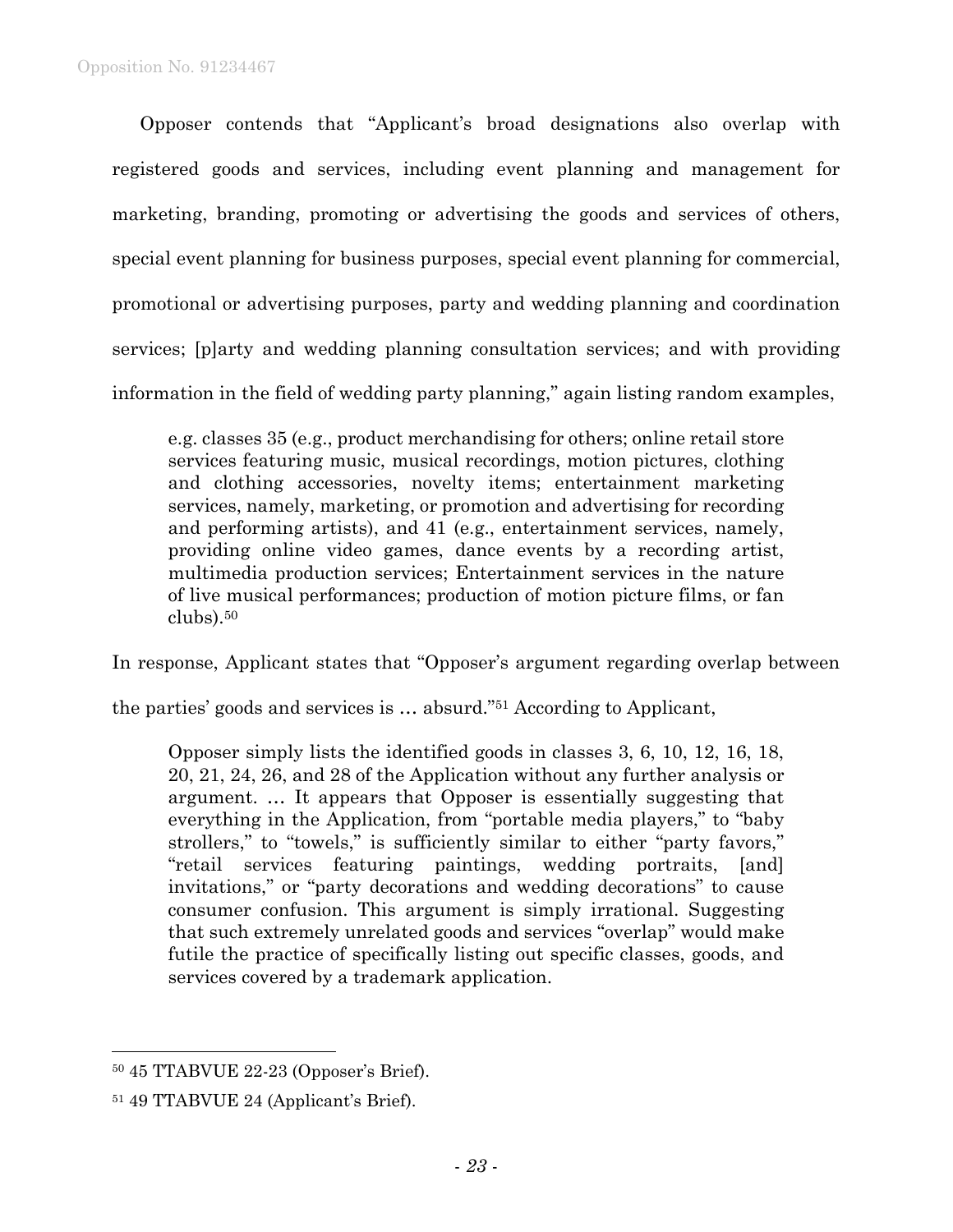We agree that Opposer has failed to demonstrate that the goods and services are related. Although the identifications of goods and services in the subject application and claimed registration may themselves constitute evidence of the relatedness of the goods or services, *Hewlett-Packard Co. v. Packard Press Inc*., 281 F.3d 1261, 1267, 62 USPQ2d 1001, 1004 (Fed. Cir. 2002), it is well settled that "when an opposer as party plaintiff rests its case essentially on a previously issued registration, it must bear a risk of not meeting its burden of proof where the goods [and services] in issue are different and the relationship between them is not readily apparent." *Pharmacia Inc. v. Asahi Medical Co., Ltd*., 222 USPQ 84, 86 (TTAB 1984). Where, as here, there is a difference between the marks and the goods and services, or both,

it is incumbent upon the [opposer] to persuade us that there is a reasonable likelihood of confusion. ... If the goods are different, the proof is perhaps more objective because then we are looking for concrete facts about the nature of the goods, their uses, the channels through which they reach their ultimate purchasers and users, the types of persons who buy them, and the marketing environment surrounding the sale of the goods of the parties. In the many cases, some of these facts will be selfevident, a matter of common knowledge or matters to be presumed from the identifications of goods in opposer's registration and applicant's application. In other cases, however, the relationship between the parties' goods, particularly as that ultimate and the underlying subsidiary facts impinge upon the question of likelihood of confusion, is not readily apparent and some evidence is needed.

*Edwards Lifesciences Corp. v. VigiLanz Corp.*, 94 USPQ2d at 1401-02 (quoting *Hyde* 

*Park Footwear Company, Inc. v. Hampshire-Designers, Inc.*, 197 USPQ 639, 641-642

(TTAB 1977). Opposer's claim that her "registered goods and services and Applicant's

identified goods and services are identical or closely related"<sup>52</sup> is unsupported. The

<sup>52</sup> 45 TTABVUE 23 (Opposer's Brief).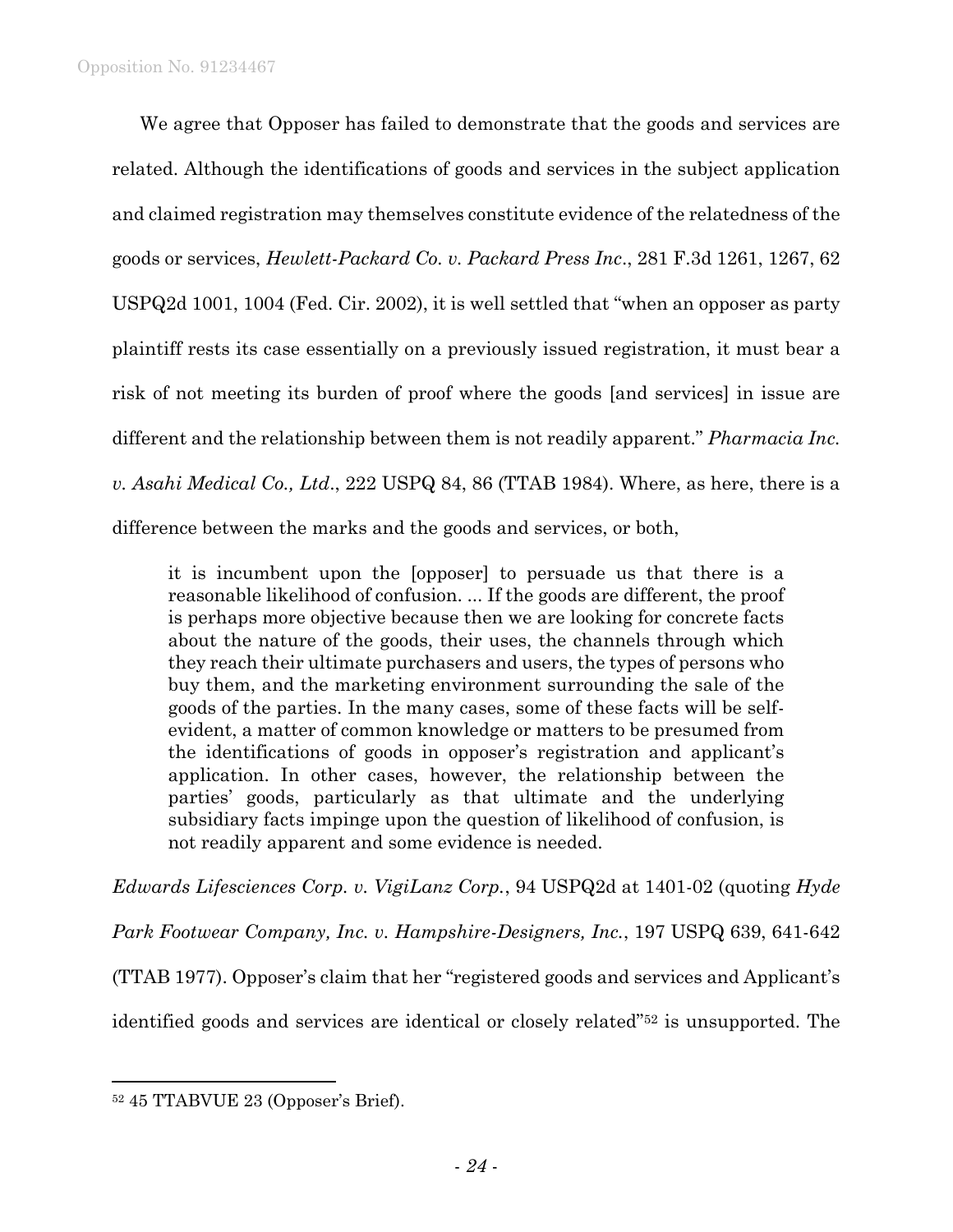goods and services are not identical, and there no evidence suggesting they are related in a manner that would give rise to the mistaken belief that they emanate from the same source. Opposer has, figuratively, thrown the identification of goods and services against a wall, hoping something will stick.

"Evidence of relatedness may include news articles or evidence from computer databases showing that the relevant goods and services are used together or used by the same purchasers; advertisements showing that the relevant goods and services are advertised together or sold by the same manufacturer or dealer; or copies of usebased registrations of the same mark for both the applicant's services and the goods listed in the cited registration." *In re Country Oven, Inc*., 2019 USPQ2d 443903, \*4-5 (TTAB 2019). Opposer provided no such evidence and does not explain why the goods and services should be considered related despite having asserted a likelihood of confusion between the marks as to all of goods and services in each of the fourteen classes in the opposed application. The failure of Opposer to adduce any evidence of relatedness tends to confirm our view that no viable relationship the goods and services actually exists. "Speculation and surmise is no substitute for evidence." *Pharmacia Inc. v. Asahi Medical Co., Ltd*., 222 at 86.

After a careful review and comparison of the services in both classes of Opposer's registration with the goods and services in each of the fourteen classes in Applicant's application, we are unpersuaded that they are related in a manner sufficient for likelihood of confusion purposes, at least on this record. Almost all of Applicant's goods and services are plainly distinct from Opposer's services. The only goods or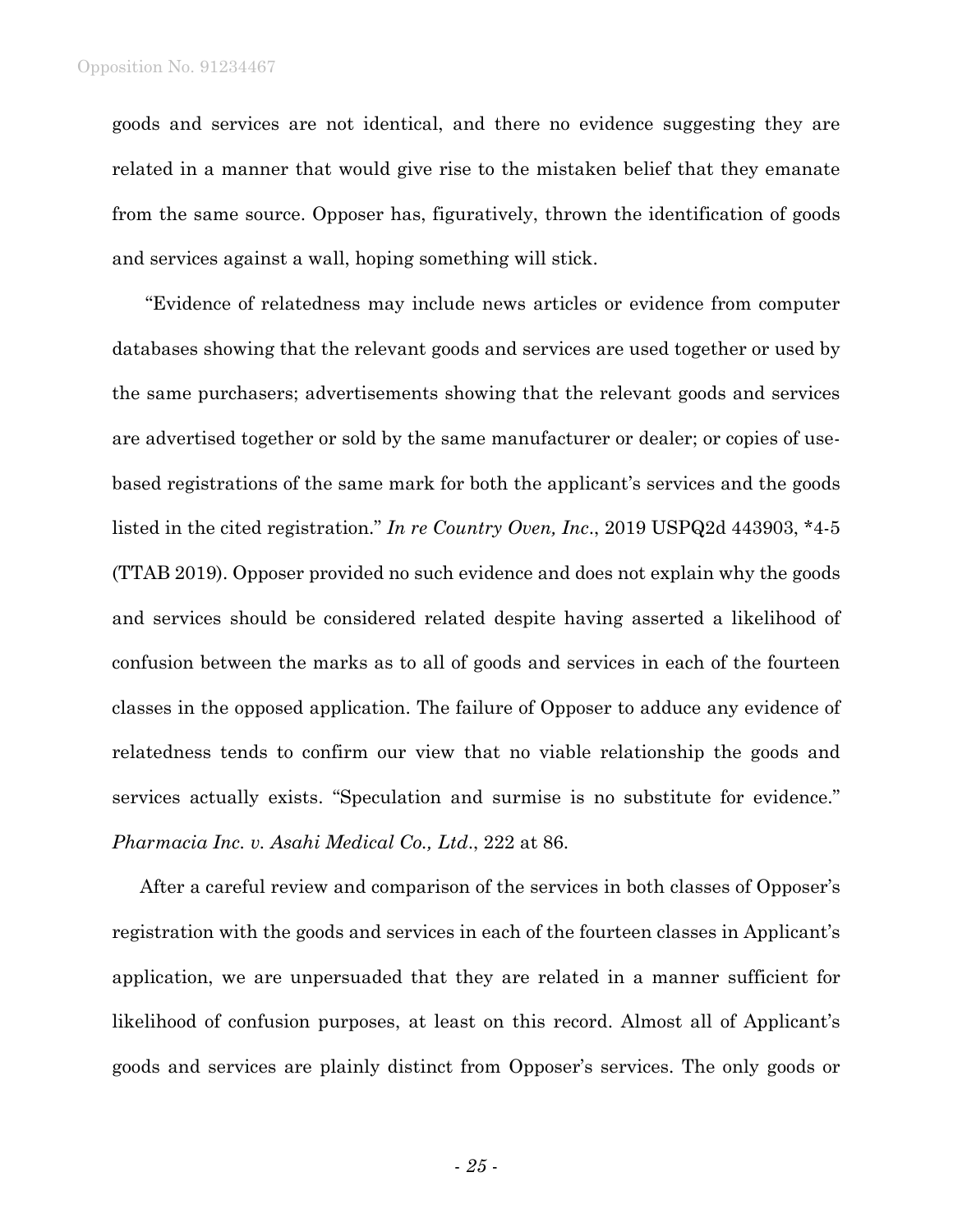services that appear even marginally related are Opposer's services of "event planning and management for marketing, branding, promoting or advertising the goods and services of others" (Class 35) on the one hand, and Applicant's services of "product merchandising for others" and "entertainment marketing services, namely, marketing, promotion and advertising for recording and performing artists" (Class 35) on the other. But there is no evidence suggesting that those services are actually related in a manner that would be likely to cause confusion.

Opposer has also failed to present any evidence showing that the parties' goods and services are provided in the same trade channels or to the same classes of purchasers. Instead, Opposer notes that, "absent restrictions in an application and/or registration, the identified services are presumed to travel in the same channels of trade to the same classes of purchasers," citing to *In re Viterra, Inc*., 671 F.3d 1358, 1362, 101 USPQ2d 1905, 1908 (Fed. Cir. 2012).<sup>53</sup> However, that presumption only applies when the goods and services are identical. Where, as here, they are not identical, we may presume only that they travel in whatever trade channels are normal for each good and service. *See Coach Servs*., 101 USPQ2d at 1723 (absent limitation, "goods are presumed to travel in all normal channels ... for the relevant goods.").

Opposer further contends, without citation to the record, that "Applicant admits that both it and Opposer would be selling through common channels of trade," <sup>54</sup> which

<sup>53</sup> 45 TTABVUE 20.

<sup>54</sup> 52 TTABVUE 7, 18 (Opposer's Reply Brief).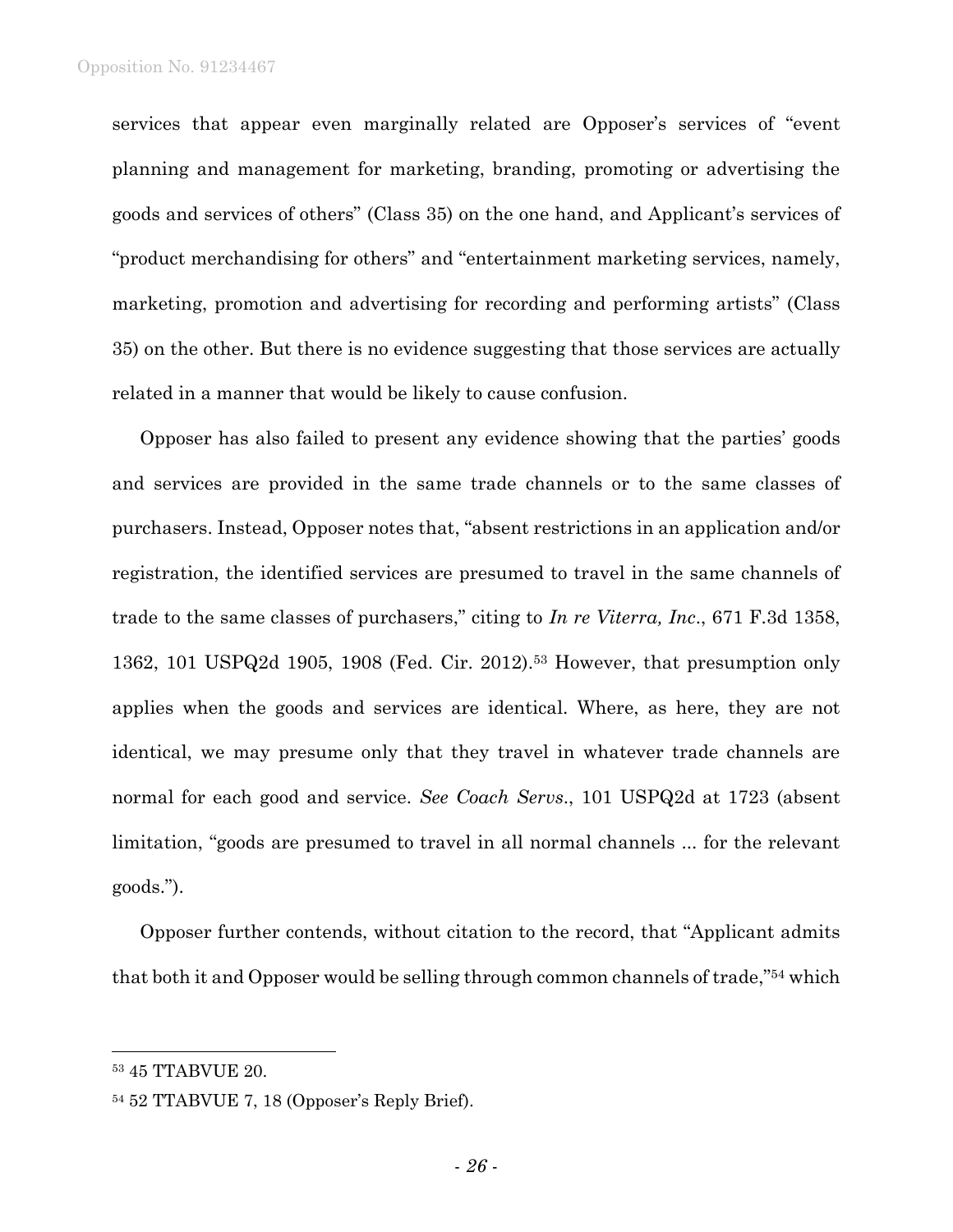Applicant disputes. If Opposer is referring to Applicant's assertion that "[g]iven the nature of its identified goods, they would be sold primarily by mass-market online and/or brick and mortar retailers,"<sup>55</sup> that statement does not establish common channels of trade. *See In re St. Helena Hosp*., 774 F.3d 747, 113 USPQ2d 1082, 1087- 88 (Fed. Cir. 2014) ("The PTO goes too far … in claiming that because both [applicant's] services and the registrant's goods are promoted through websites, the channels of trade are similar. Advertising on the Internet is ubiquitous and 'proves little, if anything, about the likelihood that consumers will confuse similar marks used on such goods or services.'") (citing *Kinbook, LLC v. Microsoft Corp*., 866 F. Supp. 2d 453, 470-71 n.14 (E.D. Pa. 2012)) (quoting J. THOMAS MCCARTHY, MCCARTHY ON TRADEMARKS AND UNFAIR COMPETITION § 24:53.50 (4th ed. Supp. 2011)).

In sum, Opposer has failed to demonstrate that the parties' respective goods and services are related in any manner, or that they travel within the same trade channels to the same class of purchasers. The second and third *DuPont* factors therefore weigh heavily against a finding of likelihood of confusion.

# C. Strength of Opposer's Mark

Referencing the fifth *DuPont* factor, which assesses the strength of Opposer's mark through, for example, evidence of sales, advertising, and length of use, *Stone Lion Capital Partners, LP v. Lion Capital LLP,* 746 F.3d 1317, 110 USPQ2d 1157, 1162 (Fed. Cir. 2014) (quoting *DuPont*, 476 F.2d at 1361), Applicant argues that

<sup>55</sup> 49 TTABVUE 27 (Applicant's Brief).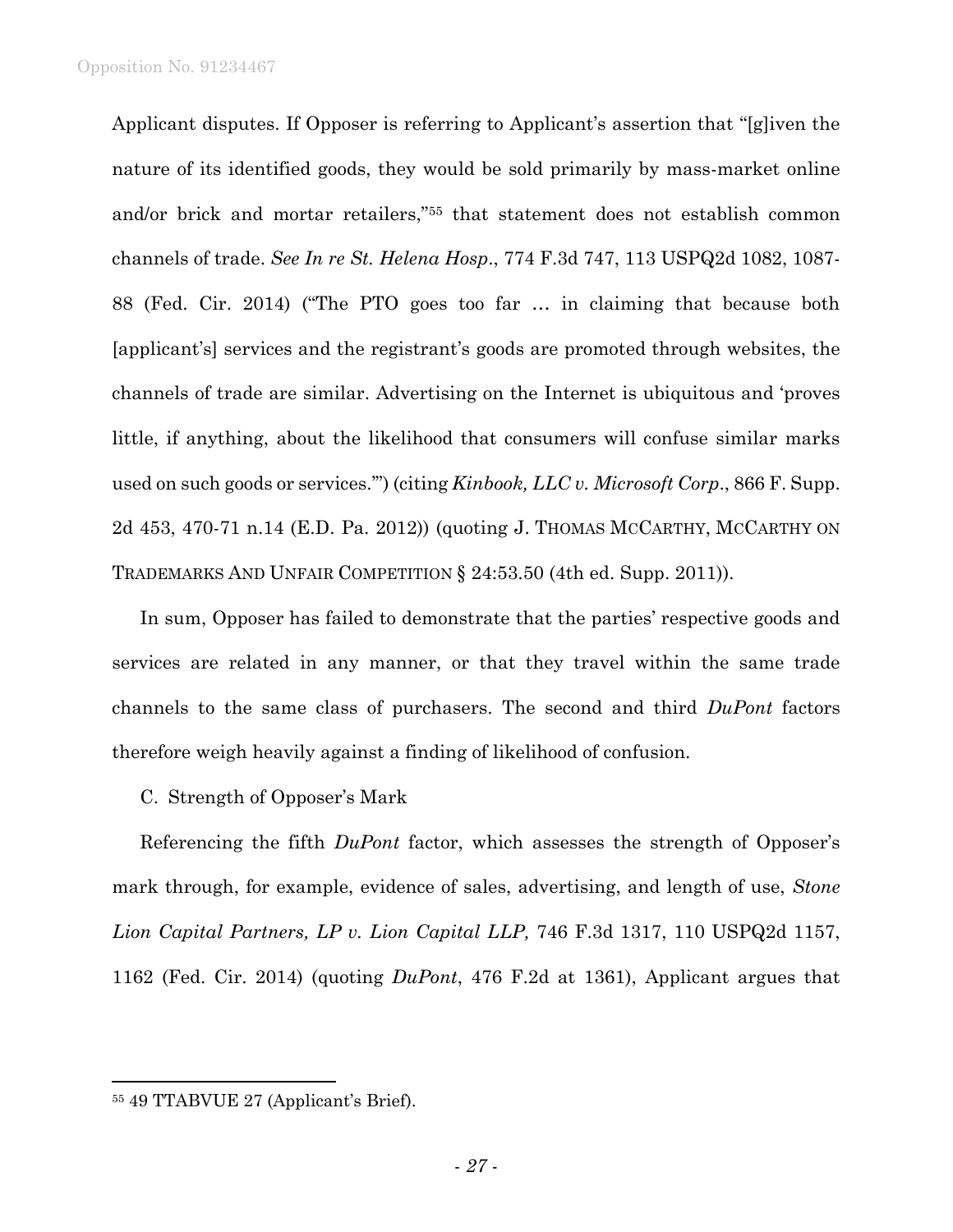"Opposer's mark is very weak, and is therefore entitled to only a narrow scope of protection."<sup>56</sup> Opposer disputes that contention.<sup>57</sup>

In determining the strength of a mark, we consider both its inherent strength based on the nature of the mark itself and its commercial strength, based on the marketplace recognition value of the mark. *See In re Chippendales USA, Inc*., 622 F.3d 1346, 96 USPQ2d 1681, 1686 (Fed. Cir. 2010) ("A mark's strength is measured both by its conceptual strength (distinctiveness) and its marketplace strength."); *Tea Board of India v. Republic of Tea Inc*., 80 USPQ2d 1881, 1899 (TTAB 2006). "[A] mark with extensive public recognition and renown deserves and receives more legal protection than an obscure or weak mark." *Kenner Parker Toys, Inc. v. Rose Art Indus., Inc*., 963 F.2d 350, 22 USPQ2d 1453, 1456 (Fed. Cir. 1992).

The conceptual strength of Opposer's BLUE IVY mark is not at issue. The mark is presumed to be inherently distinctive as evidenced by its registration on the Principal Register without a claim of acquired distinctiveness under Section 2(f) of the Trademark Act. *Tea Bd. of India v. Republic of Tea Inc.,* 80 USPQ2d 1881, 1899 (TTAB 2006). The registration is "prima facie evidence of the validity of the registered mark …". Section 7(b) of the Trademark Act, 15 U.S.C. § 1057(b); *see also Tea Bd. of India*, 80 USPQ2d at 1899. As discussed earlier herein, there is no evidence that BLUE IVY has a particular meaning in the industry and it appears arbitrary in relation to the services.

<sup>56</sup> 49 TTABVUE 29 (Applicant's Brief).

<sup>57</sup> 52 TTABVUE 18 (Opposer's Reply Brief).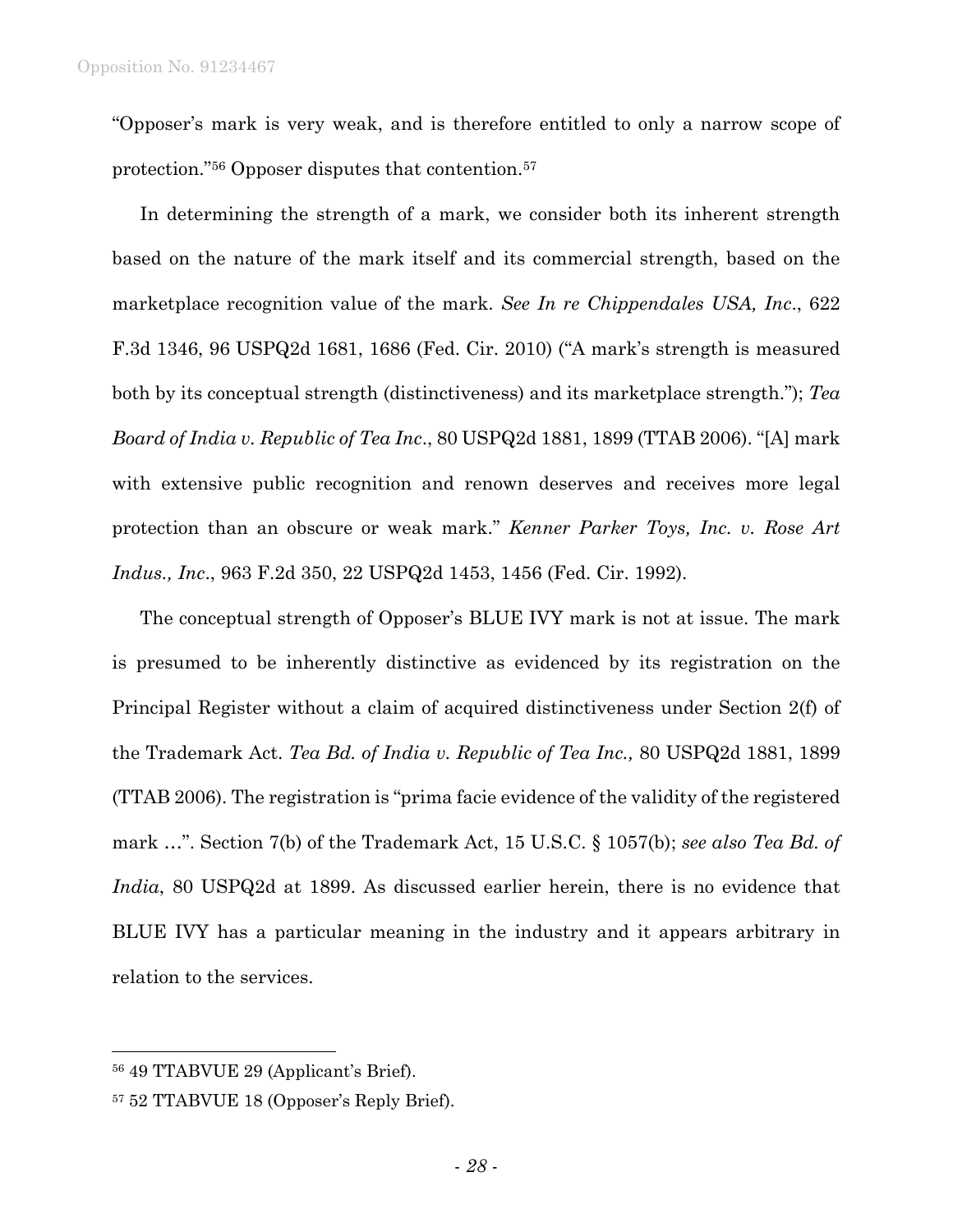Commercial strength may be measured indirectly by the volume of sales and advertising expenditures in connection with the goods or services sold under the mark, and supported by other indicia such as length of time of use of the mark; widespread critical assessments; notice by independent sources of the goods or services identified by the marks; and the general reputation of the goods or services. *Weider Publ'ns, LLC v. D & D Beauty Care Co.*, 109 USPQ2d 1347, 1354 (TTAB 2014), *appeal dismissed per stipulation*, No. 2014-1461 (Fed. Cir. Oct. 10, 2014); *see also Bose Corp. v. QSC Audio Prods. Inc.,* 293 F.3d 1367, 63 USPQ2d 1303, 1308 (Fed. Cir. 2002) (recognizing indirect evidence as appropriate proof of strength). The proper legal standard for evaluating the commercial strength of a mark under the fifth *DuPont* factor is the class of customers and potential customers of a product or service, and not the general public. *Joseph Phelps Vineyards*, 122 USPQ2d at 1734.

According to Applicant, Opposer's mark is commercially weak because

Opposer is a small business, with just three regional offices and a handful of employees. As would be expected of such a small business, Opposer produces a low volume of advertisements, since [she] is the only person involved in its marketing, promotions, and sales. Opposer primarily promotes and offers [her] services through [her] website, www.blueivyevents.com, and on its three social media accounts. However, as demonstrated by Mr. Silverman, Opposer's online presence is very weak. According to Mr. Silverman, Opposer's website is infrequently visited by consumers. Similarly, Opposer's social media accounts are poorly subscribed. For instance, as of September 2017, only 915 accounts followed Opposer's Twitter page, and as of August 2018, fewer than 3,000 accounts followed Opposer's Facebook page [citations omitted].<sup>58</sup>

<sup>58</sup> 49 TTABVUE 30 (Applicant's Brief).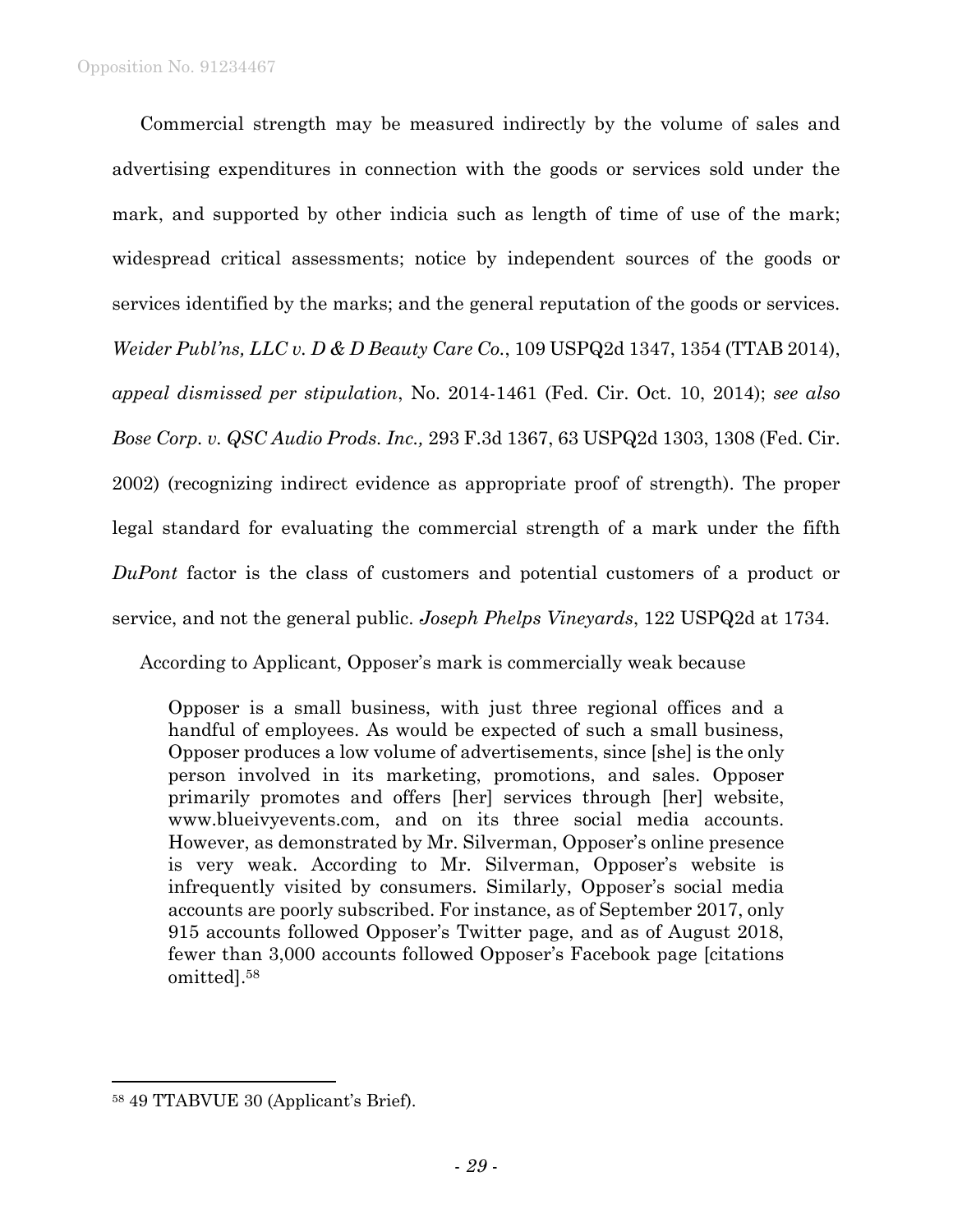Applicant's contentions, however, rely largely on the opinions of its expert witness, Mr. Silverman, whose testimony is largely unsupported by evidence in the record. Contrary to his assertions, the evidence of record does not demonstrate that Opposer's volume of advertisements are low, or that her online presence is weak, as compared with third parties providing similar services, in comparison, which is the proper legal standard. *See Joseph Phelps Vineyards, Id*. Thus, it is unclear how Opposer's marketing, promotion and sales figures compare to her competitors in the industry, e.g., market share. Without comparative numbers or market share percentages provided by Applicant (or Opposer), we cannot place Applicant's asserted commercial weakness of Opposer's BLUE IVY mark into context. *Cf. Bose*, 63 USPQ2d at 1309.

We therefore find that Opposer's mark is conceptually strong but have insufficient information to determine its relative commercial strength. Accordingly, the fifth *DuPont* factor is neutral in our analysis.

D. Conclusion as to Likelihood of Confusion

Balancing the *DuPont* factors that are relevant to this opposition, we find that the first *DuPont* factor weighs in favor of a finding of likelihood of confusion; the second and third *DuPont* factors weigh strongly against a finding of likelihood of confusion; and the fifth *Dupont* factor is neutral. Based on all evidence and arguments bearing on the *DuPont* factors that the Board may consider, we find that the parties' goods and services, and their respective channels of trade, are so dissimilar that confusion is unlikely, even taking into account the reduced degree of similarity needed because the marks are similar in appearance, sound, connotation and commercial impression.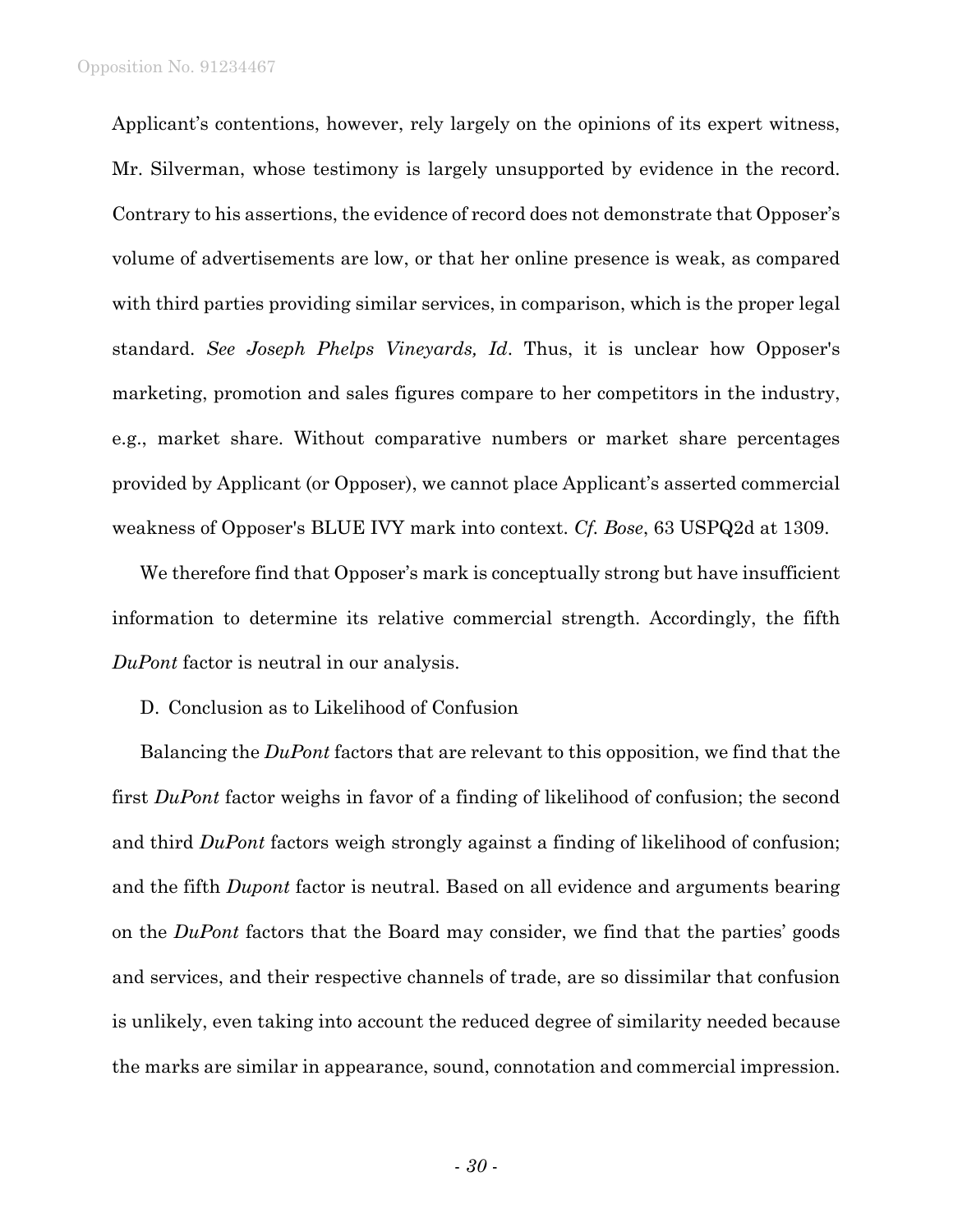l

## V. Bona Fide Intent to Use

We turn now to Opposer's claim that Applicant lacked a bona fide intention to use the mark BLUE IVY CARTER as of the filing date of the application. Under Section 1(b) of the Trademark Act, 15 U.S.C. § 1051(b), a person who has not yet made use of a trademark may file an application for registration of the mark if such person "has a bona fide intention, under circumstances showing the good faith of such person, to use [the] trademark in commerce...". That bona fide intention must be "firm" and "must reflect an intention to use the mark ... 'in the ordinary course of trade, and not made merely to reserve a right in a mark.'" *M.Z. Berger & Co. v. Swatch AG*, 787 F.3d 1368, 114 USPQ2d 1892, 1898 (Fed. Cir. 2015), *aff'g, Swatch AG (Swatch SA) (Swatch Ltd.) v. M.Z. Berger & Co*., 108 USPQ2d 1463 (TTAB 2013) (quoting 15 U.S.C. § 1127). Accordingly, the lack of a bona fide intent is a proper statutory ground on which to challenge a trademark application. *Id.* at 1897.

As noted by Opposer, she bears "the initial burden of demonstrating by a preponderance of the evidence that applicant lacked a bona fide intent to use the mark on the identified goods [and services]."<sup>59</sup> "One way an opposer can establish a prima facie case of a lack of bona fide intent to use is to establish that applicant has no documentary evidence to support its allegation of an intent to use as of the filing date." 3 J. Thomas McCarthy, McCarthy on Trademarks and Unfair Competition § 19:14.1 (5th ed. 2020); *see also Saul Zaentz Co. v. Bumb*, 95 USPQ2d 1723, 1727

<sup>59</sup> 45 TTABVUE 14 (Opposer's Brief, citing *Swiss Grill Ltd., v. Wolf Steel Ltd*., 115 USPQ2d 2001, 2008 (TTAB 2015) (quoting *Boston Red Sox Baseball Club LP v. Sherman*, 88 USPQ2d 1581, 1587 (TTAB 2008)).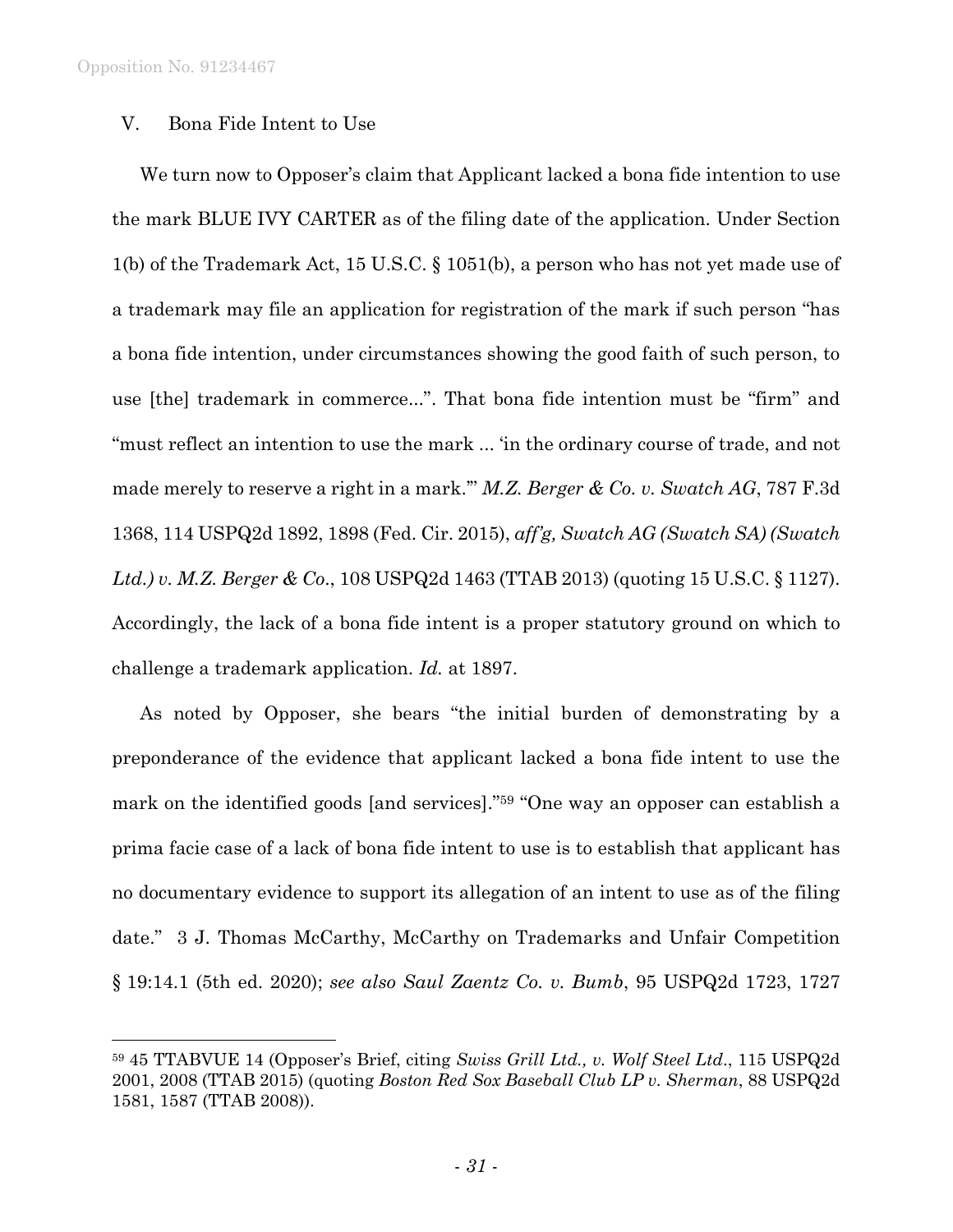(TTAB 2010). If Opposer satisfies her initial burden of showing the absence of documentary evidence regarding Applicant's bona fide intention to use the mark, the burden of production shifts to Applicant to come forward with evidence adequately explaining or outweighing the failure to provide such documentary evidence. *See Research in Motion Ltd. v. NBOR Corp*., 92 USPQ2d 1926, 1930 (TTAB 2009); *L.C. Licensing Inc. v. Berman*, 86 USPQ2d 1883, 1891 (TTAB 2008); *Commodore Elecs. Ltd. v. CBM Kabushiki Kaisha*, 26 USPQ2d 1503, 1507 n. 11 (TTAB 1993).

A. Opposer's Argument that Applicant Has No Documentation Supporting Its Bona Fide Intent to Use BLUE IVY

Opposer's no bona fide intent claim rests primarily on her argument that Applicant acted in a recalcitrant and uncooperative manner throughout the case, disclosing no substantive information in response to interrogatories and producing no documents in response to requests for production seeking evidence of Applicant's bona fide intent. Specifically, she states that

On August 21, 2017, Applicant objected to all of [her] interrogatories and requests for production on the basis that that the requests were premature, stating that it is "unable to substantively respond" but that it would "provide supplementary responses following the execution of an agreed (or Board-ordered) protective order."

On December 26, 2017, the Board issued an order providing that its standard protective order "remains the operative protective order in this proceeding." … On February 15, 2018, Applicant served supplemental discovery responses and objections stating that it "refuses to respond to Opposer's Requests, and will seek a protective order as necessary." Applicant never subsequently sought a protective order.

Applicant never answered any interrogatories, and never produced any documents, tangible things, or other factual evidence in response to requests for production. Applicant refused to provide any evidence of an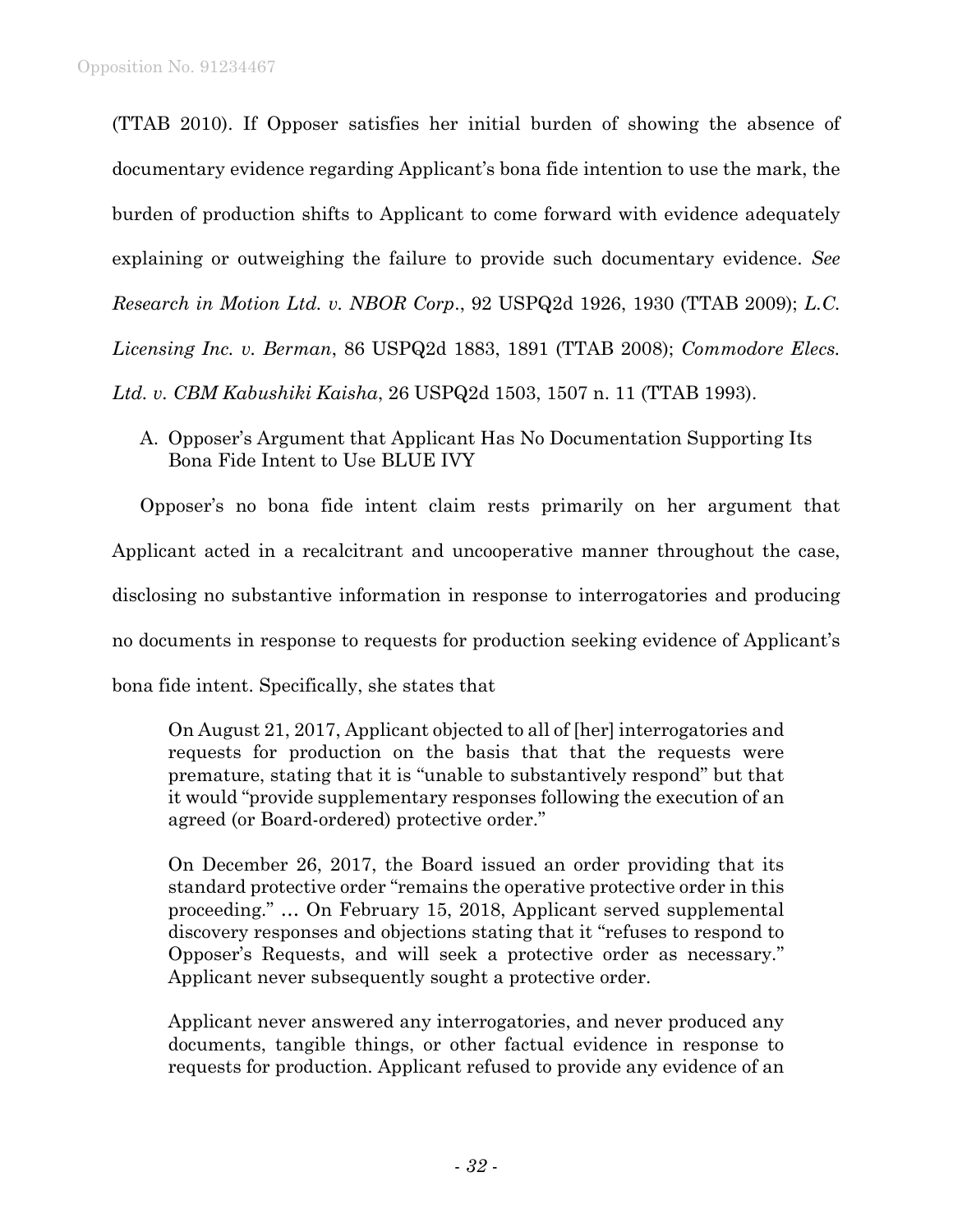intent to use. <sup>60</sup> (Citations omitted)

In response, Applicant, argues that Opposer's "finger-pointing with respect to the lack of documentary evidence obscures the reason for the lack of such evidence," and that "the discovery process in this action broke down as a result of Opposer's misconduct." According to Applicant,

Opposer used [her] discovery requests as a weapon to pry into the personal life of Mrs. Carter and to threaten and intimidate her. That Applicant was unwilling to engage in such an abusive process should not somehow now be twisted in Opposer's favor to support a finding that Opposer lacked bona fide intent.<sup>61</sup>

The parties paint an incomplete picture. On July 20, 2017, during the discovery period, Opposer served a number of interrogatories and requests for production on Applicant seeking evidence of its bona fide intent to use the mark BLUE IVY CARTER.<sup>62</sup> Between July 31 and August 10, 2017, pursuant to Applicant's request, the parties attempted to negotiate a modification to the Board's standard protective order but, ultimately, could not agree on a proposed modified order to submit to the Board for approval.<sup>63</sup> On August 18, 2017, prior to its deadline for providing responses to Opposer's discovery requests, Applicant filed a motion seeking a modified protective order. <sup>64</sup> That motion was not decided by the Board until December 26,

<sup>60</sup> 45 TTABVUE 12 (Opposer's Brief).

<sup>61</sup> 49 TTABVUE 32-33 (Applicant's Brief).

<sup>62</sup> 38 TTABVUE 6-11 (Opposer's 1st Corrected NOR); 39 TTABVUE 6-12 (Opposer's 2nd Corrected NOR).

<sup>63</sup> 9 TTABVUE 57-63 (Exhibit 2, Applicant's Motion for Entry of a Protective Order).

<sup>64</sup> 9 TTABVUE (Applicant's Motion for Entry of a Protective Order).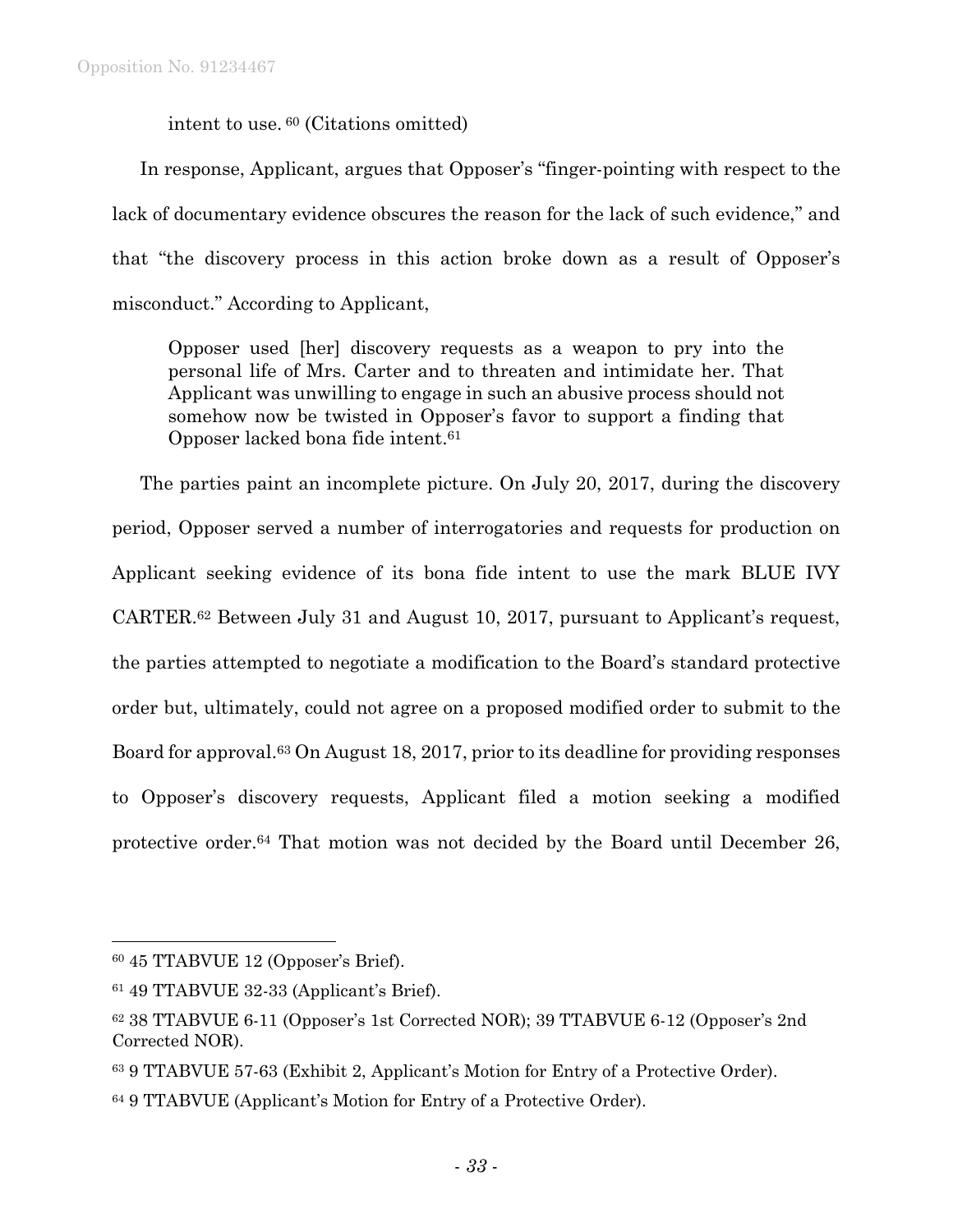2017.<sup>65</sup> Meanwhile, on August 21, 2017, Applicant timely responded to those discovery requests but provided no substantive responses or documents with its response. <sup>66</sup> Instead, Applicant asserted various objections to the requests and declined to provide substantive responses until either the parties could agree on, or the Board ordered, a modified protective order.<sup>67</sup> Thus, while Opposer is correct in noting that the Board issued an Order on December 26, 2017 denying Applicant's motion for a modified protective order and indicating that the standard Order would remain in place, she **omits** mention of the fact that the Board in the same Order **denied** her motion to compel the same documents she now laments having not received on the basis that she had failed to make a good faith effort to resolve the parties' discovery dispute.<sup>68</sup>

Apparently, Opposer did not thereafter receive suitable responses from Applicant and it appears that Applicant's responses were likely unsatisfactory, and probably would have been unsatisfactory to most litigants. However, Opposer did not raise the issue again with the Board despite having ample opportunity to do so before her

<sup>65</sup> 16 TTABVUE (Board's Order on Motion to Amend Board's Protective Order / Motion to Compel).

<sup>66</sup> 32 TTABVUE 6-40 (Opposer's 3rd NOR); 34 TTABVUE 6-24 (Opposer's 5th NOR).

<sup>67</sup> *Id*.

<sup>68</sup> 16 TTABVUE 7. As quoted in the Board's Order: "In determining whether a good faith effort to resolve the discovery dispute has been made, the Board may consider, among other things, whether the moving party has investigated the possibility of resolving the dispute, whether, depending on the circumstances, sufficient effort was made towards resolution, and whether attempts at resolution were incomplete." TBMP § 523.02." Specifically, the Board found that Opposer should have engaged in more than just one phone call to try and resolve the discovery dispute and noted that Applicant was not given a meaningful opportunity to resolve the dispute prior to Board intervention. As a result, Opposer's efforts were deemed incomplete and insufficient. *Id*.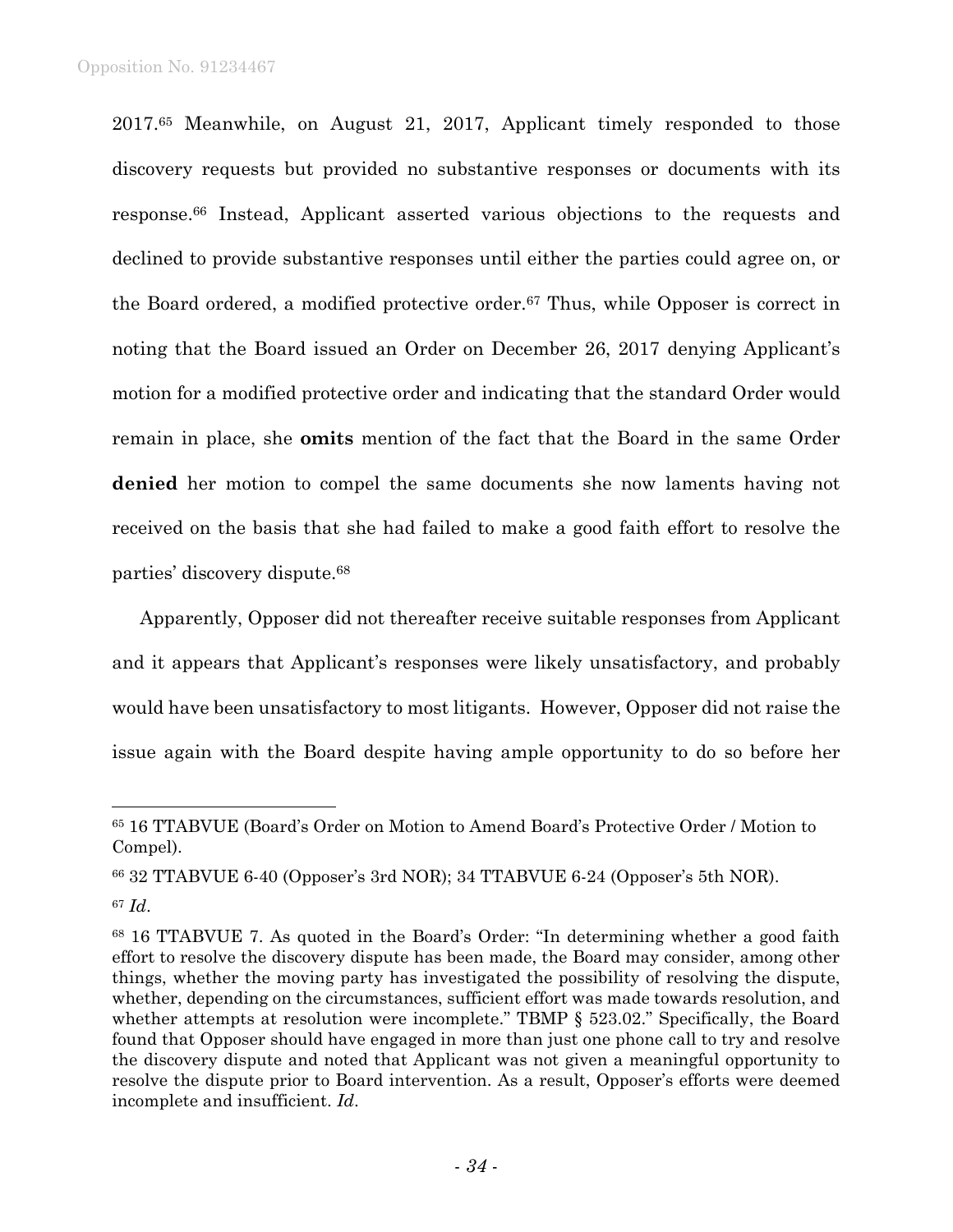l

pretrial disclosures deadline of January 25, 2019. <sup>69</sup> Thus, we do not know whether Opposer followed up on any of the Board's suggestions to try and work out her differences with Applicant, or whether she pursued Applicant relentlessly, only to be stonewalled. Had the latter scenario transpired, Opposer presumably could have offered proof on the record in a renewed motion to compel and we would then have been in a position to intervene.

Nothing prevented Opposer from returning to the Board, after making a good faith effort, to file a further motion to compel. Hence, Opposer should not now be heard to complain about a situation that could have been remedied had she followed the Board's clear procedures during discovery and prior to trial.<sup>70</sup> *Chianti Ruffino Esportazione Vinicola Toscana S.p.A. v. Colli Spolenti Spoletoducale SCRL*, 59 USPQ2d 1383, 1383 (TTAB 2001) ("Any deficiencies in applicant's discovery responses should have been addressed by the timely filing of a properly-supported motion to compel discovery prior to the commencement of opposer's testimony period"); *Linville v. Rivard*, 41 USPQ2d 1731, 1733 (TTAB 1996) (because

<sup>69</sup> Although a motion to compel discovery does not necessarily have to be filed during the discovery period, it should be filed within a reasonable time after the failure to respond to a request for discovery or after service of the response believed to be inadequate and must, in any event, be filed before the day of the deadline for pretrial disclosures for the first testimony period. 37 C.F.R. § 2.120(e); *Asustek Computer Inc. v. Chengdu Westhouse Interactive Entertainment Co*., 128 USPQ2d 1470 (TTAB 2018) (reconsideration of Board order denying untimely motion to compel filed on deadline for pretrial disclosures denied).

<sup>&</sup>lt;sup>70</sup> Strict compliance with the Trademark Rules of Practice is expected of all parties before the Board, whether or not they are represented by counsel familiar with Board practice. *See McDermott v. San Francisco Women's Motorcycle Contingent*, 81 USPQ2d 1212 n.2 (TTAB 2006), *aff'd*, 240 Fed. App'x. 865 (Fed. Cir. 2007), *cert. denied*, 552 U.S. 1109 (2008). Failure to follow the Board's well-established and widely-disseminated practice and procedure is at a party's peril.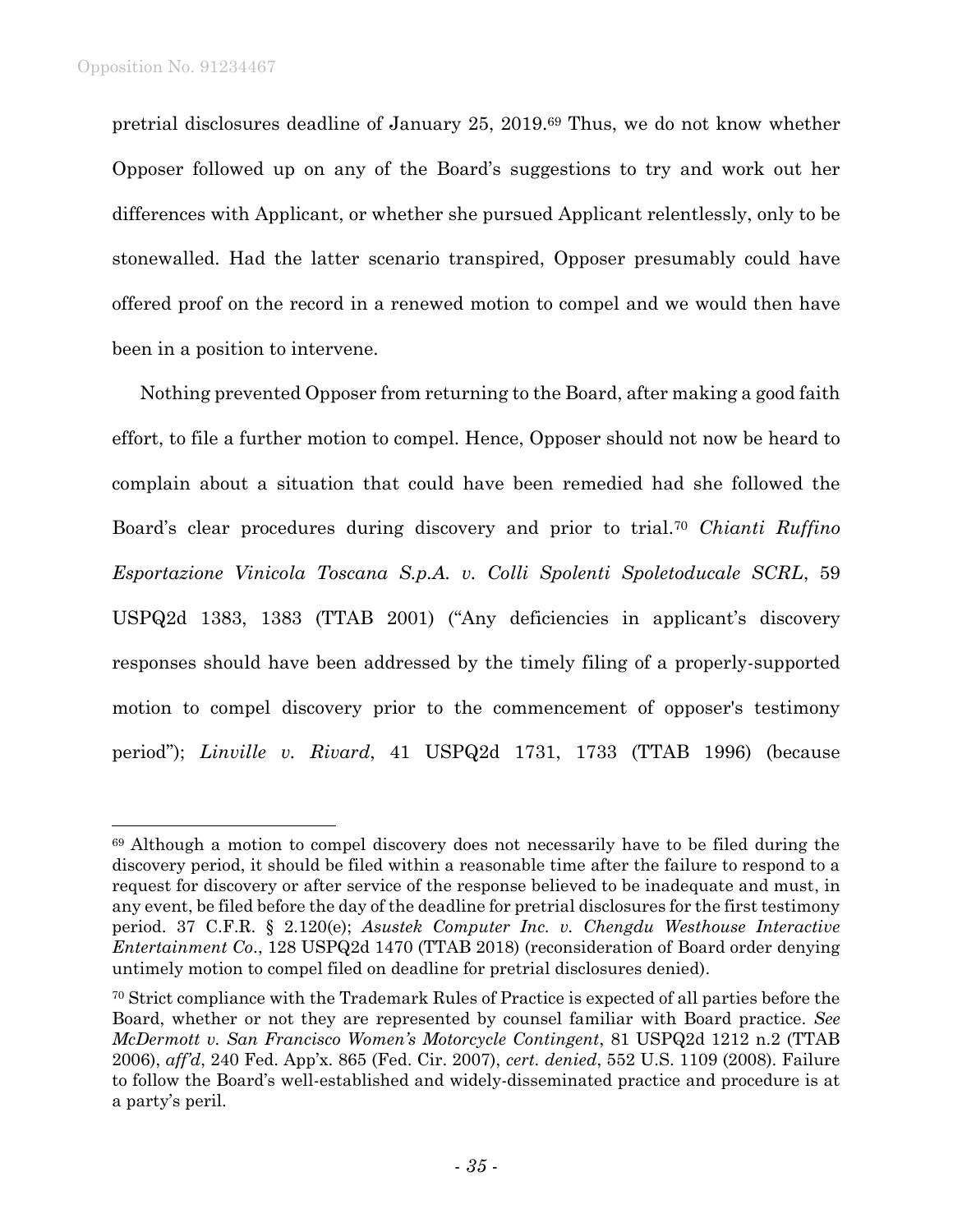respondent's objections "were not of a nature which would have led petitioner to believe that no such documents existed, and because petitioner failed to file a motion to compel, petitioner cannot now [during trial period] be heard to complain that the documents were not identified and produced"). The Board will not draw adverse inferences against Applicant based on alleged insufficient responses to discovery requests in the absence of a motion challenging the sufficiency of those responses which is granted by the Board. *See Seligman & Latz, Inc. v. Merit Mercantile Corp*., 222 USPQ 720, 723 (TTAB 1984).

B. Opposer's Argument that Applicant Lacked a Bona Fide Intent Based on Abandonment of a Prior Application for the Same Mark

Opposer argues that "Applicant previously abandoned a similar application for the same mark, and failed to file any Statement of Use despite filing five extensions of time to do so over a period of more than four years" and that "Applicant's pattern of abandonment and extended non-use further supports a finding of a lack of bona fide intent," citing to the Board's decision in *L'Oreal S.A. v. Marcon*, 102 USPQ2d 1434 (TTAB 2012).<sup>71</sup> However, in *L'Oreal*, the Board found that the applicant had filed sixteen applications to register various well-known marks with the intention to trade off of some of the best known, previously registered marks in the country (e.g., HEINEKIN, JACK DANIEL'S, and CHANEL), which amounted to a history and pattern of bad faith. Here, the existence of only one abandoned application to register the mark for the same goods does not by itself support a finding that Applicant has

<sup>71</sup> 45 TTABVUE 17 (Opposer's Brief).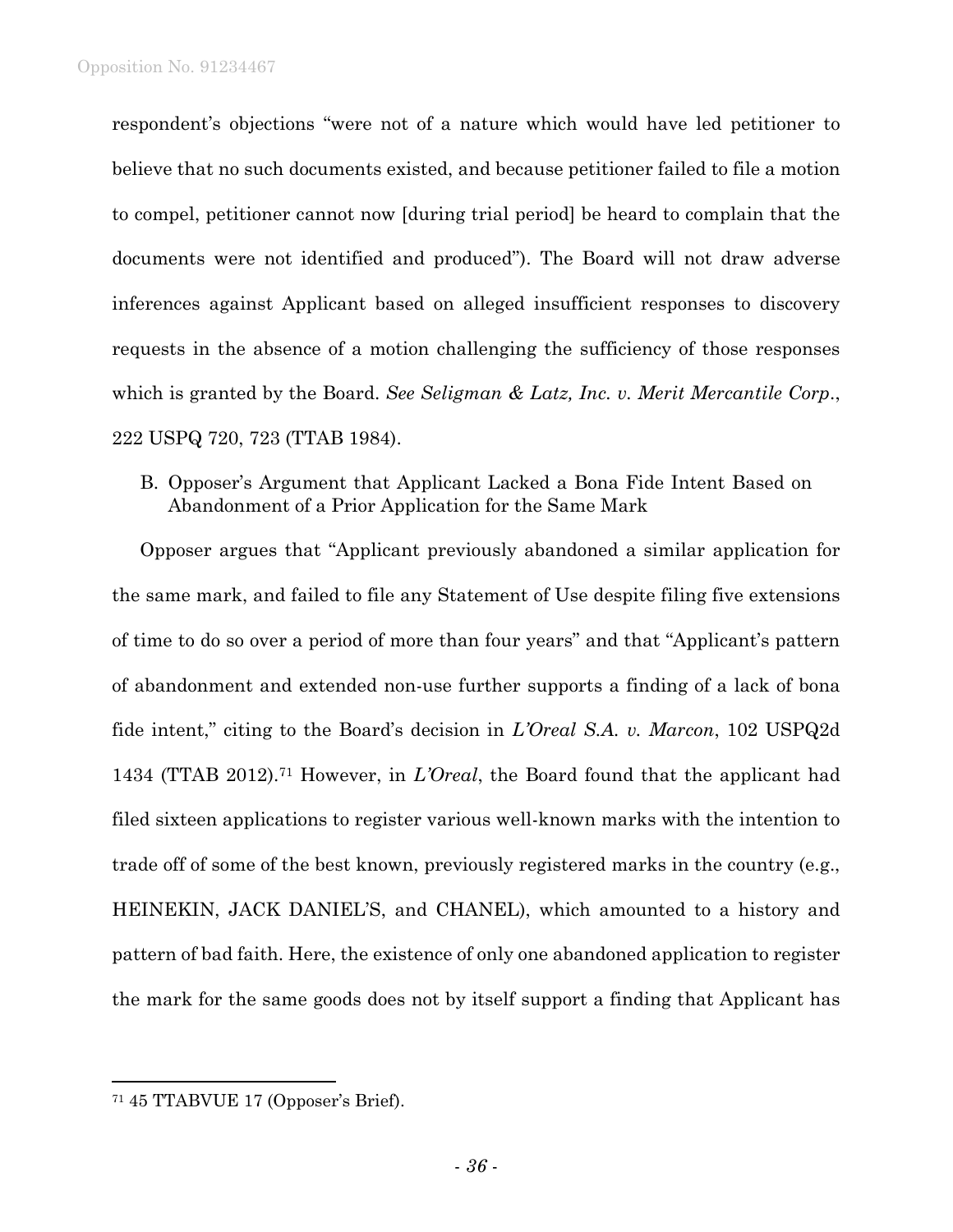engaged in a pattern of bad faith conduct. Indeed, an applicant can file more than one intent-to-use application covering the same goods or services and still have the requisite bona fide intention to use each mark. *Commodore Electronics Ltd. v. CBM Kabushiki Kaisha*, 26 USPQ2d at 1506 n.7 (quoting S. Rep. No. 100-515, 100th Cong. 2d Sess. at 24-25 (1988)).

C. Opposer's Argument that Applicant Lacked a Bona Fide Intent Based on Prior Statements made by Shawn Corey Carter

Finally, Opposer argues that certain prior statements made by Shawn Corey Carter (Jay-Z), the husband of Mrs. Carter (Beyoncé) and father of Blue Ivy Carter, demonstrate that Applicant lacked a bona fide intent to use the mark BLUE IVY CARTER in commerce on or in connection with the goods and services identified in its application.<sup>72</sup> Specifically, Opposer points to an interview published in a 2013 article of Vanity Fair magazine, titled "Jay Z Has the Room," wherein Mr. Carter, is reported to have made the following statements when asked about the filing of Applicant's first application for the mark BLUE IVY CARTER on January 27, 2012:<sup>73</sup>

I asked about allegations in the media that he and Beyoncé trademarked their daughter's name to do a line of baby clothes. Jay said they did it merely so no one else could. "People wanted to make products based on our child's name, and you don't want anybody trying to benefit off your baby's name. It wasn't for us to do anything; as you see, we haven't done anything. First of all, it's a child, and it bothers me when there's no [boundaries]. I come from the streets, and even in the most atrocious sh\*it we were doing, we had lines: no kids, no mothers— there was respect there. But [now] there's no boundaries. For somebody to say, This person had a kid—I'm gonna make a f\*ckin' stroller with that kid's

<sup>72</sup> *Id*. at 13, 23-24.

<sup>73</sup> 45 TTABVUE 12-13 (Opposer's Brief).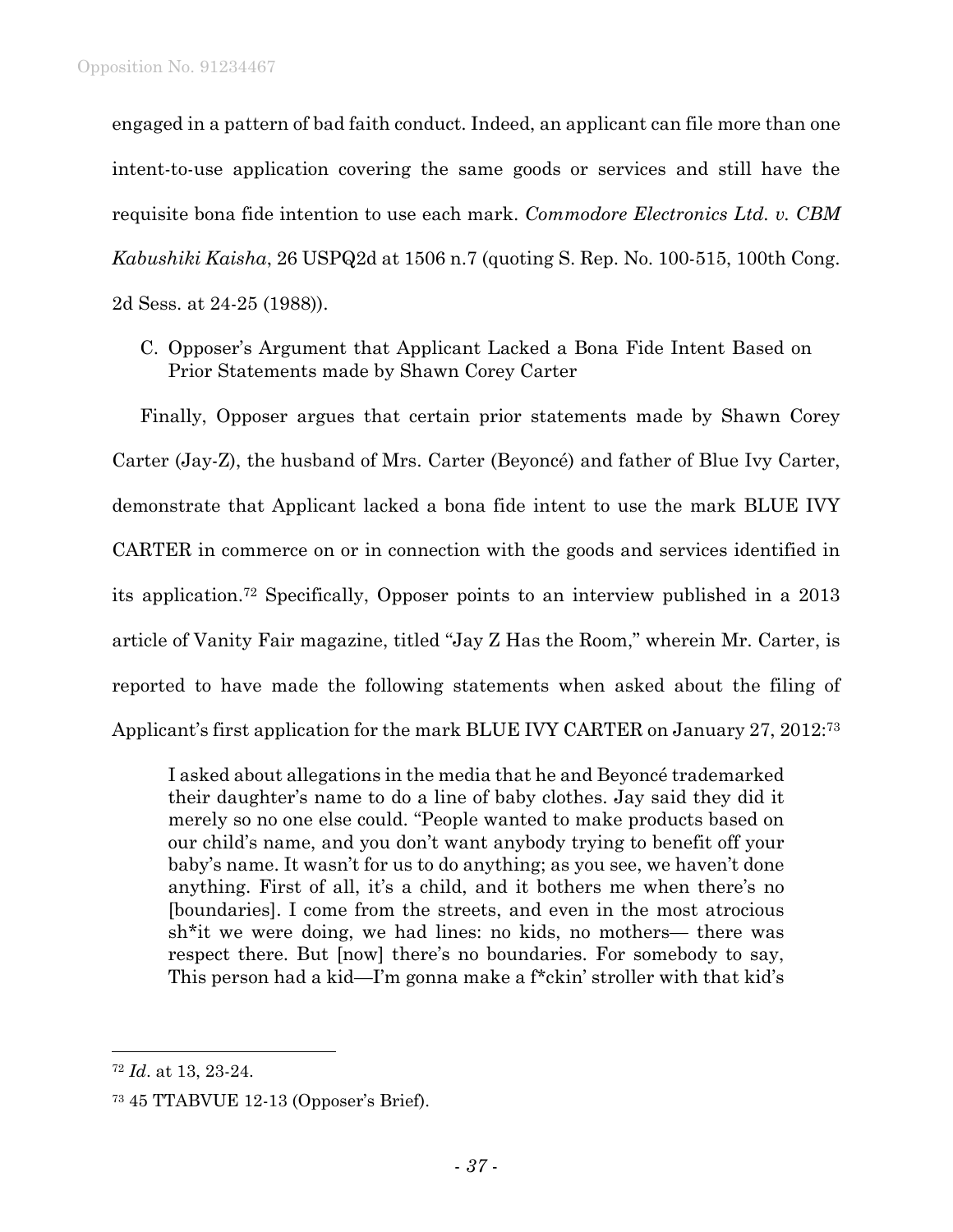name. It's, like, where's the humanity?"<sup>74</sup>

According to Opposer, these reported statements of Mr. Carter demonstrate Applicant's "true intent" in filing the current application, which Opposer contends is "an admitted pattern of abusing the trademark process."<sup>75</sup>

Applicant, in response, argues that "[the] article is entirely objectionable as hearsay and cannot be cited for the truth of the matter asserted" and therefore "cannot be relied upon to demonstrate that [Applicant] lacked the requisite intent when it filed its 2012 (or 2016) trademark applications.<sup>76</sup> According to Applicant, "even if Opposer's evidence did not constitute hearsay, it would still be irrelevant to [Applicant's] intent to use the [BLUE IVY CARTER] Mark" because "Mr. Carter … is not a member or owner of [Applicant].<sup>77</sup>

In reply, Opposer asserts that "Mr. Carter's statements are not hearsay on at least three grounds":<sup>78</sup>

[1] as a statement of the declarant's then existing state of mind (such as motive, intent, or plan), [2] as an admission by a party opponent that is used against it in this proceeding, and [3] as (sic) under the residual exception under Fed. R. Evid. 807.

Inter partes proceedings before the Board are, "wherever applicable and appropriate," governed by the Federal Rules of Evidence,<sup>79</sup> which defines "hearsay"

- <sup>76</sup> 49 TTABVUE 34 (Applicant's Brief).
- <sup>77</sup> *Id*.

<sup>74</sup> 36 TTABVUE 32 (Opposer's 7th NOR).

<sup>75</sup> 45 TTABVUE 13 (Opposer's Brief).

<sup>78</sup> 52 TTABVUE 6 (Opposer's Reply Brief).

<sup>79</sup> 37 C.F.R. §§ 2.122(a) and 2.116.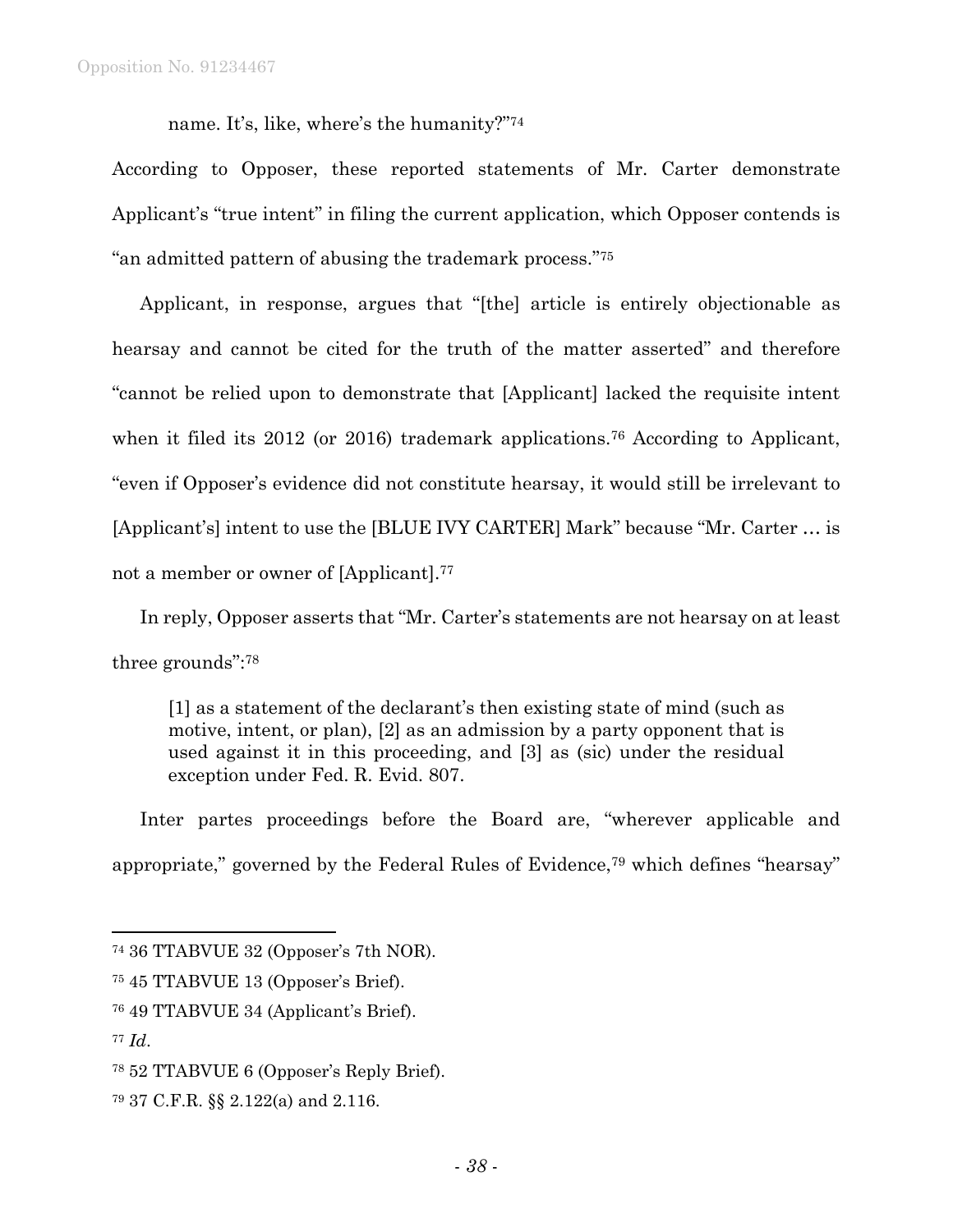as "a statement, other than one made by the declarant while testifying at the trial or hearing, offered in evidence to prove the truth of the matter asserted."<sup>80</sup> "Hearsay is inadmissible unless it falls within one of the exceptions provided in the Federal Rules of Evidence." *United States v. Williams,* 41 F.3d 192, 199 (4h Cir. 1994); Fed. R. Evid. 802.

Rule 803(3) of the Federal Rules of Evidence provides that "a statement of [a] declarant's then-existing state of mind (such as motive, intent, or plan)" is an exception to the rule against hearsay. However, because Mr. Carter is not a party to this proceeding, his statements are irrelevant. The evidence does not show that he is legally connected to Applicant's company in any way. Opposer cites no legal precedent that would allow us to presume a legal connection between a corporate entity and a relative of an owner of that corporate entity. Opposer's counsel's assertion that "Mr. Carter has a very close relationship with [Applicant], being the husband of its manager and sole member, the singer Beyoncé Giselle Knowles-Carter, and the father of their daughter Blue Ivy Carter," is insufficient to establish such a connection. "Attorney argument is no substitute for evidence." *Cai v. Diamond Hong, Inc*., 127 USPQ2d at 1799 (quoting *Enzo Biochem, Inc. v. Gen-Probe Inc*., 424 F.3d 1276, 76 USPQ2d 1616, 1622 (Fed. Cir. 2005)).

Rule 801(d)(2) provides that a statement offered as an admission against an opposing party that "(A) was made by the party in an individual or representative capacity;  $(B)$  is one the party manifested that it adopted or believed to be true;  $(C)$ 

<sup>80</sup> Fed. R. Evid. 801(c).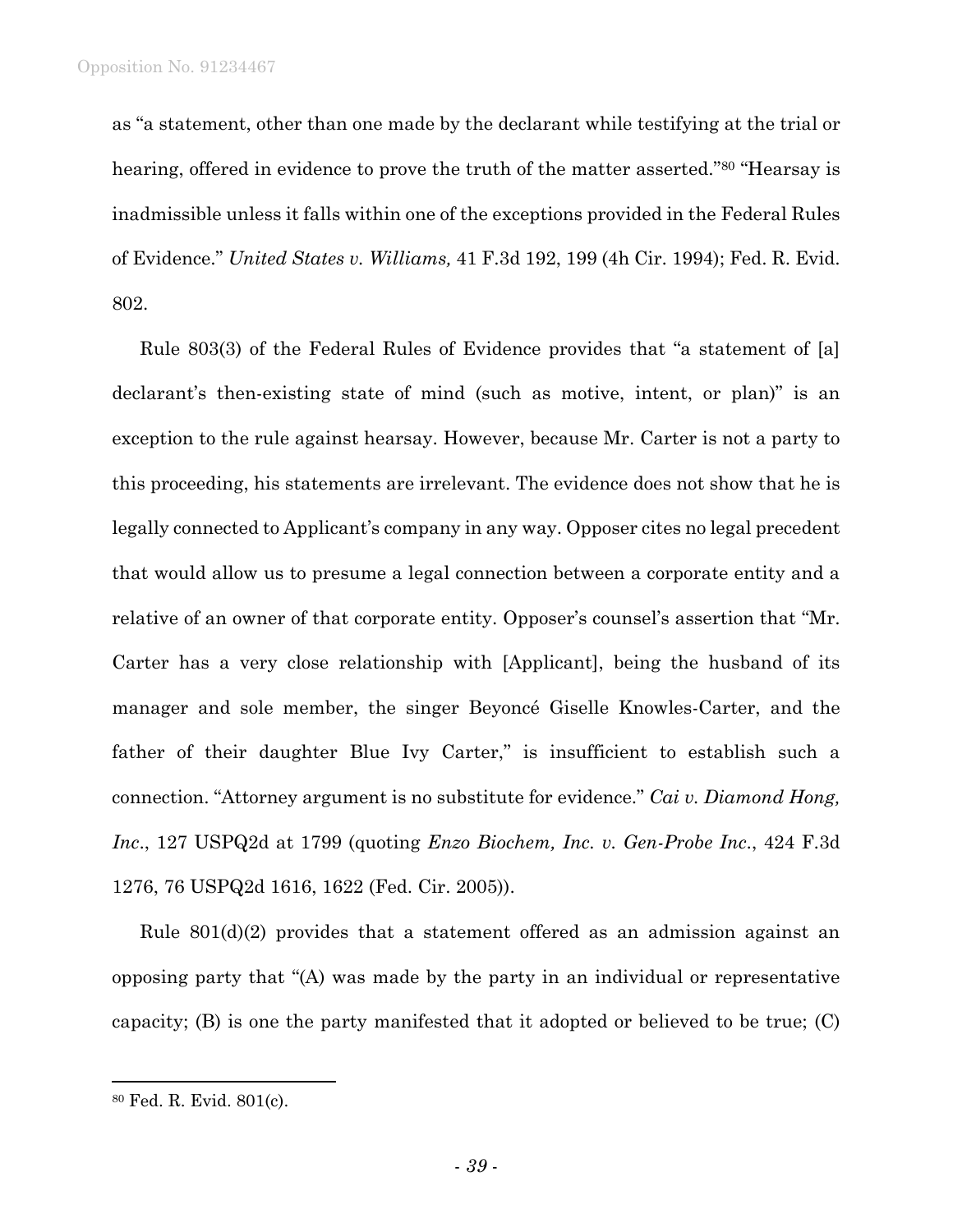was made by a person whom the party authorized to make a statement on the subject; (D) was made by a party's agent or employee on a matter within the scope of that relationship while it existed; or (E) was made by a party's coconspirator during and in furtherance of [a] conspiracy," is not hearsay.<sup>81</sup> However, as noted above, Mr. Carter is not a party. Nor has Applicant shown that Applicant manifested that it adopted or believed Mr. Carter's statements to be true; that Mr. Carter was authorized to make the statements on Applicant's behalf; or that Mr. Carter was acting as Applicant's agent or employee when the statements were made, much less Applicant's coconspirator during furtherance of a conspiracy. His statements are therefore not an exception under this Rule.

Finally, Rule 807 (the "Residual Exception" Rule) provides that hearsay is not excluded by the rule against hearsay, even if it does not fall into one of the exceptions, if "(1) the statement is supported by sufficient guarantees of trustworthiness—after considering the totality of circumstances under which it was made and evidence, if any, corroborating the statement;" **and** "(2) it is more probative on the point for which it is offered than any other evidence that the proponent can obtain through reasonable efforts." <sup>82</sup> This evidence rule also does not aid Opposer's argument because Mr. Carter's statements are not supported by any guarantees of trustworthiness, much less "sufficient" ones, and are not shown to be more probative on the issue of Applicant's bona fide intent "than any other evidence that [Opposer]

<sup>81</sup> Fed. R. 801(d)(2).

<sup>82</sup> Fed. R. Evid. 807.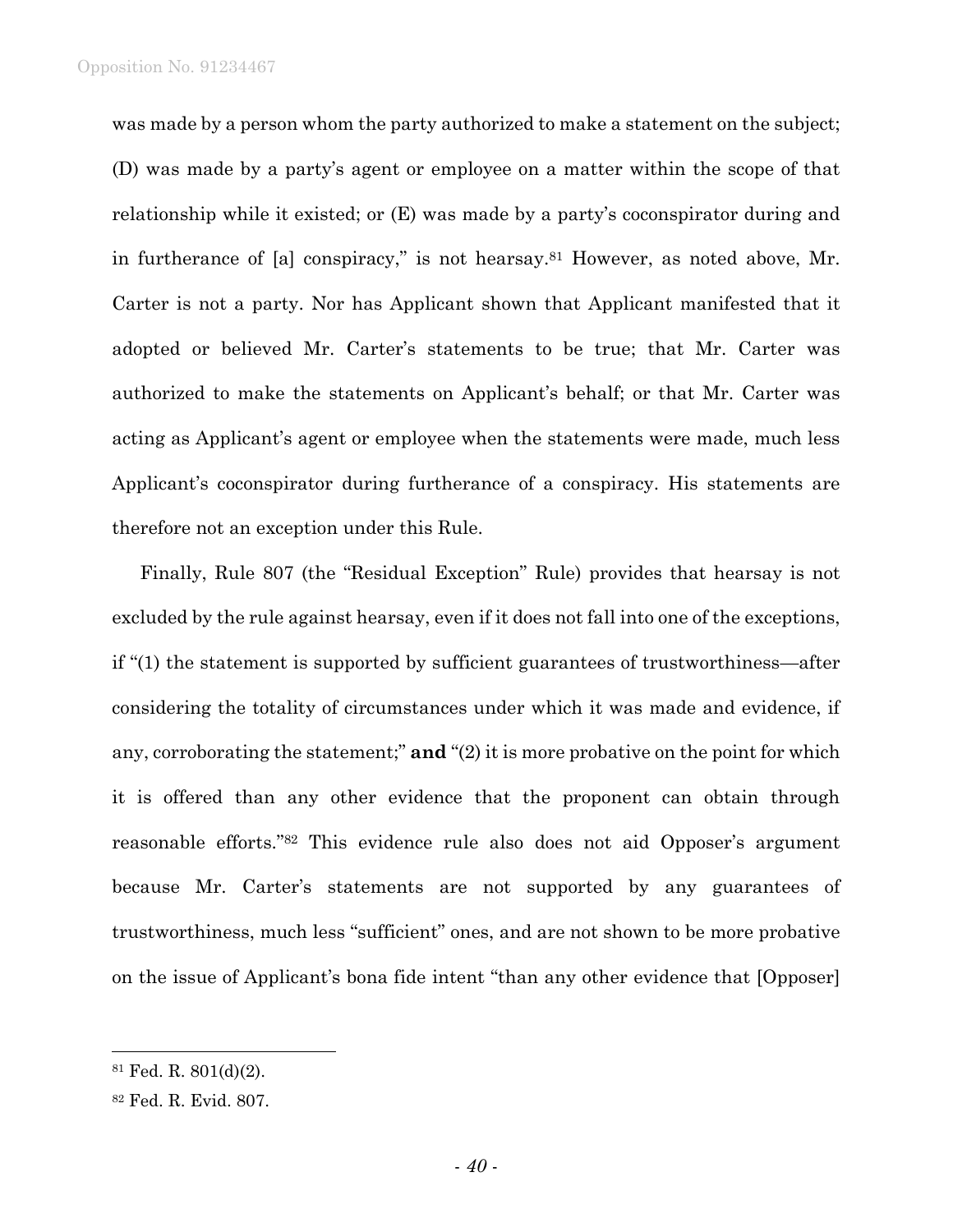l

[could have] obtain[ed] through reasonable efforts," as required the Rule. As discussed earlier at length, Opposer's own inaction resulted in a failure to obtain any documentary evidence relevant to her claims.

Moreover, because Mr. Carter's statements were made to a reporter, who then wrote and published an article purportedly based on those statements, Mr. Carter's statements are not only hearsay, they are also a classic example of hearsay within hearsay (multiple hearsay) and therefore are particularly unreliable. <sup>83</sup> "If hearsay is unreliable then it stands to reason that multiple hearsay is less reliable and would need more corroboration to make it trustworthy." *Valdivia v. Schwarzenegger*, 548 F. Supp. 2d 852, 1100 (E.D. Cal. 2008) (finding that testimony of parole officer, who testified to statements made to him by someone else was unreliable multiple hearsay). Based on all of the foregoing, we find the statements of Mr. Carter in the Vanity Fair magazine article to be inadmissible hearsay and irrelevant to our decision.

In sum, the trial record is lacking in evidence that could persuade us that Applicant possessed no evidentiary means to demonstrate its bona fide intention to use its proposed mark at the time it filed its application. Nor does the evidence of record suggest in any other way that Applicant lacked such an intention. Opposer has failed to establish a prima facie case sufficient to shift the burden of persuasion to

<sup>83</sup> Hearsay within hearsay is not prohibited by the rule against hearsay if all levels of statements conform to an exception of the rule. Fed. R. Evid. 805; *Stagecoach Properties, Inc. v. Wells Fargo & Company*, 199 USPQ 341, 355 (TTAB 1978). As discussed above, Mr. Carter's statement does not conform to any exception.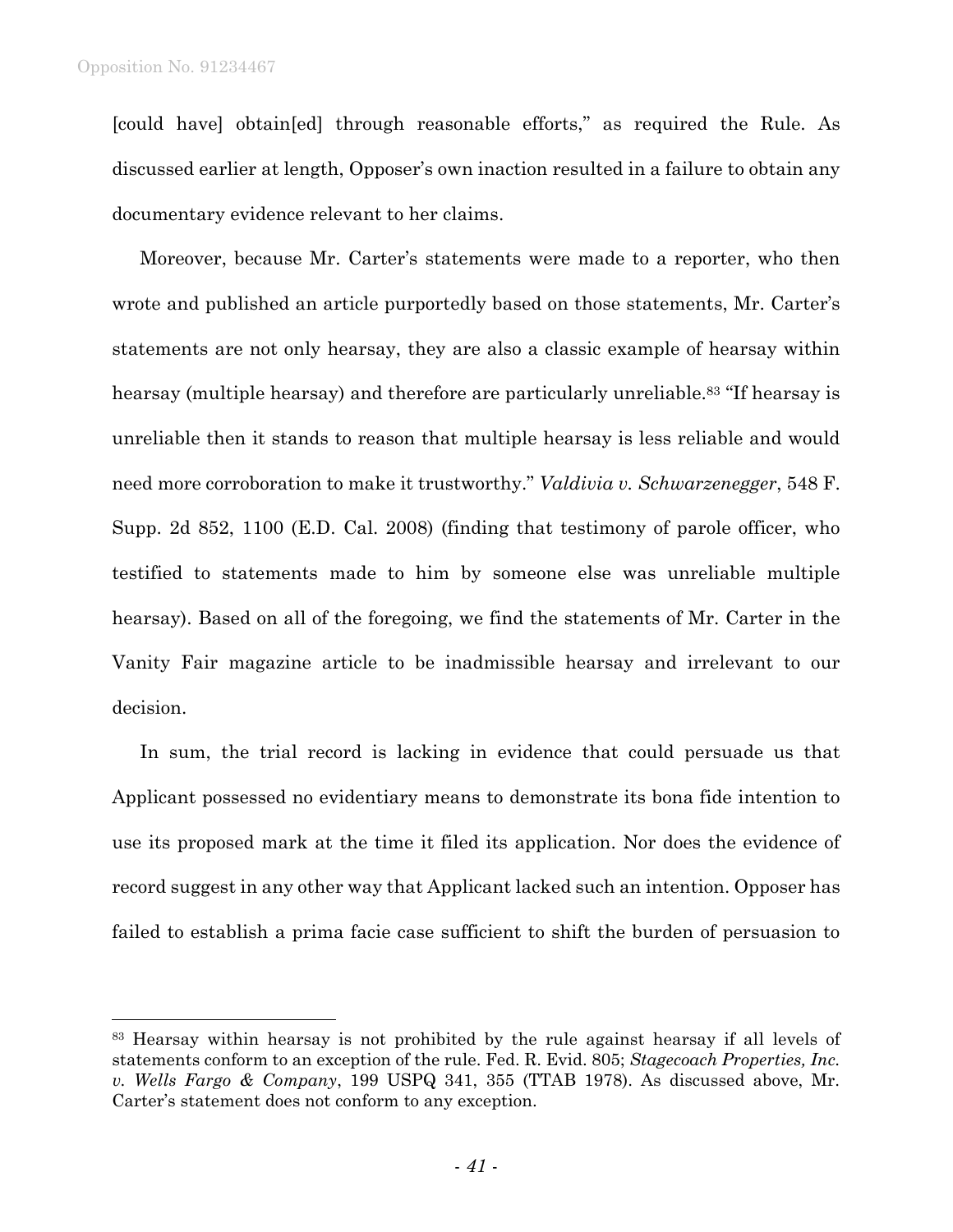Applicant. *See Swatch AG v. M.Z. Berger & Co.*, 108 USPQ2d at 1472 ("If opposer satisfies its initial burden of showing the absence of documentary evidence regarding applicant's bona fide intention to use the mark, the burden of production shifts to applicant to come forward with evidence adequately explaining or outweighing the failure to provide such documentary evidence."). Because the burden did not shift, at no time was it incumbent on Applicant to place evidence in the record to demonstrate its bona fide intention to use its mark in commerce. Opposer failed to prove her claim. VI. Fraud

Fraud in procuring a trademark registration occurs when an applicant knowingly makes false, material representations of fact in connection with its application with the intent to deceive the USPTO. *In re Bose Corp*., 580 F.3d 1240, 91 USPQ2d 1938, 1941 (Fed. Cir. 2009). A party opposing registration of a trademark on the ground of fraud bears a heavy burden of proof. *W. D. Byron & Sons, Inc. v. Stein Bros. Mfg. Co*., 377 F.2d 1001, 1004, 54 C.C.P.A. 1442, 153 USPQ 749, 750 (CCPA 1967). Indeed, "the very nature of the charge of fraud requires that it be proven 'to the hilt' with clear and convincing evidence. There is no room for speculation, inference or surmise and, obviously, any doubt must be resolved against the charging party." *Smith Int'l, Inc. v. Olin Corp*., 209 USPQ 1033, 1044 (TTAB 1981); *see also Asian and W. Classics B.V. v. Selkow*, 92 USPQ2d 1478, (TTAB 2009).

Opposer's fraud claim rests entirely on the premise that Applicant knowingly signed and submitted with the application a false declaration of its bona fide intent to use the mark BLUE IVY CARTER in connection with the identified goods and